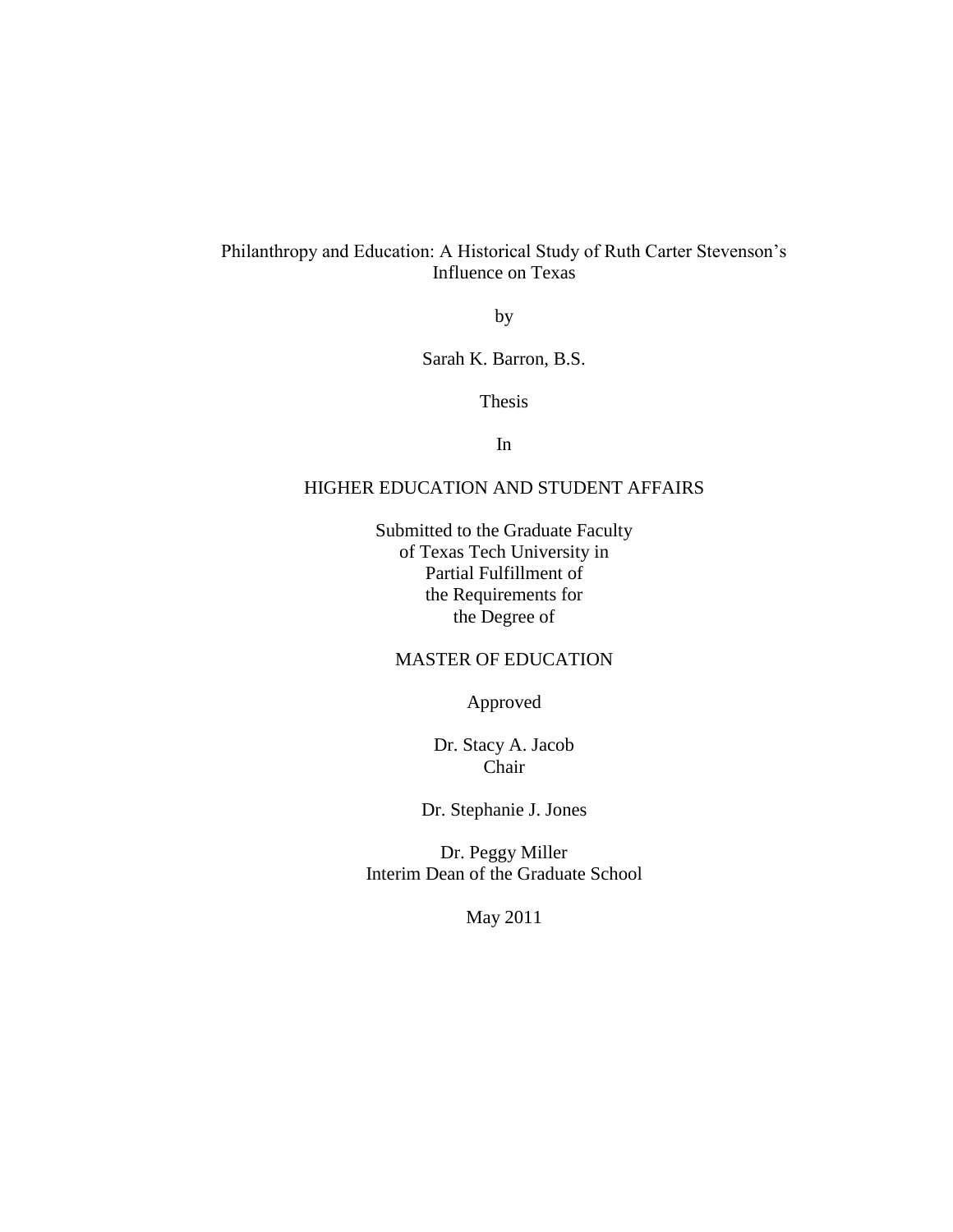Copyright 2011, Sarah K. Barron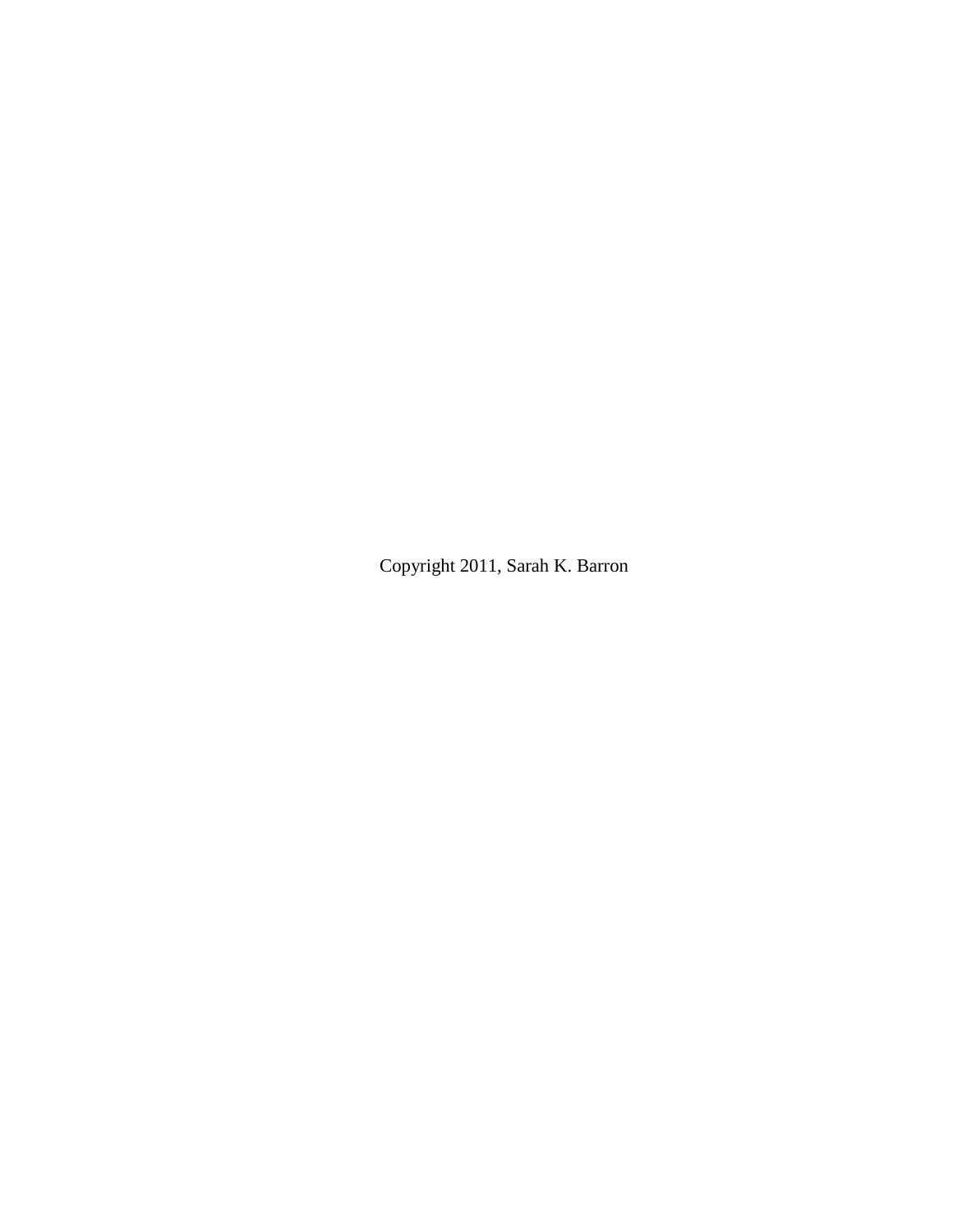## **Acknowledgments**

In order to successfully complete this research it required the help of a certain group of people that have all played a very important role in my life and academic career. I know that when I look back on this piece of work, I have the option of either looking for more things I could have done better or looking at this piece of research as one of my proudest moments because of the challenges I overcame and the relationships that were developed.

To Dr. Stacy Jacob- thank you for being not only my mentor but my friend and stand-in mother when necessary. You have taught me so many things these past two years but the most important thing is you taught me that I will always have a choice to make and it should be an enjoyable experience- no matter what. You have provided me with so many opportunities to grow as a young professional and you always know when to make me laugh because it could be the exact moment I want to scream. You have helped give this project life, literally, and I can't even begin to thank you enough.

To Dr. Stephanie Jones, the woman who has inspired me to look past what I can do as a journalist and learn that it is time to write as though I am an academic scholar (grin). From day one, you have never given up on me and always pushed me to be a better writer and student. I have always appreciated your honesty and wisdom and am honored to have you on my committee, thank you.

To my mom. You have no idea how much I appreciate your two minute daily phone calls- whether it is just to vent or say hello. The fact that you are always willing to listen means everything to me. Thank you for letting me sit at your dining room table for countless hours during Christmas break and then when I would complain you would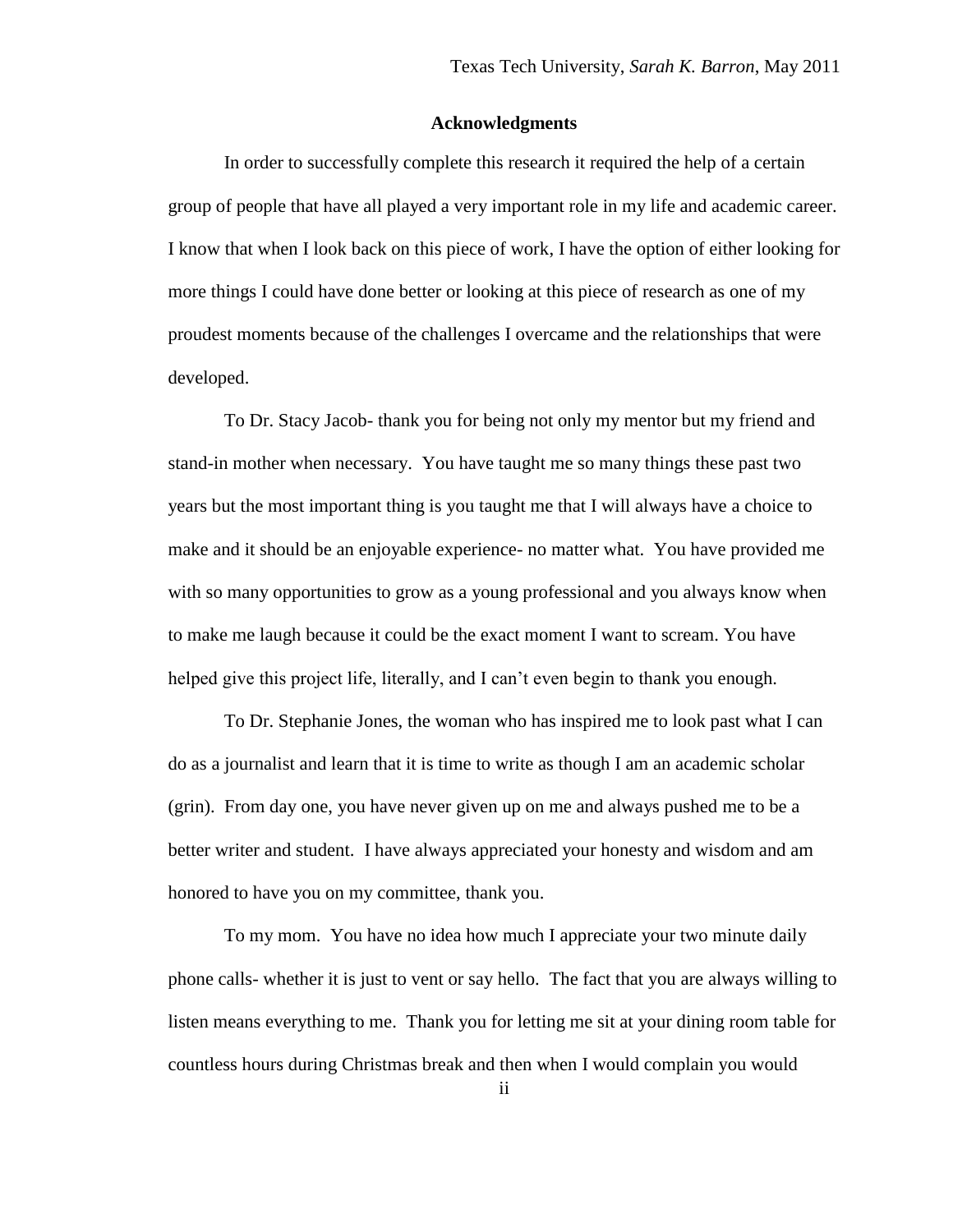remind me how great it would feel when I would overcome this hurdle. You were right! I love you very much, mom.

To my dad. First things first, I am pretty sure we are at about \$700.00 and Disney World is looking pretty good right about now! I do not know where to even begin, I was at the worst point I had ever been in my writing and you knew exactly what to say to get my mind at ease and the words just started to flow. You and I both know it had nothing to do with the dollar per page or Mickey Mouse… I just needed to laugh. You always know what to say and I am so glad you do. I hope that I pick up that quality in you and am able to pass that on to my kids in their time of weakness. Thank you for being excited for me when I call to tell you about the little things because we both know sometimes it really isn"t that exciting. I love you!

To dad and Mrs. Barbara. Thank you both for your continued support and interest in my research. I love that when I call and visit you both are full of questions about what it is I am doing now or where I am at in my research, it makes me feel good. I love you both!

To Ruth Carter Stevenson. Without your willingness to help, your time, and devotion to philanthropy this research would not even be possible. The poise you posses is something that I truly admire and I hope that someday I have the opportunity to impact the number of lives you have by mere gesture of giving. Your humble nature is just one of the many qualities you posses and it has been a true honor to read about you in the archives and gets to speak with you these past few weeks. Thank you for your insight, humor and wisdom.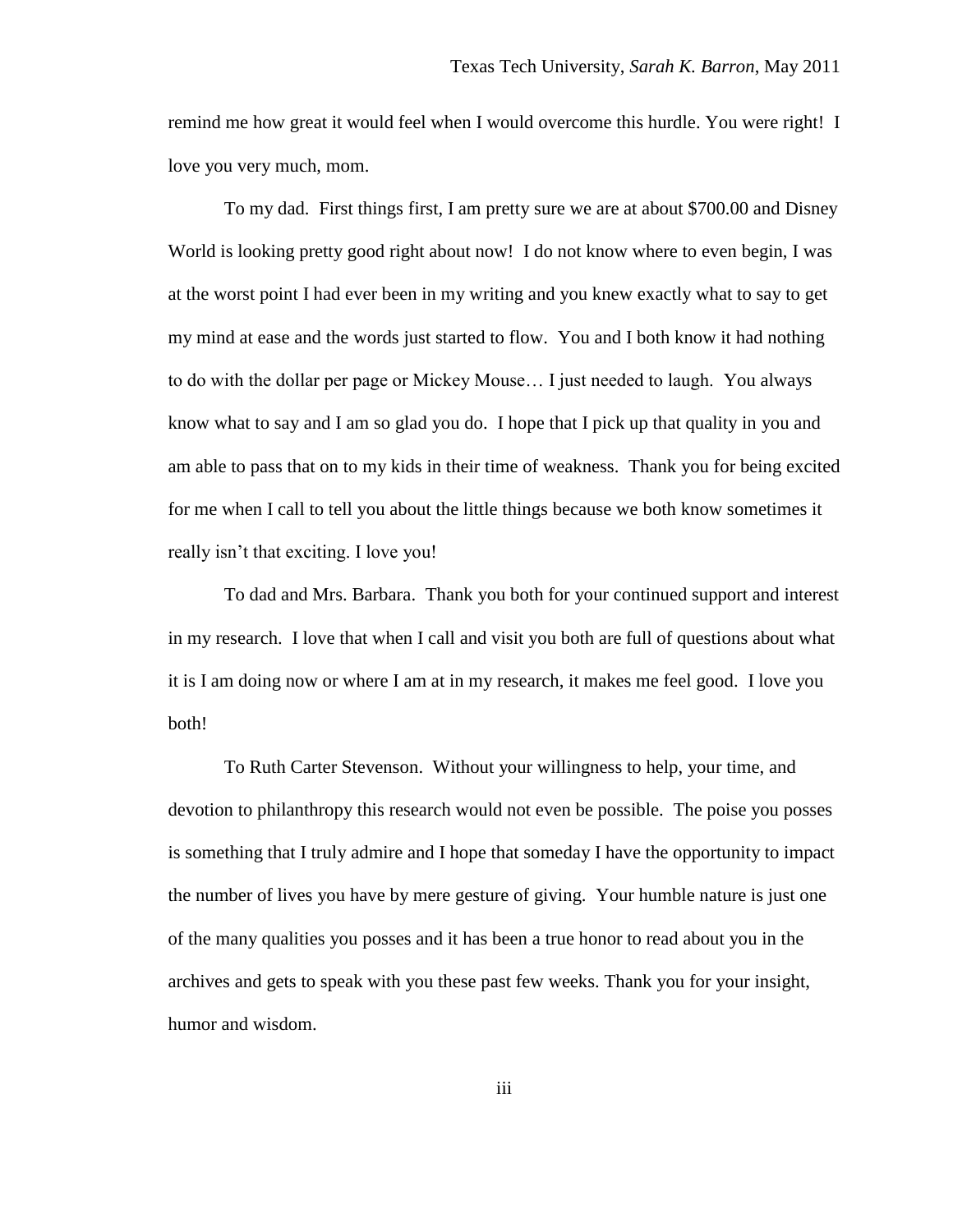# **Table of Contents**

| Oral History of Ruth Carter Stevenson |  |
|---------------------------------------|--|
|                                       |  |
|                                       |  |
|                                       |  |
|                                       |  |
|                                       |  |
|                                       |  |
|                                       |  |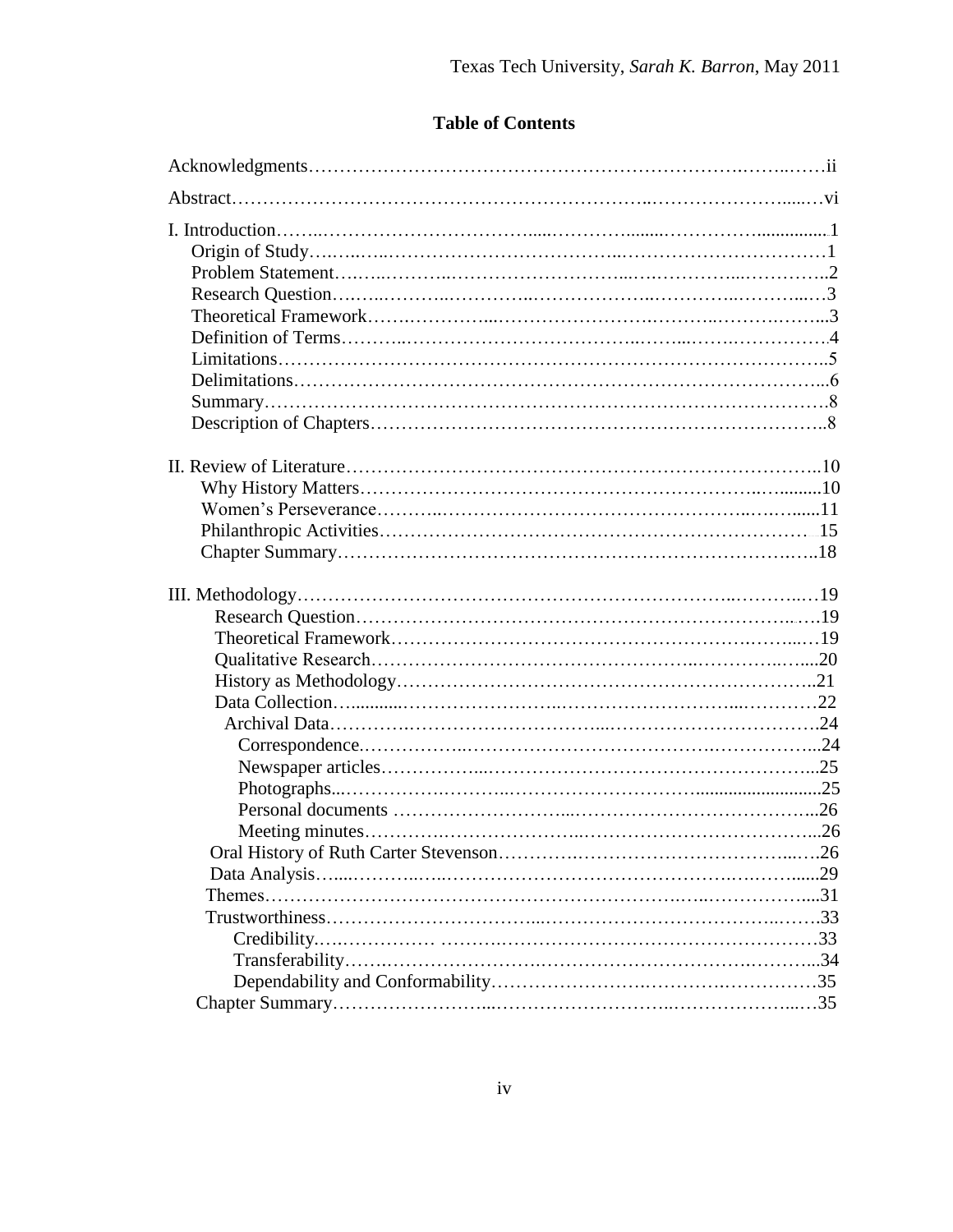| IV. Ruth Carter Stevenson: An Example of the Intersection Between Philanthropy, |  |
|---------------------------------------------------------------------------------|--|
|                                                                                 |  |
|                                                                                 |  |
|                                                                                 |  |
|                                                                                 |  |
|                                                                                 |  |
|                                                                                 |  |
|                                                                                 |  |
|                                                                                 |  |
|                                                                                 |  |
|                                                                                 |  |
|                                                                                 |  |
|                                                                                 |  |
| Ruth Carter Stevenson: An educator through the museum56                         |  |
|                                                                                 |  |
|                                                                                 |  |
| Ruth Carter Stevenson: Remarkable Woman & Educator through Philanthropic        |  |
|                                                                                 |  |
|                                                                                 |  |
|                                                                                 |  |
|                                                                                 |  |
|                                                                                 |  |
|                                                                                 |  |
|                                                                                 |  |
|                                                                                 |  |
|                                                                                 |  |
|                                                                                 |  |
|                                                                                 |  |
|                                                                                 |  |
|                                                                                 |  |
| A. Phone Script to Request Oral History from Ruth Carter Stevenson82            |  |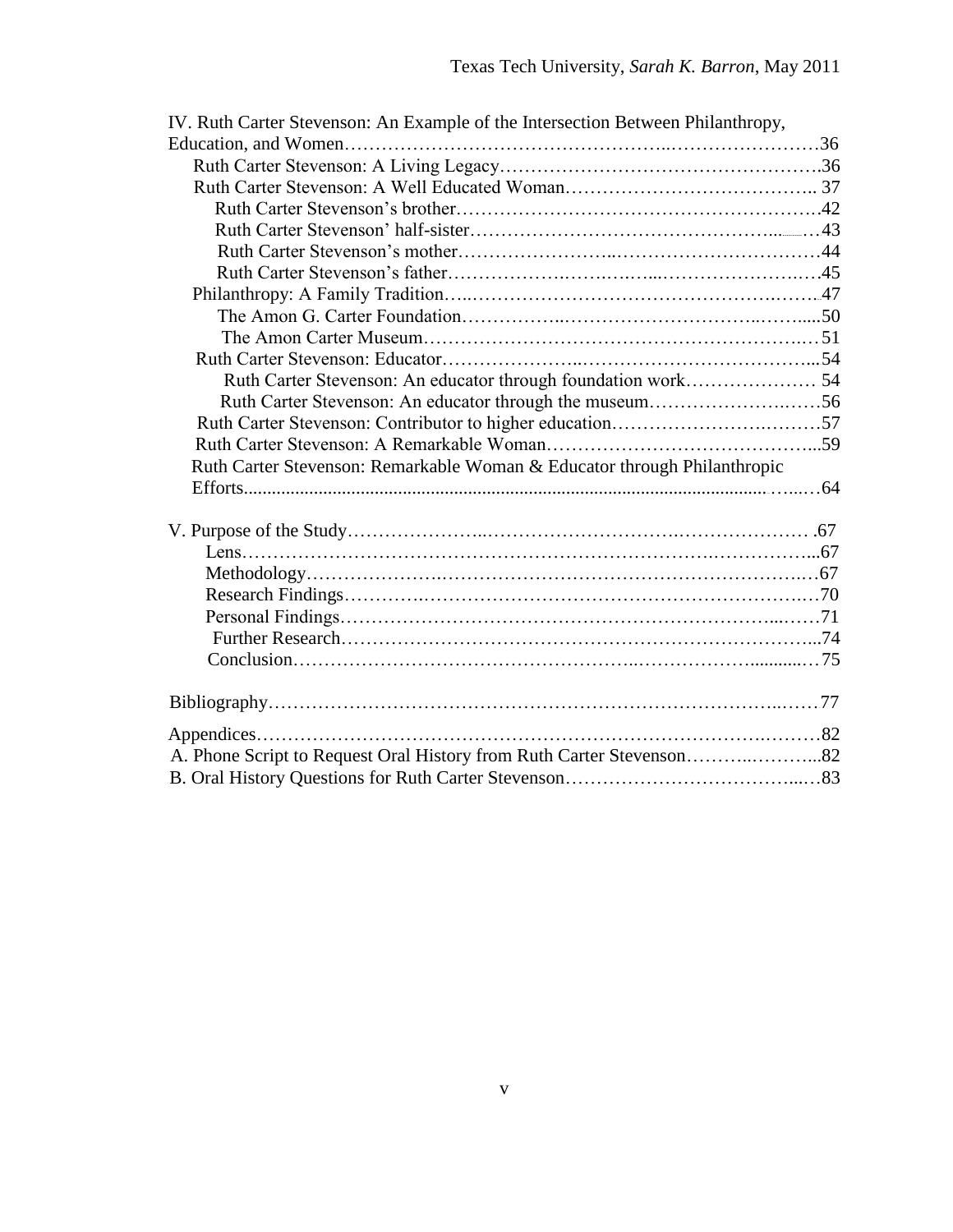## **Abstract**

The purpose of this study is to look into the intersection and impact of philanthropy, education, and women in higher education. Ruth Carter Stevenson is a philanthropist in the State of Texas whose life fits this intersection. Existing research in the areas of philanthropy, education, and women are discussed to support the overall arching theme, as well as the importance of each to history. This work uses historical methodology to study the aforementioned intersection, as well as the interpretivist qualitative approach. Both archival documents (Ruth Carter Stevenson"s correspondence paperwork, and newspaper clippings) available at the Special Collections Archives at Texas Christian University, and an oral history of Ruth Carter Stevenson were utilized for the study. The research findings suggested that the Carter family and Ruth Carter Stevenson contributed to philanthropy, education, and women throughout their lives and their impact on the Fort Worth community will be remembered forever.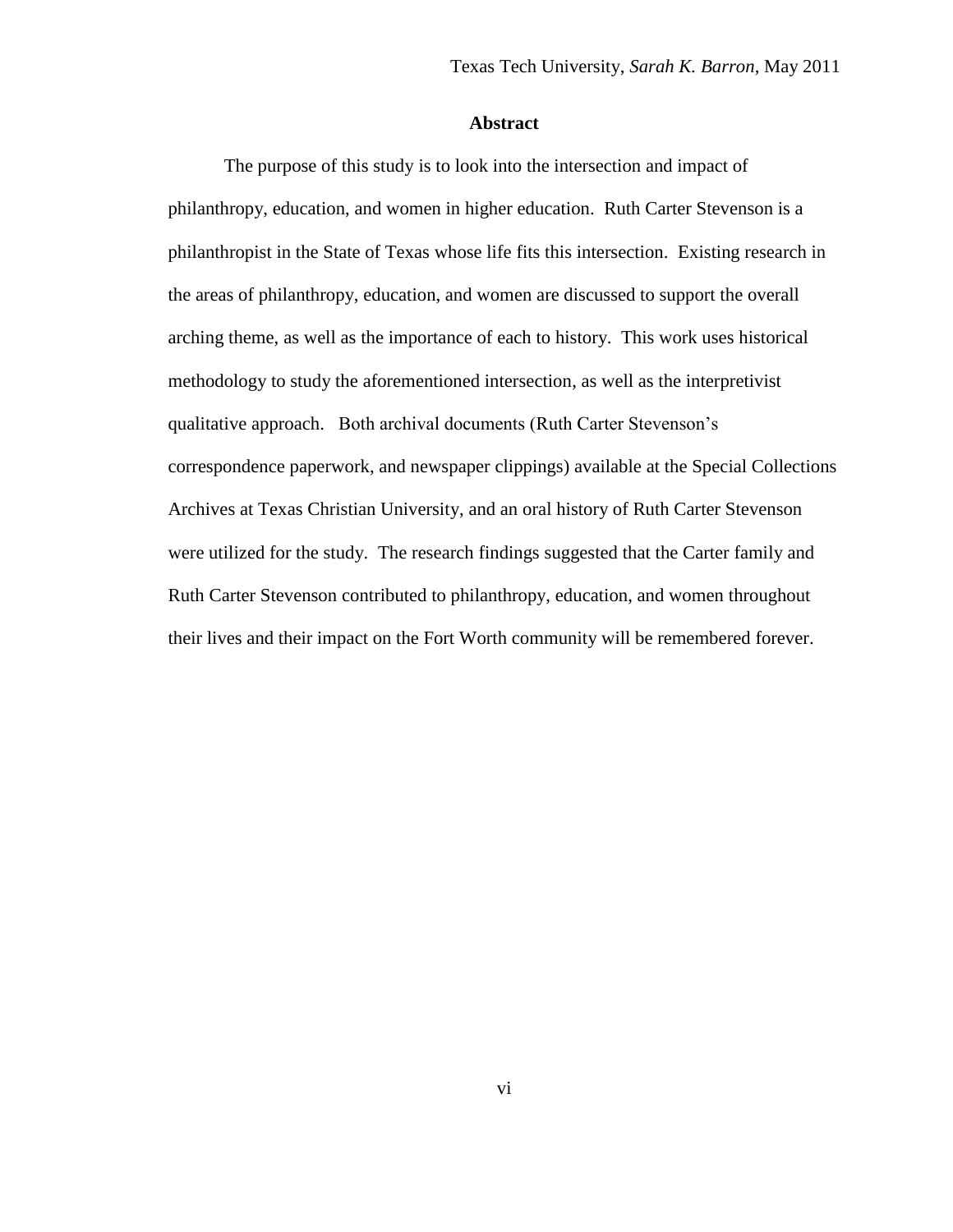## **Chapter I**

#### **Introduction**

Education has provided many opportunities for both women and philanthropy that when they both work together as a team, education is an unstoppable force. Ruth Carter Stevenson has proved this theory correct by just merely living her day-to-day life. Her story alone will show us that she has spent the majority of her life working to make education better for others and finding ways to give back to the community through philanthropic endeavors. Her strength alone has given hope for all those who have heard and will continue to hear her story after she is gone.

## **Origin of Study**

In 1947, Sid W. Richardson established a foundation known as the Sid W. Richardson Foundation that would impact my education more than he would ever have the chance of knowing. Since I was a freshman in college I was honored by being one of the few students to be awarded the Sid Richardson Memorial Foundation Scholarship and have been able to be a recipient ever since. This scholarship has helped my education continue on a successful path because this man wanted to benefit education in the state of Texas. My connection to this study is very much on a personal level because I am a recipient of a foundation scholarship and I know the benefits that it can have on one's education. The Sid W. Richardson Foundation has awarded me over \$36,000 towards my education and this is money that I will not have to pay back. Sid W. Richardson was not alone when he first had the idea to start a foundation that would benefit students in education. During that same time his good friend, Amon G. Carter was also contemplating the idea of organizing a foundation of his own; his would be known as the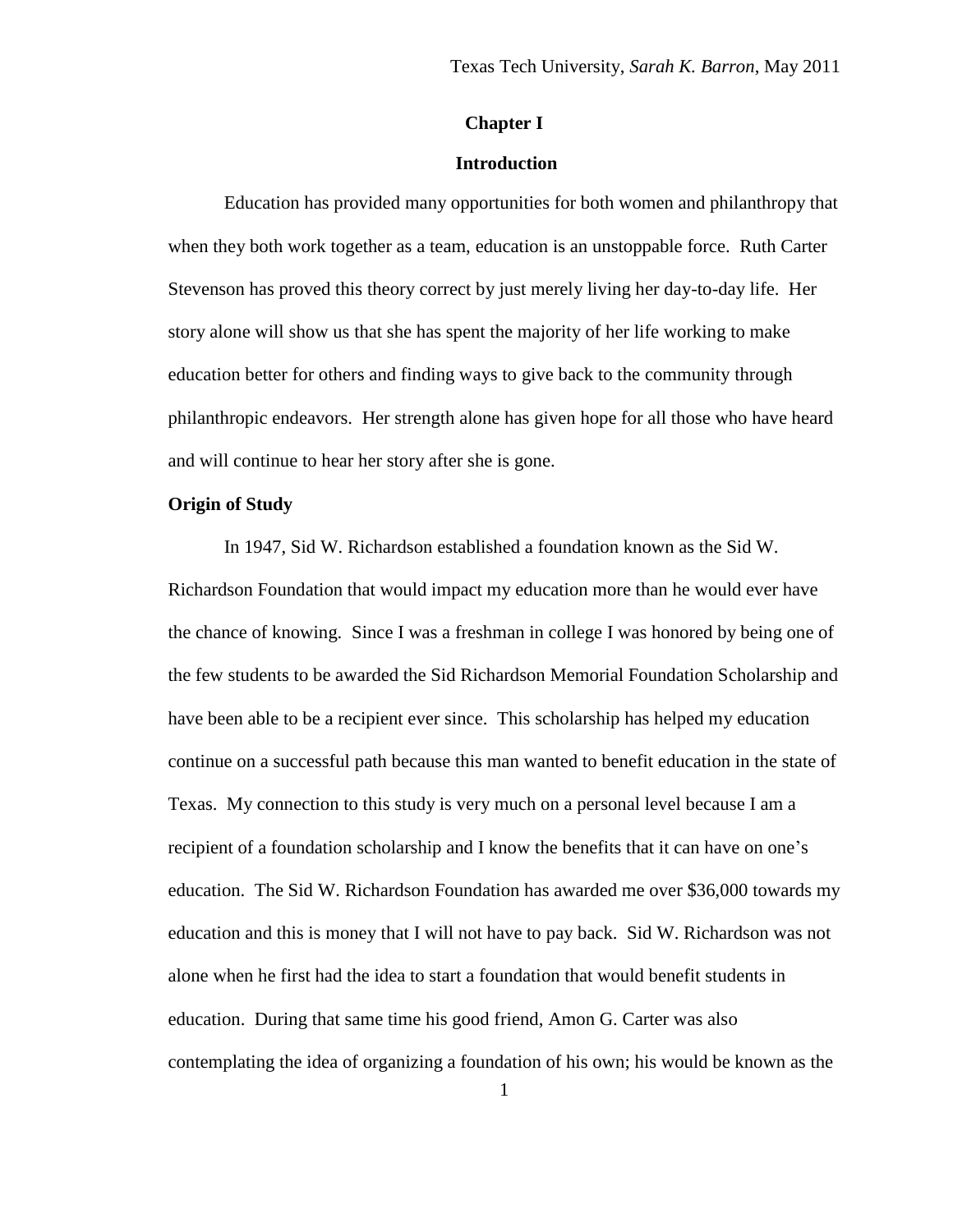Amon G. Carter Foundation, which Ruth Carter Stevenson now presides over. During my oral history with Ruth Carter Stevenson (2011), she confirmed Sid and Amon"s friendship by stating, "Uncle Sid", Sid Richardson, and Amon G. Carter were the closest of friends… "He was at dad"s bedside when he died; along with us."

#### **Problem Statement**

As the researcher, I believe that philanthropy, education and women are three topics that professors and researchers have spent countless number of hours on and will continue to research because these issues are timeless. Timeless because they are constantly evolving, and there will always be new and improved information, something to always make us, as researchers, better. This study is significant because few stories of women's impact on philanthropy in education currently exist, and to my knowledge none in the state of Texas. Philanthropy, education and women will be discussed and how it relates back to higher education through a historical lens. Ruth Carter Stevenson"s story will be told through each of her archival documents and through her contributions to education and philanthropy. This study will benefit those who are interested in the fields of philanthropy, education and/or women because it will provide more insight and information into the three areas of interest. Those living in the Fort Worth, Texas area might take a personal interest in this study considering Ruth Carter Stevenson"s father, Amon G. Carter, spent the majority of his life there and that is where she currently resides today. This study will add to the historical data on the Ruth Carter Stevenson legacy and to current history on the Carter Family.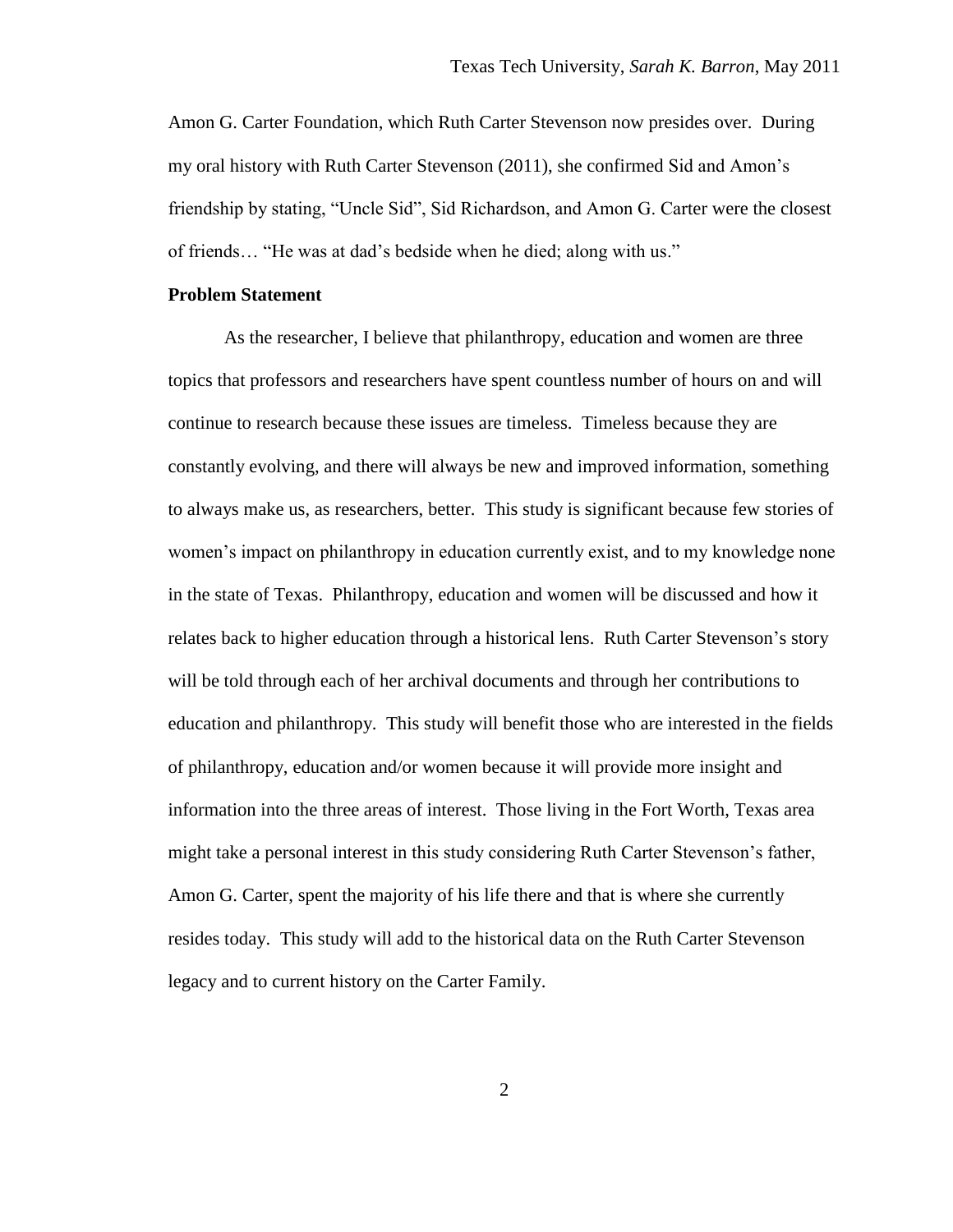#### **Research Question**

The research question that has guided this study is: How can one individual influence education through philanthropy?

#### **Theoretical Framework**

This work was conducted as an interpretivist, qualitative approach of human inquiry and studies philanthropy, education and women. The methodology that will be used is through an historical, social science lens.

As a researcher in an interpretivist paradigm, Glense (2011) discusses how one might observe, ask questions, and interact with research participants. In this study I conducted an oral history with Ruth Carter Stevenson and was able to ask a number of questions and provide further data to support this research. In this particular paradigm it is normal that the final write-up be descriptive in nature and that it has multiple patterns in the analyses. These methods tend to be called *qualitative* (Glense, 2011, p. 8). The majority of people are not aware of what historical research is but Denzin and Lincoln (1998) explain historical research as having to have a point a view, first and foremost. This point of view, most of the time, has some idea about the "meaning of history" behind it (p. 224). In historical research, methodology plays a vital role and in order to really understand history and its information, the researcher must have an established point of view. Denzin and Lincoln state, "One must have a point of view, including an interpretive framework that includes some notion of "meaning" of history." (1998, p. 228) Being able to understand history is the first step in conducting a successful historical research project and developing your own personal point of view.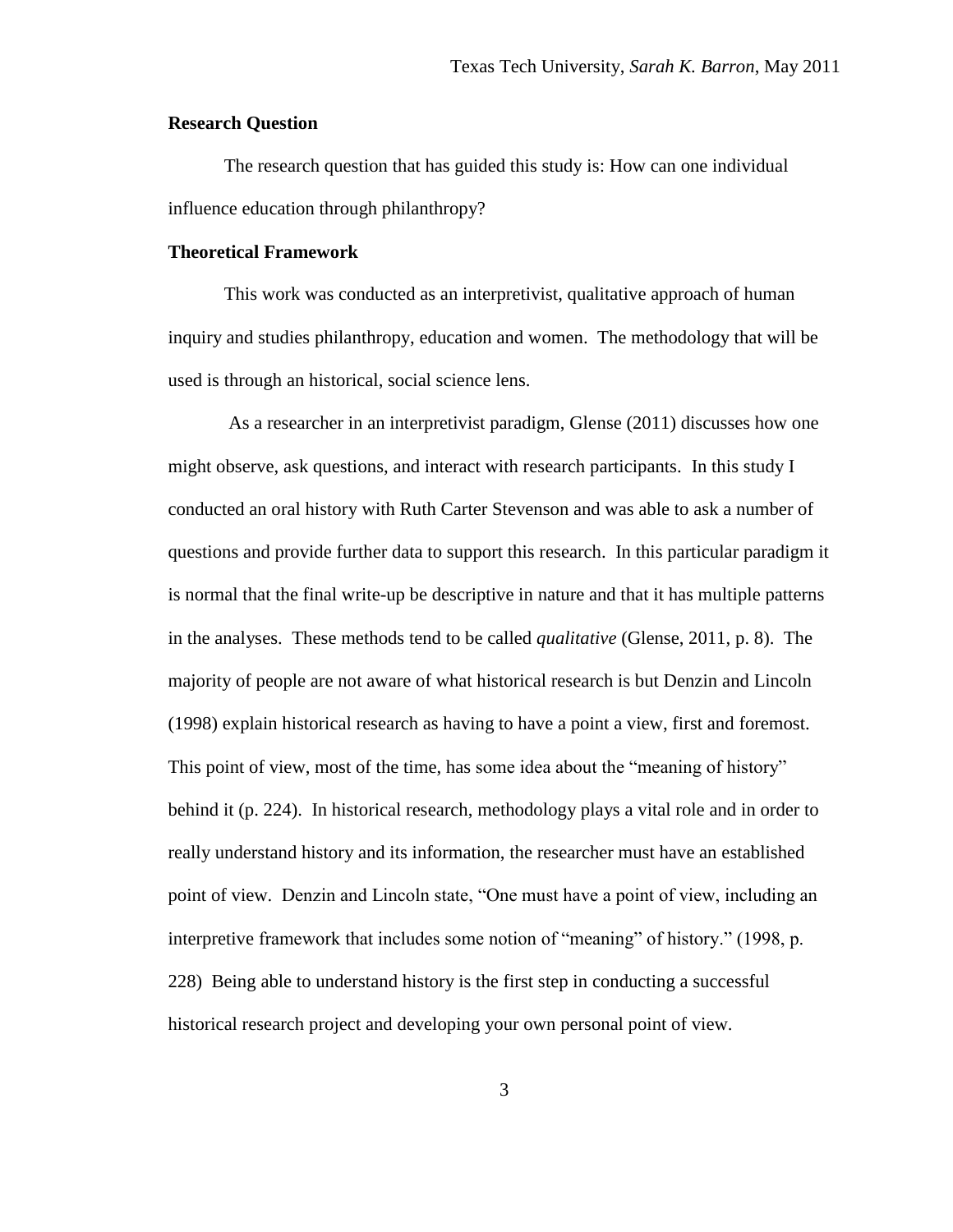## **Definition of Terms**

The following terms will be important for the reader's understanding of this thesis.

**Amon G. Carter:** Ruth Carter Stevenson"s father; founder of the Amon G. Carter Foundation and visionary behind the Carter Museum.

**Amon Carter Jr.:** Ruth Carter Stevenson's brother and could also be referred to as "Bud".

**Amon G. Carter Foundation:** A Texas non-profit corporation established in 1945 to support work in the fields of art and culture, civic and public affairs, education, health, and human services.

**Amon Carter Museum:** The Museum was established to house Amon"s collection of paintings and sculpture by Frederic Remington and Charles M. Russell; to collect, preserve, and exhibit the finest examples of American art; and to serve an educational role through exhibitions, publications, and programs devoted to the study of American art.

**Education:** The informal or formal process of acquiring new information and/or skill. **Katrine Deakins:** Amon G. Carter"s Secretary and dear family friend to Ruth Carter Stevenson.

**Nenetta Burton Carter:** Amon G. Carter"s second wife and mother to Amon Carter Jr. and Ruth Carter Stevenson.

**Philanthropy:** The act of giving either of one's time and/or money.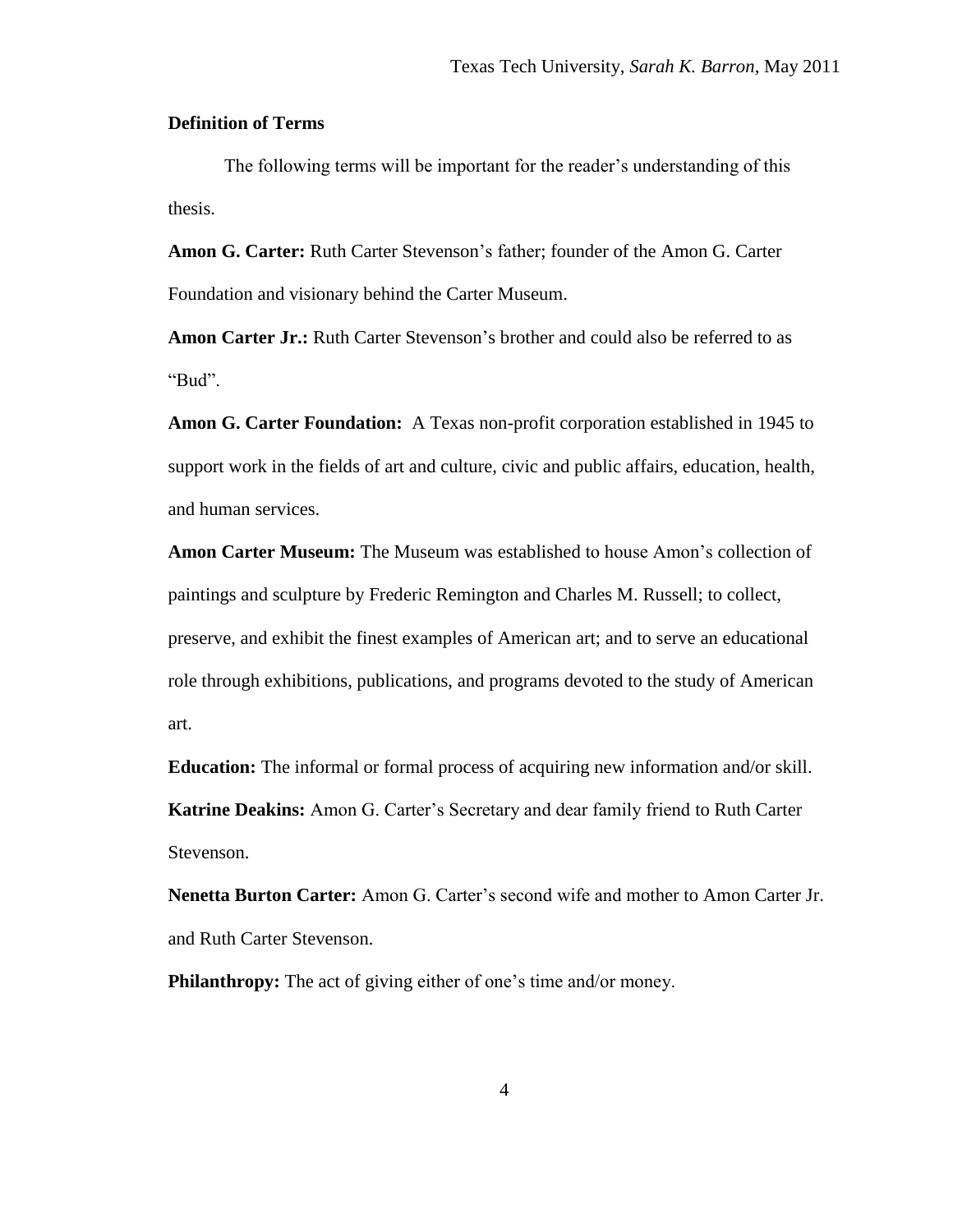**Ruth Carter Stevenson:** She is the primary focus and lens of this research. Ruth Carter Stevenson is currently the president of the Amon G. Carter Foundation. Throughout this study she may be referred to as "Ruth Carter Johnson" or "Mrs. J. Lee Johnson III".

## **Limitations**

Some interesting limitations arose during this research. The Amon G. Carter Special Collections located in Fort Worth, Texas only had archival data up until the early 1980"s, which presents an issue considering we are in the current year of 2011. This limitation may be because correspondence has changed to electronic communication or that perhaps the Carter family did not donate additional information to the collection after Amon G. Carter passed away.

Another limitation was the issue of time. There were documents that I would have been more than interested to follow up on and analyze at The Madeira School, where Ruth Carter Stevenson went prior to Sarah Lawrence College, and at Sarah Lawrence College, but that was not a possibility due to time constraints. The type of material that would have been accessible at The Madeira School and Sarah Lawrence College would have been school records, school newspaper articles Ruth Carter Stevenson was published in, yearbooks, and an oral history Ruth Carter Stevenson donated to The Madeira School.

At the Amon G. Carter archives it would have been interesting to be able to look beyond the scope I had set for myself. There were many files about Ruth Carter Stevenson that I found interesting that were not necessarily relevant to my current research. It would have been intriguing to browse through those files and look for information that could have supported the current themes. I found it to be very difficult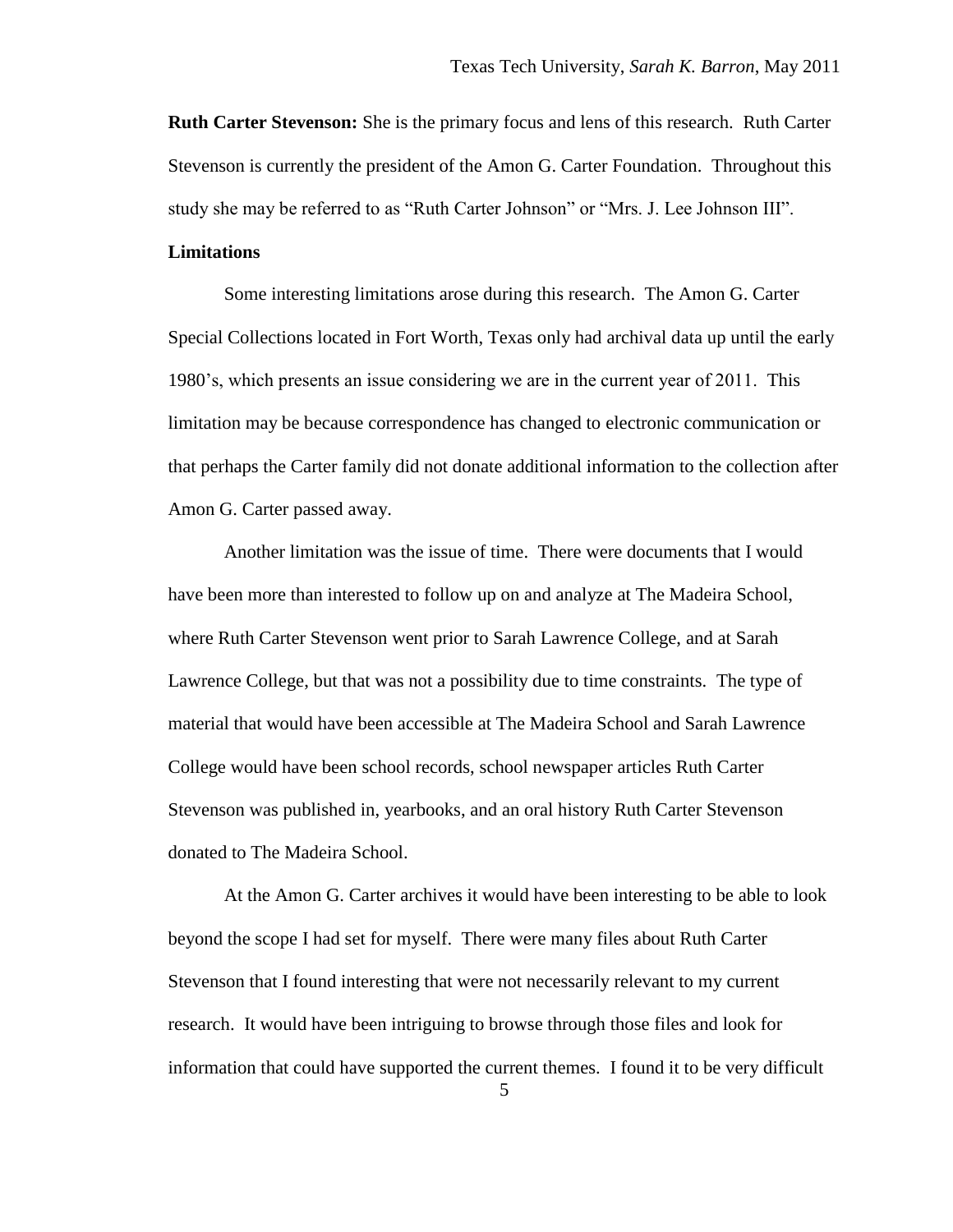to move forward with any information because it all seemed to stop at a certain point and there seemed to still be a lot of unanswered questions.

The oral history that was conducted with Ruth Carter Stevenson was originally scheduled for an hour via telephone and on a Thursday morning. Once settled into the interview and talking to Ruth Carter Stevenson about the details and oral history process, she made it clear that an hour was too long and the oral history ended up being only 17 minutes. With questions being prepared for the original hour interview and then being fit into a 17 minute window, a great deal of information can be overlooked and lost. I feel honored to have talked with her but I did not get the element of information I was expecting.

#### **Delimitations**

There are multiple things I intentionally did not do in this project to obtain more research material. I did this so that I would have enough time to thoroughly go through all the information I already planned on collecting or had collected. I knew going in to this project it had potential to have a large amount of research material: therefore, I thought it was important to set certain delimitations at the beginning or as they arise. I did this so I could stay on task and effectively execute the research project.

When I learned out how much information was in the Amon G. Carter Special Collections I made the decision not to stray away from the Ruth Carter Stevenson boxes, the Amon G. Carter Foundation boxes, and Amon Carter Museum boxes. I did this because it would have taken much more time to sift through all of the other boxes and to analyze the archival material. I knew there was more information amongst the other boxes that could have benefited my research, but given the scope of my project, there was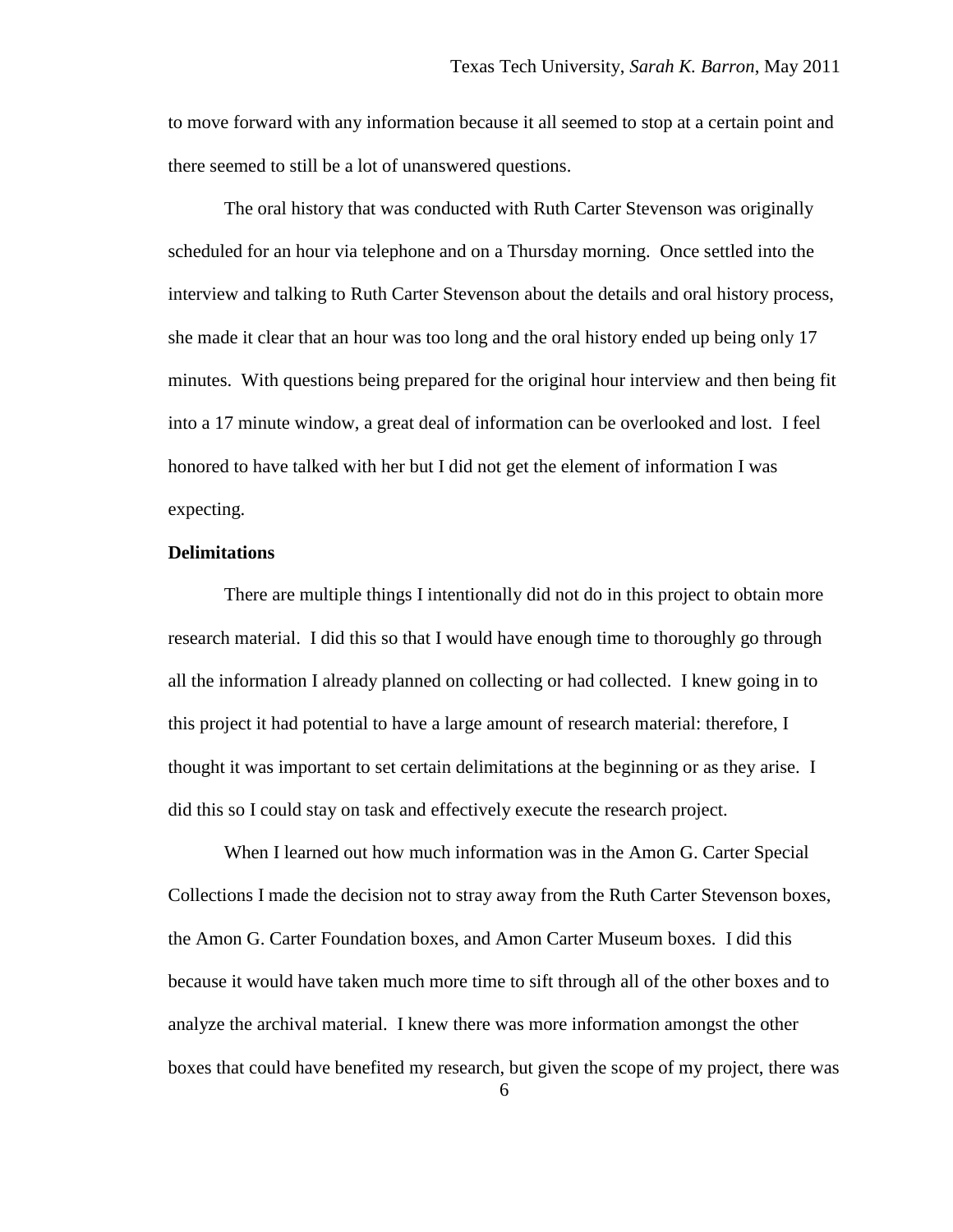not enough time to address all of properly. The information in my 12 boxes would answer my research question and provide enough examples and evidence about Ruth Carter Stevenson, the foundation, and the museum.

The Madeira School and Sarah Lawrence College were two possibilities that I decided not to pursue as options of potential research avenues. Each school was requesting handwritten confirmation from Ruth Carter Stevenson that it was "Okay" that I requested her files as both locations. At the time, Ruth Carter Stevenson did not know I was conducting this research and I did not feel it was appropriate to contact her when I was still in the beginning stages and was not ready to pursue an oral history. When it came to pursue the oral history and I would be able to request a written confirmation for her files at The Madeira School and Sarah Lawrence College I was approaching the end of my thesis deadline and running out of time. This information from The Madeira School and Sarah Lawrence College would have been interesting to analyze given the appropriate amount of time.

After I concluded the 17 minute oral history with Ruth Carter Stevenson I knew that I did not have enough adequate information but I also knew that rescheduling the interview was not an option. There were times when I felt she was not listening, wanted to be somewhere else, and instead of answering in detail; she would respond in short, one-word answers. I did not think Ruth Carter Stevenson would have been receptive to another interview, so I decided to use the information I had and use it as effectively as possible.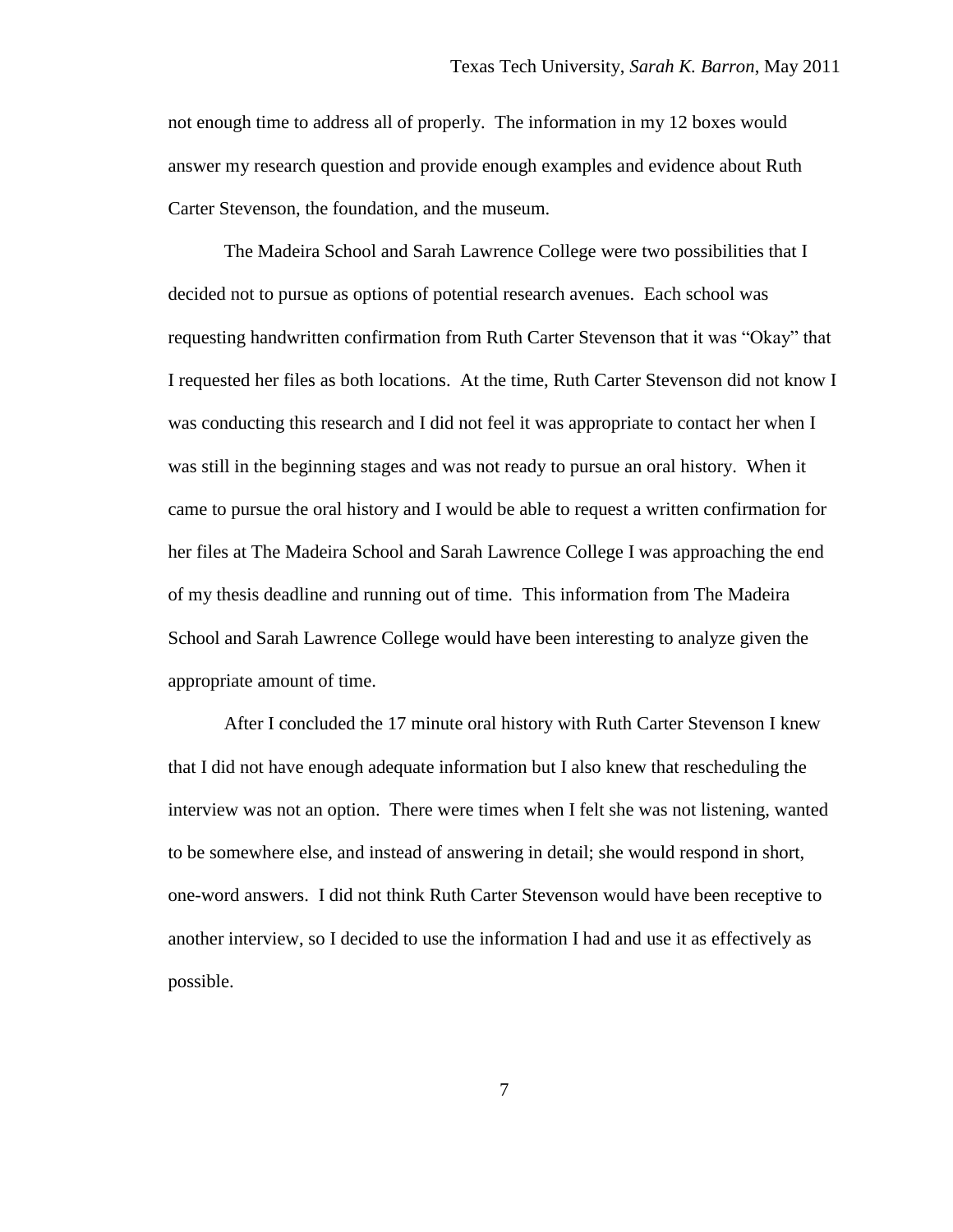#### **Summary**

To be able to answer the initial research question about the ability one person can have on the impact of philanthropy and education, is essential to making this a successful study. The literature that is available looks at the areas of: education, philanthropy, and women individually, and how their impacts have influenced our society and efforts today. I took a qualitative approach with a historical lens to try and effectively answer my research question.

#### **Description of Chapters**

In chapter one, I provided a detailed introduction, as well as information about the problem statement and the purpose of this study. I introduced the research question that will be seen throughout this study and also the theoretical framework. I also included a list of definitions that readers will find important as they guide their way throughout this study. There is also a section that provided information on limitations and the potential uses of this research. Finally, at the end of chapter one there is a summary that provides an overview of future chapters. Chapter two contains information from other literature that is relevant to this study, more specifically the three themes: education, philanthropy and women. In chapter three, I discussed the various modes of methodology I used to complete and execute my research. Also in chapter three, I go over the various archival materials that I examined and the oral history I was able to obtain from Ruth Carter Stevenson. The story of Ruth Carter Stevenson really comes to life in Chapter four. I was able to take all of the information from the archives and her oral history and develop three large themes about her impact on education, philanthropy and women. In chapter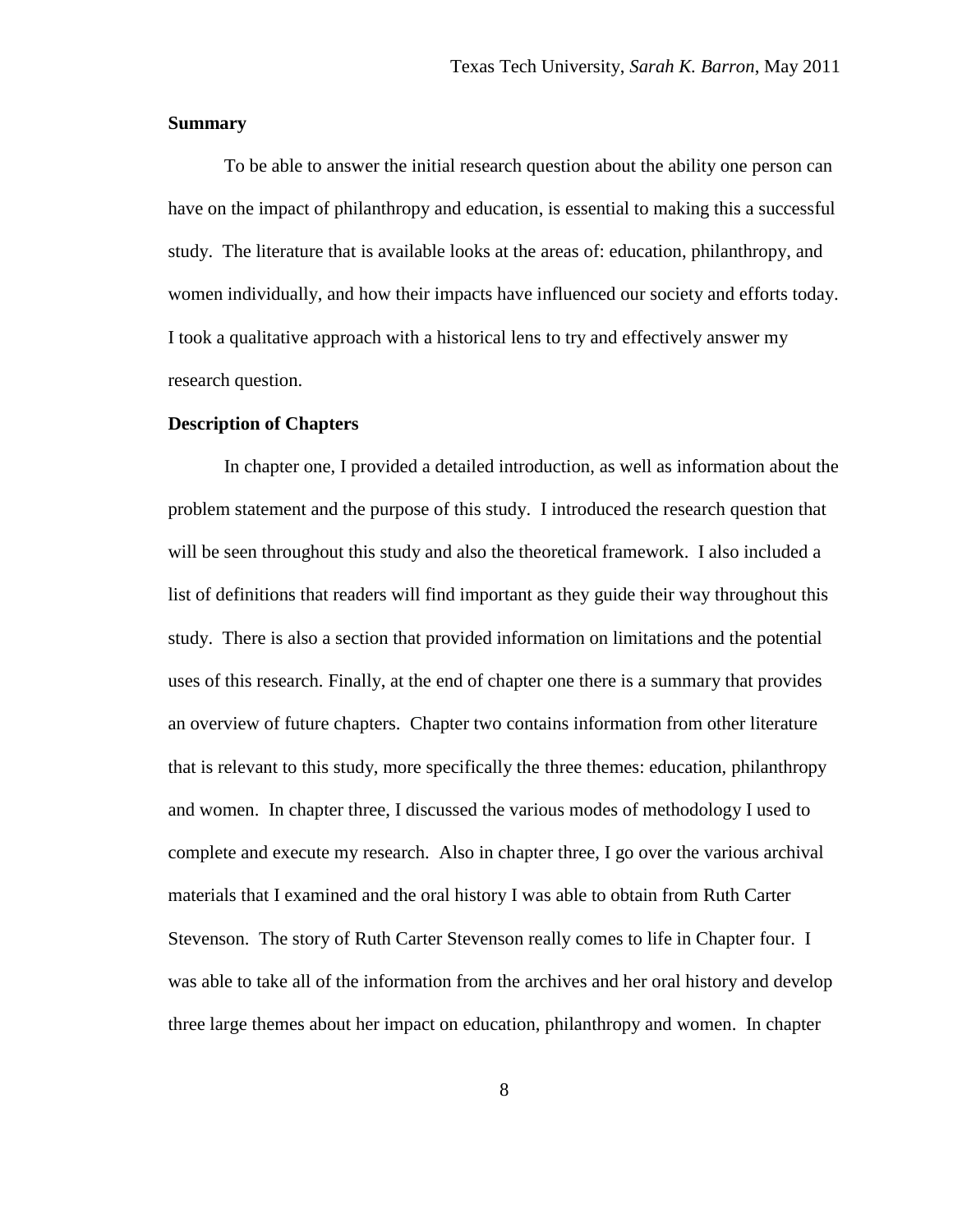five, I began to reconnect all the themes and explain the importance of this study, while answering my initial research question.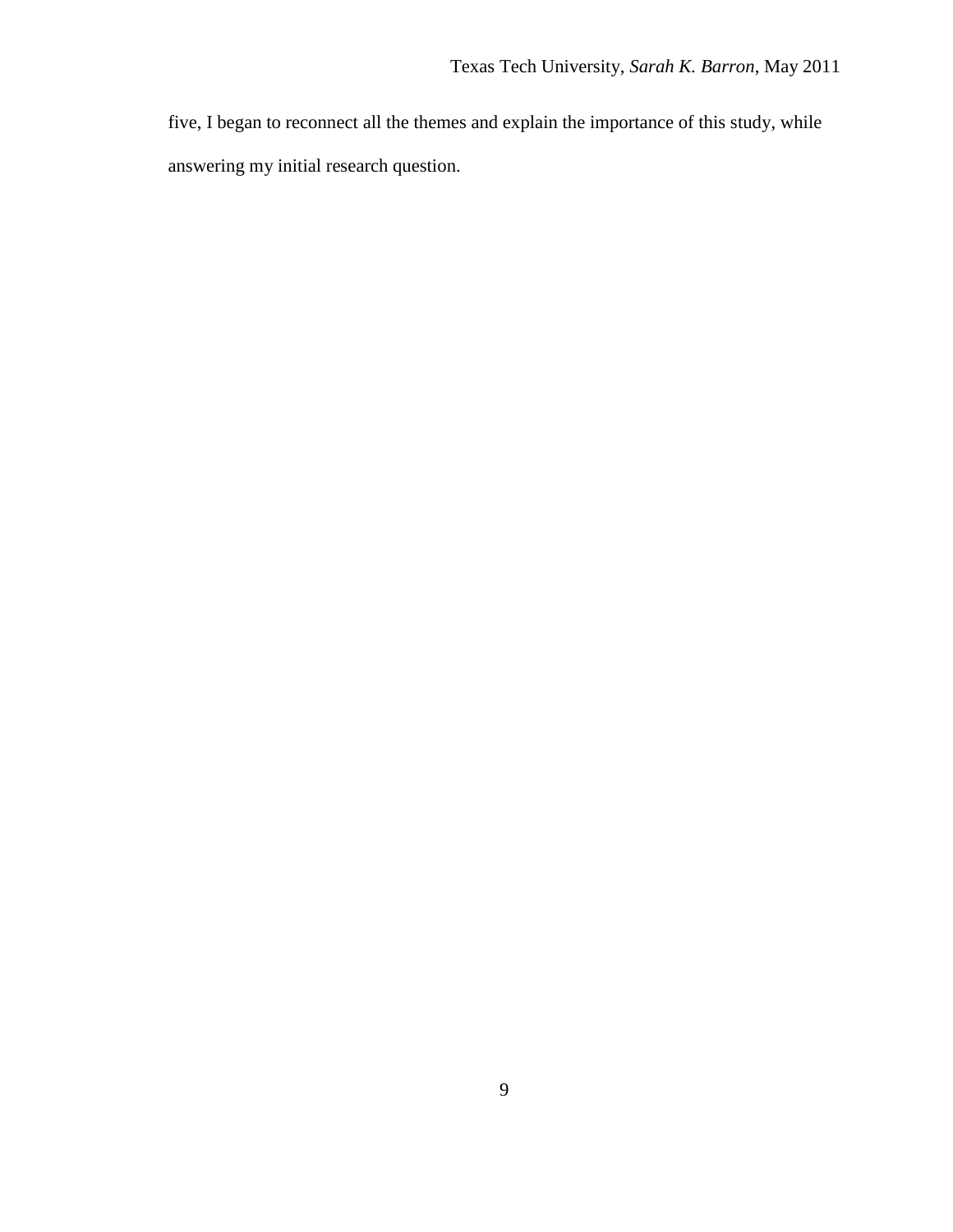#### **Chapter II**

#### **Review of Literature**

In this chapter I will present a review of relevant literature related to the intersection of the emerging themes: philanthropy, education, and women. I will also be discussing, in addition to, the importance of history to this research and the important role women have played in history. The first section titled *Why History Matters* reviews literature on the importance of history. In the second section titled, *Women's Perseverance* I discuss multiple pieces of literature that talk about the impact women have had on history and how they have made it to where they are today in society. The literature in this section also talks about the different women that have served as important figures in their time. The final section of this chapter, *Philanthropic Activities* defines the differences between foundations and endowments. This section also goes on to talk about how philanthropic organizations came to evolve over the years and their impact through the decades on higher education. All of the themes play a vital role in the current and relevant literature.

#### **Why History Matters**

It is important to understand history and to be able to answer the question, "Why history matters?" A historical study requires the researcher to have a basic understanding of the importance of history and Gerda Lerner addresses this in her book, *Why History Matters*. Lerner's book offers insight to scholars and students, especially women, by offering encouraging words about how women throughout history have always had something to say; it is just whether someone has taken the time to stop and listen. Lerner (1997) stated: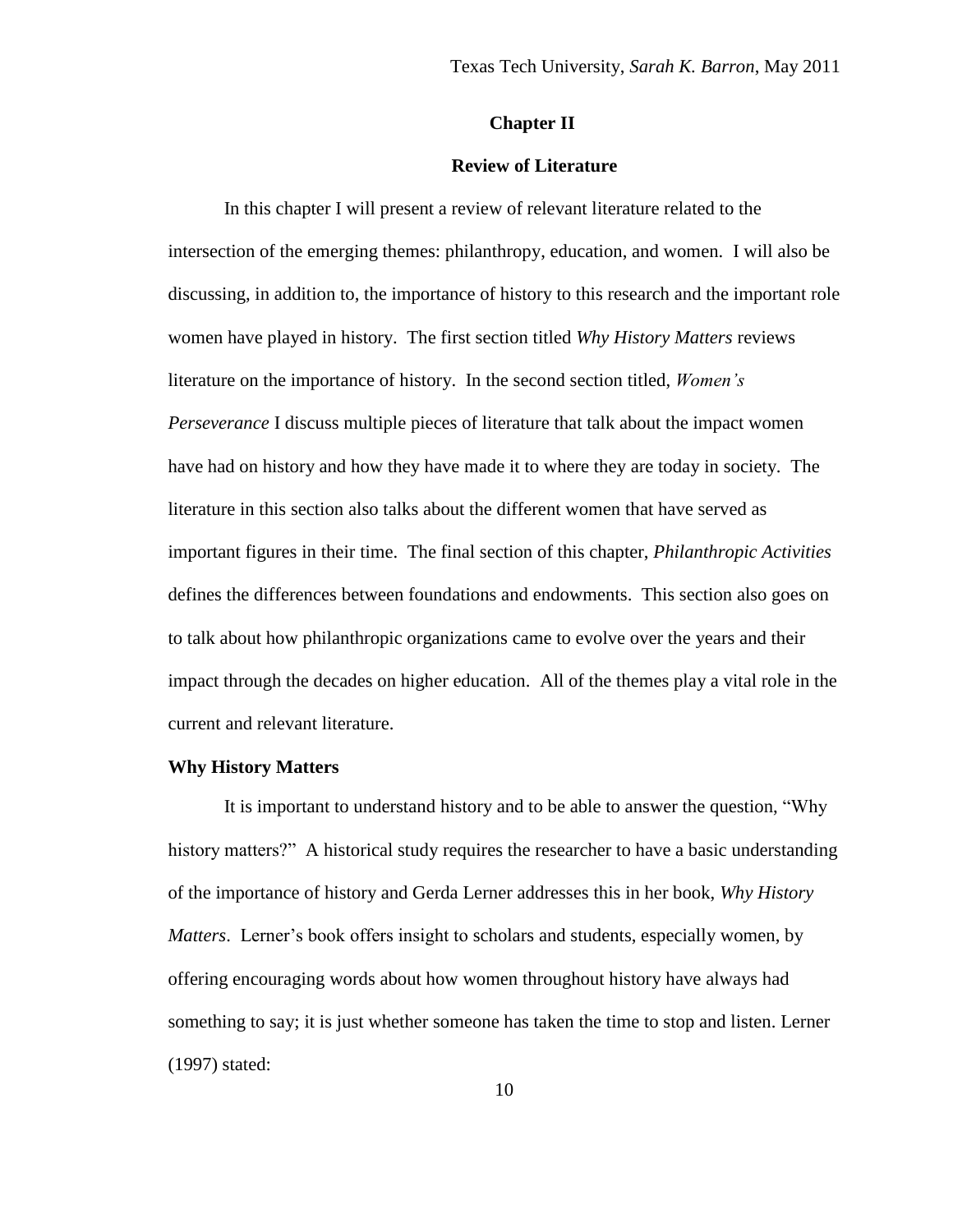Women are everywhere and have always been at least half of humankind. It is inconceivable that their actions and thoughts were inconsequential in the shaping of historical events, yet women have been presented as though they have no history worth recording. The only women to have entered the historical record are those who were "stand-ins" for absent husbands or brothers, women who did what men did, rulers, queens. (p. 205)

History and historical research is important because it will help define a path of what happened in the past and link it to what is happening now. Without this particular research those looking for answers, will not know where to look. The inevitable question, "Why history matters?" is finally answered by Lerner (1997) with the following statement:

We live our lives, we tell our stories. The dead continue to live by way of the resurrection we give them in telling their stories. The past becomes part of our present and thereby part of our future. We experience; we give voice to that experience; others reflect on it and give it new form. That new form, it its turn, influences and shapes the way next generations experience their lives. That is why history matters. (p. 211)

#### **Women's Perseverance**

Women have come a long way in that at one time, they were not able to attend schools and/or universities and now can. They could not vote and now, they can. A number of things have evolved in favor of women and it is important that those things are recognized in research because women have come a long way and persevered through some very tough trials. Women had always been alive, thriving and making history, but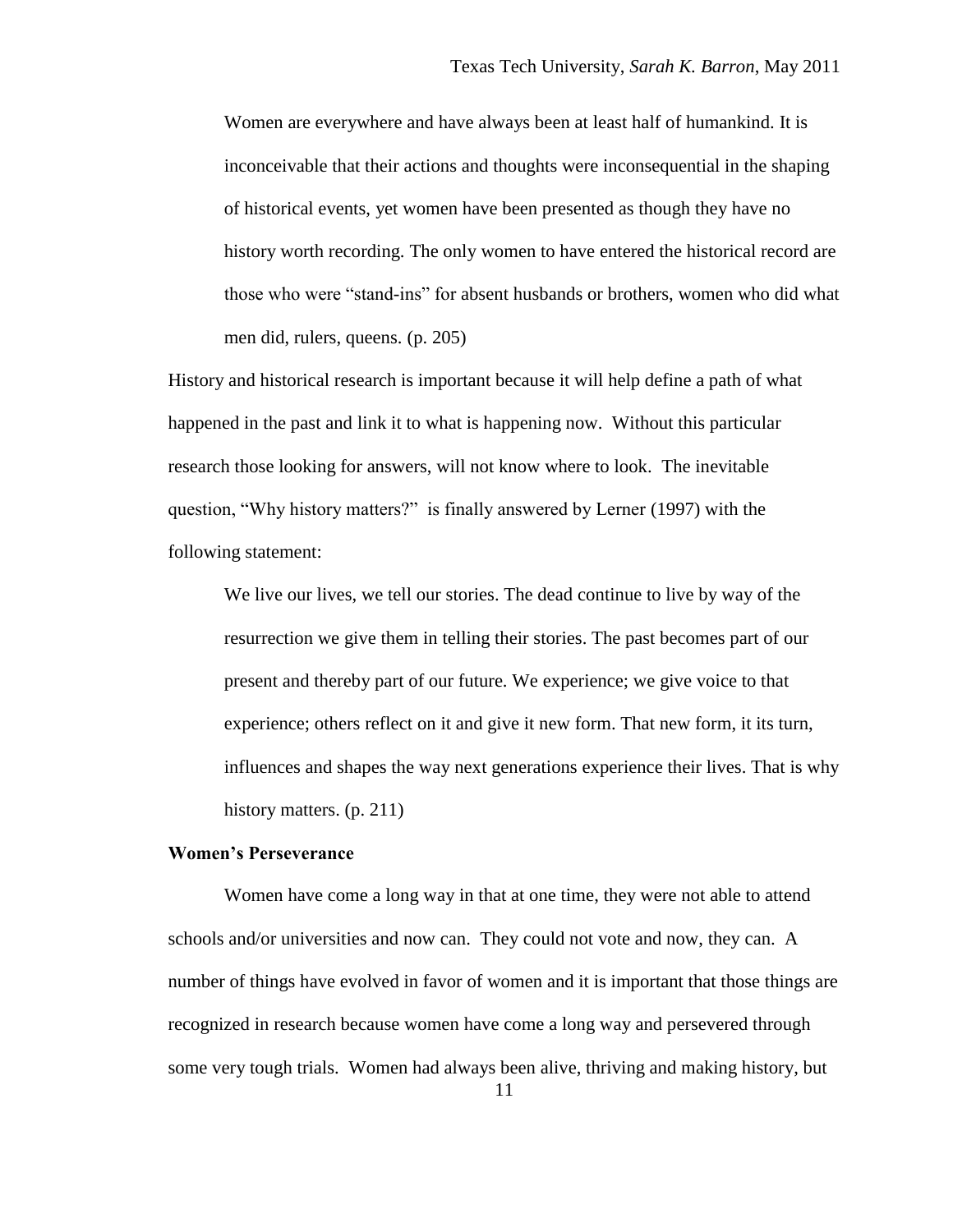this had been masked and disguised for over 30 years. Due to the fact that male observation and interpretation of historical events was seen as the most important concept, women were practically made transparent. Historians of women have made an active effort to make sure they are seen in the grand scheme of things so they are not missed in the new recordings of history: it is their attempt, "To reflect the dual nature of humankind in its true balance, it's female and its male aspects" (Lerner, 1997, p. 53) that makes history more reflective of the entire human experience.

The demise of feminism and giving credit to women"s failure to compromise on the issue of protective legislations are two issues discussed throughout Rosenberg"s book. After her own research on the issue, Rosenberg (1982) concluded, "The disagreement over protective legislation was, at bottom, much more than a disagreement over political strategy; it was a disagreement over how women perceived themselves." (p. xiii) How women view themselves individually and as a whole in society would best be demonstrated by how they are perceived by their peers.

Since women have been left out of history they do not have the appropriate images of what it means to be an "educated woman." Women throughout history have contributed to these images by offering insight, knowledge and experience. Part of developing these new images was to define what it meant to be an "educated woman." This term describes a select group of minority females who were able to get a liberal education at academies, seminaries, and colleges (Solomon, 1985 p. 27). These women were different than the rest of their kind, as noted in Solomon (1985):

They set apart from the mass of their sex who was in no position to acquire an education, shared the belief of other women in their communities. They accepted the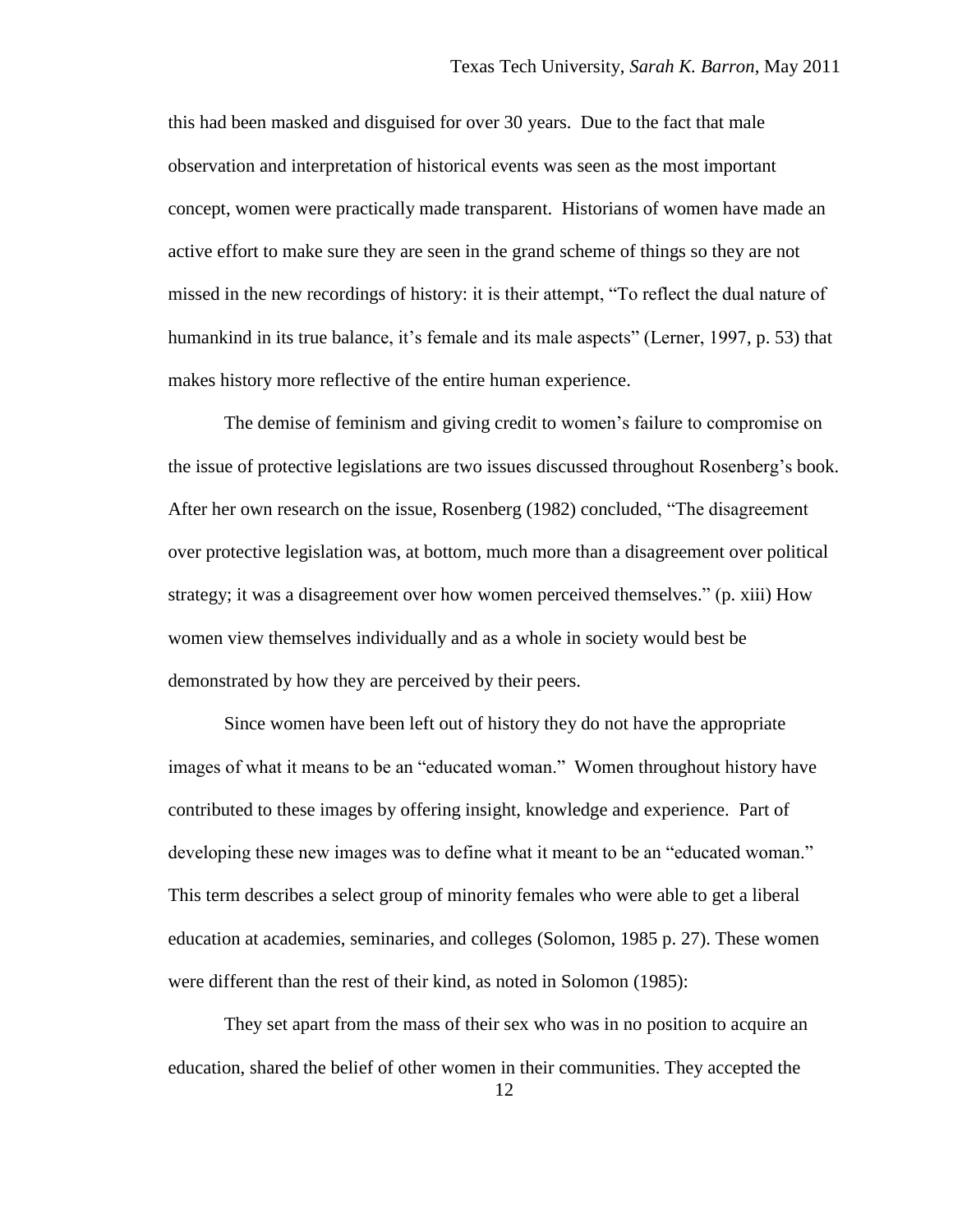code of true womanhood, the popular term invoking the ideal of the republican and Christian wife and mother. (p. 27)

Solomon (1985) discussed how there were three critical factors that contributed to women advancing into higher education: "The first reason was the popularizing trend in public education; this would be the rapid growth of common schools, high schools and of course, colleges. Second, the impact of the civil war; this allowed for increased opportunities for women in education and employment. And finally, the ferment and expansion of university education." (p. 43)

According to Lerner"s (1975) essay, women"s developmental process through history is outlined in three stages: compensatory history, contribution history, and transitional history essay "Placing Women in History." The first stage, "compensatory history" is described as the level where women whom were left out of history are now attempted to be named and their activities and significance are now discussed (Lerner, 1975). "Contribution history" is the level where contribution of women throughout history is decided upon and described (Lerner, 1975). The last stage, "transitional history" is a new and improved way to integrate the male and female population so that both histories can be viewed as one whole, instead of separately (Lerner 1975). These three stages work collectively to help build a foundation for women in history so that in the future their presence is not only known but heard. Currently, I am working in the contribution history level because I decided to take a woman in history, Ruth Carter Stevenson, and describe her through a defined lens. I am able to describe her because of her archival documents and I was able to conduct a brief oral history with her. The archival documents provided research and evidence on her life, such as newspaper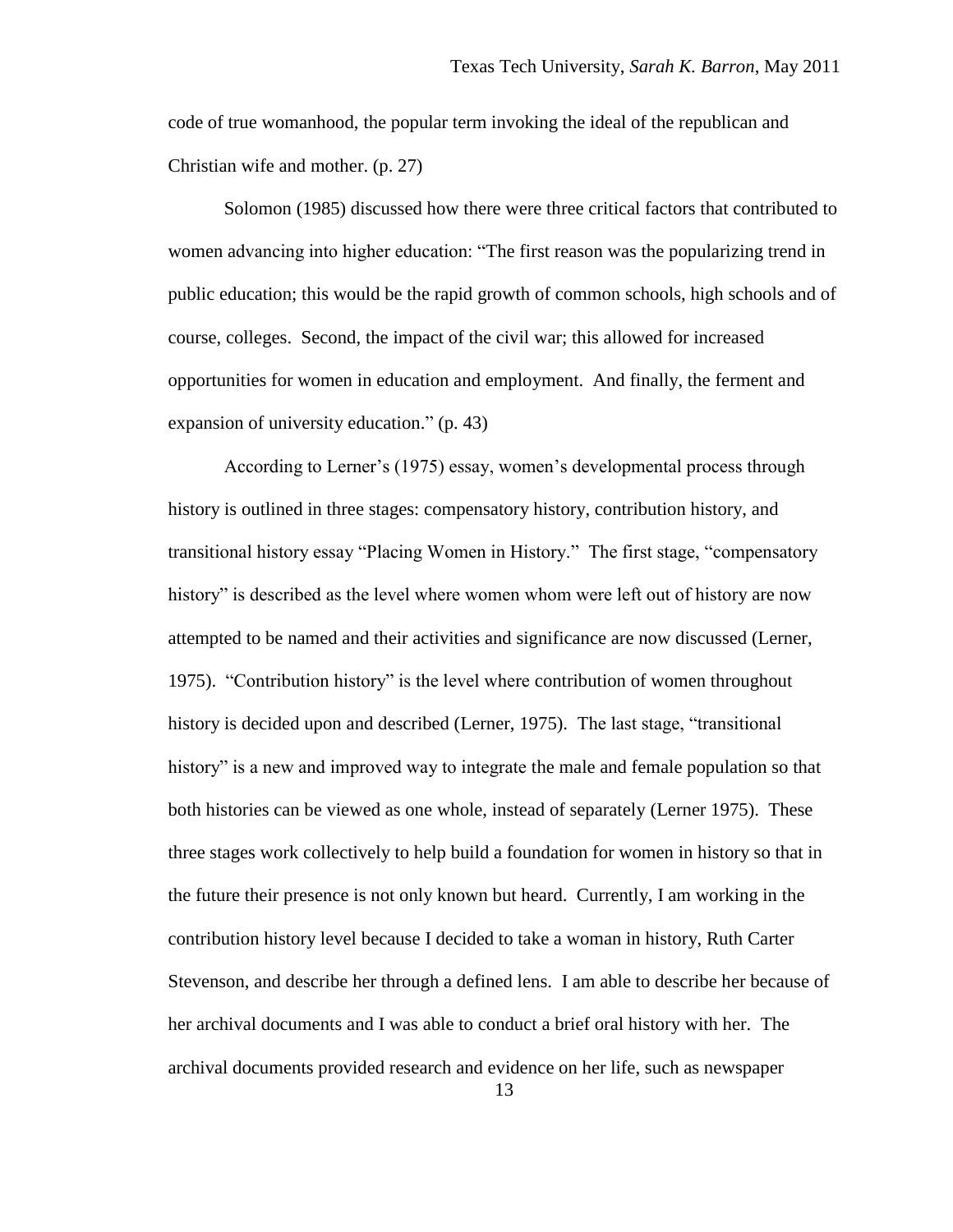clippings and past letters between family and friends. They gave me a glimpse of who she is and allowed me to interpret and develop different themes.

It is important to know the demographics of who went to college and the logistics of how it was financially possible at that time for a particular set group of people. Solomon noted how, "The first women to make their way into institutions of higher learning let their fervor and determination be known to all." (Solomon, 1985, p. 62) Being confidant that one wanted to go to college is not a bad thing. Solomon (1985) also discussed that for every women who wanted to be involved in higher education, there were a handful of her friends that wanted nothing to do with it. College was not for everyone. Something that was important to the early female population that wanted to be a part of the collegiate institutions was constant encouragement. Graduating is an important step for women at this time because they are getting the opportunity to go out in society and prove what it is they have learned and show everyone that they are well deserved degrees. There were many issues arising even after the fight had ended for these women to be able to obtain a college education. Along with the negatives, the college degree did allow for some positives. According to Solomon, "The late nineteenth century witnessed a rise in the number of women doctors, from less than twenty-five hundred in 1880 to at least nine thousand in 1910." (Solomon, 1985 p. 132) She also briefly touches on how the serious volunteer has professional attributes and how women were looking to this as a potential career option and how there was a demand for trained 'experts' in social service.

In 1860, forty-five institutions provided some type of collegiate degree for women (Thelin, 2004). Even though these institutions varied in name to some degree, for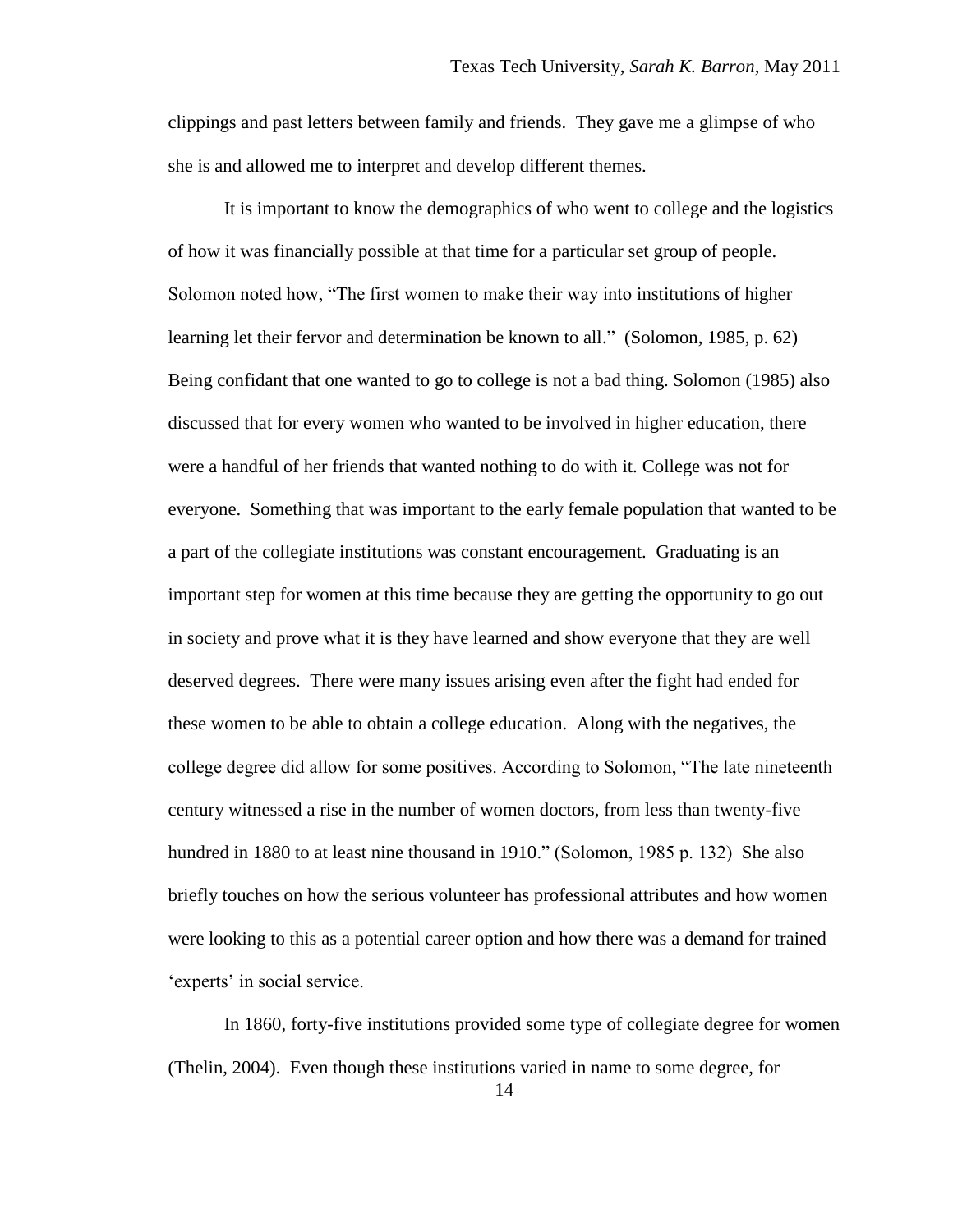example, "academy," "female seminary," and "literary institute," they all were there to serve women and their educational aspirations. Interestingly enough according to Thelin, Margaret A. Nash"s researched proved that, "In the college town of Oxford, Ohio, one finds no fewer than three women"s college"s in the 1850s and 1860s. Each institution carved out a curricular emphasis and a student constituency, usually based on social class." (Thelin, 2004, p. 84) Some even viewed the expansion of higher education to women as an extremist activity and had the conservative constituents in an absolute uproar. Trying to decide how to handle the actions of these women, their best decision was to "fight fire with fire," according to Thelin (2005 p. 84) and have the women attend colleges closer to home so that their religion could play a large impact on their daily lives as opposed to them traveling further away and being influences by external factors. Solomon (1985) provided a chart that gave the numbers of how many women were enrolled in college during the years of 1870-1980. In 1870- 11 women , 1880- 40 women, 1890-56 women, 1900- 85 women, 1910- 140 women, 1920- 283 women, 1930- 481 women, 1940- 601 women, 1950- 806 women, 1960- 1,223 women, 1970-2,884 women, 1975- 3,847 women, 1980- 5,694 women (p. 63). During the time Ruth Carter Stevenson was enrolled at Sarah Lawrence College in 1942 and there were only an estimated 600 other women also going to college somewhere else in the United States.

#### **Philanthropic Activities**

Philanthropy can be more than just giving to education though; it can be about volunteering one"s time. Walton"s (2005) book, *Women and Philanthropy in Education* discusses how women have fashioned their careers "as philanthropists and educators, have used education to promote social change, and have been instrumental in establishing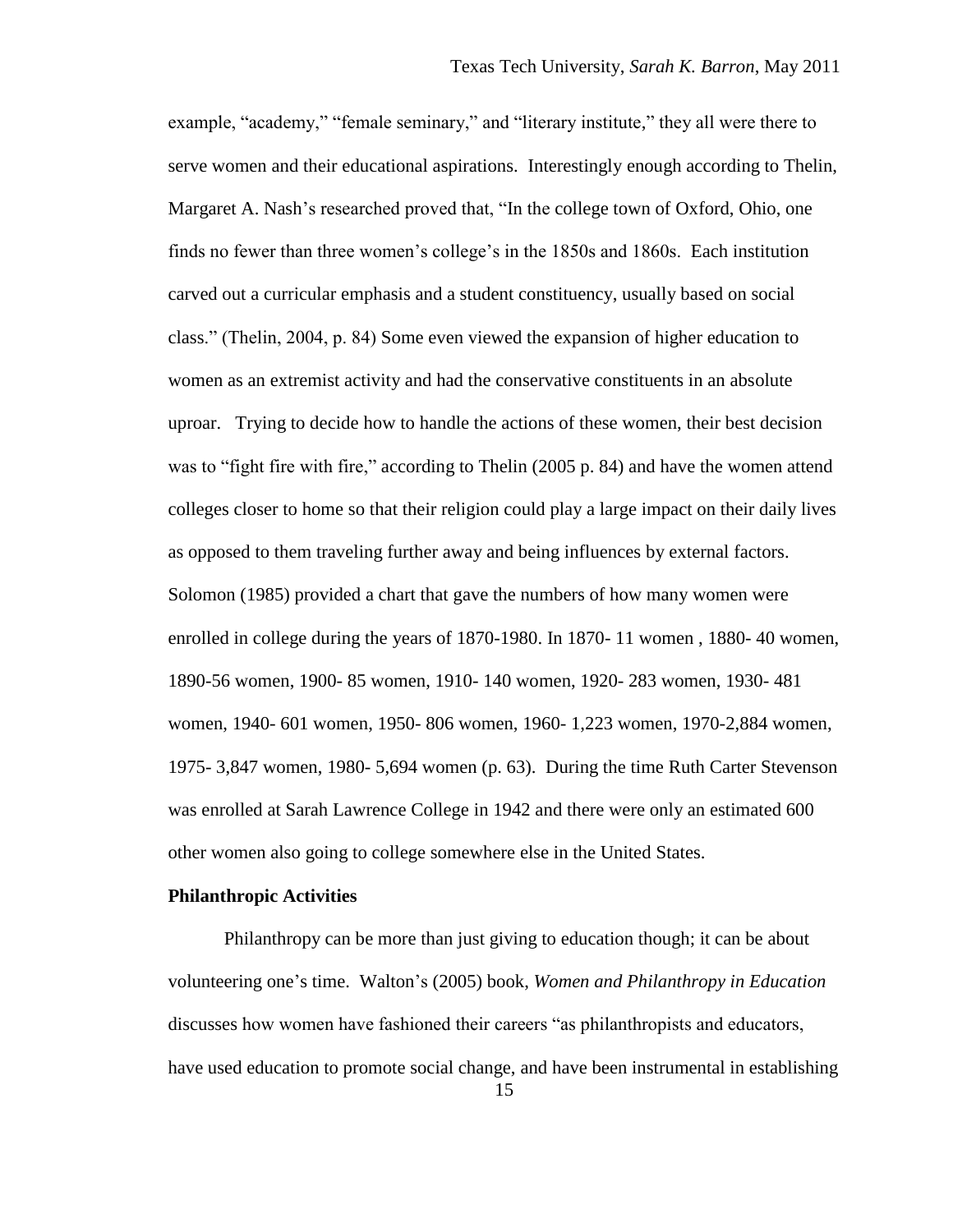and sustaining a wide array of institutions where education occurs." (p. 1) Walton (2005) also touches on why women involved in philanthropic activities were cut out of history until recent decades. Walton (2005) states, "Women have been virtually absent from dominant accounts of U.S. philanthropy and remain excluded from, or at best, marginalized in, the literature on educational philanthropy." (p. 2) In other words, just because women have been invisible for decades prior to current time, does not mean they have not been making progress. It is important for this study for the reader to understand what the intersection of philanthropy and education means and why women"s individual contribution matters to the history.

The term philanthropy has said to have been around well before the twentieth century. Walton (2005) explains the importance of the intersection of philanthropy and education,

Exploring the significance and variety of women"s philanthropic action in education is important because both philanthropy and education were among the earliest spaces where women, though still acting within culturally prescribed roles, found opportunities to participate in the public sphere. (p. 5)

Universities have been beneficiaries of philanthropic efforts from foundations. Ernest Hollis" study on the *Philanthropic Foundations and Higher Education (1938)* found, "Foundations had proliferated in the U.S. Benefiting from well over three decades of insight into foundation activity." (p. 10) According to Walton (2005) this research would soon go on to help "define" a college. It would not be until 1950 when Merle Curti looked at the intersection of philanthropy and women, that a new independent field of research was created. Curti is a historian who would, "conceptualize and promote the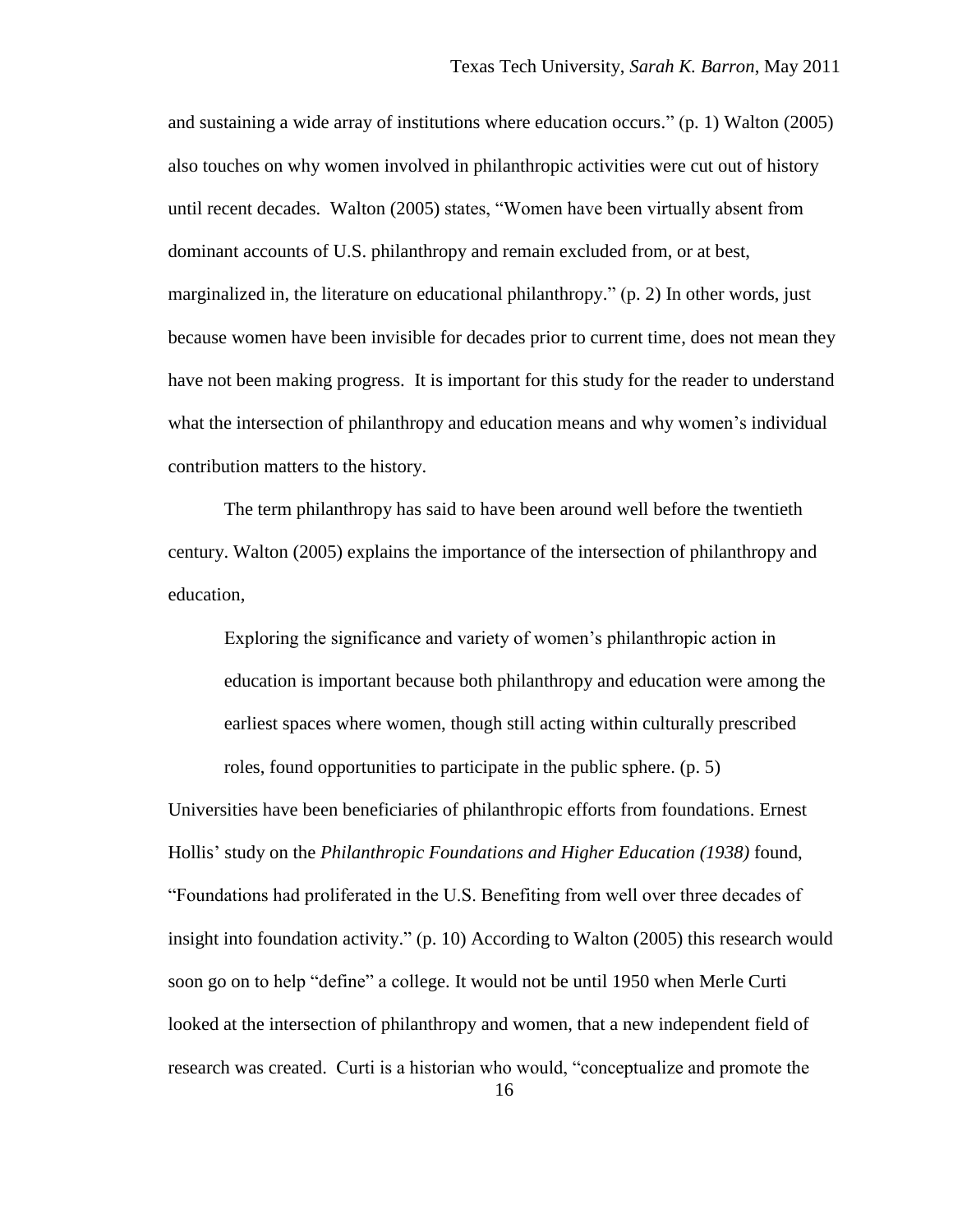study of philanthropy as a phenomenon that is central rather than tangential to the study of the history of education." (p.11)

How a college once made its money is very different than how colleges do things today. Thelin (2004) states:

...a great deal of a college's income was in the form of "country pay"—namely, gifts in kind of crops, firewood, or livestock. Even in the twenty-first century the practice of prosperous farmers and ranchers donating livestock for university

football team dining halls persists as generous and welcome custom. (p. 16) An important change in colleges was after 1850 when substantial philanthropy, large gifts, came into the picture. Today, we would call these types of gifts foundations, trusts and estates. During this time, one of the most substantial endowments occurred when Abbott Lawrence of Boston gave to Harvard College. His endowment allowed facilities to be built that ranged from a scientific school to a museum (Thelin, 2004, p. 100). Women"s participation in education exploded during this time because they were one of the major beneficiaries of this new philanthropic movement. According to Thelin, "These colleges often enjoyed fund-raising success precisely because they were outside the mainstream. Because women"s education did not enjoy popular support, it relied instead on the intense commitment of maverick donors" (Thelin, 2004, p. 100)

It is important to know the difference between foundations that were large and those that were small. Large foundations had the option and flexibility to devote their time and attention to different types of projects. These large foundations had the option to focus their time on the strengthening of a particular campus or a particular area of a college, like human sciences. Thelin (2004) provided an example of what the Ford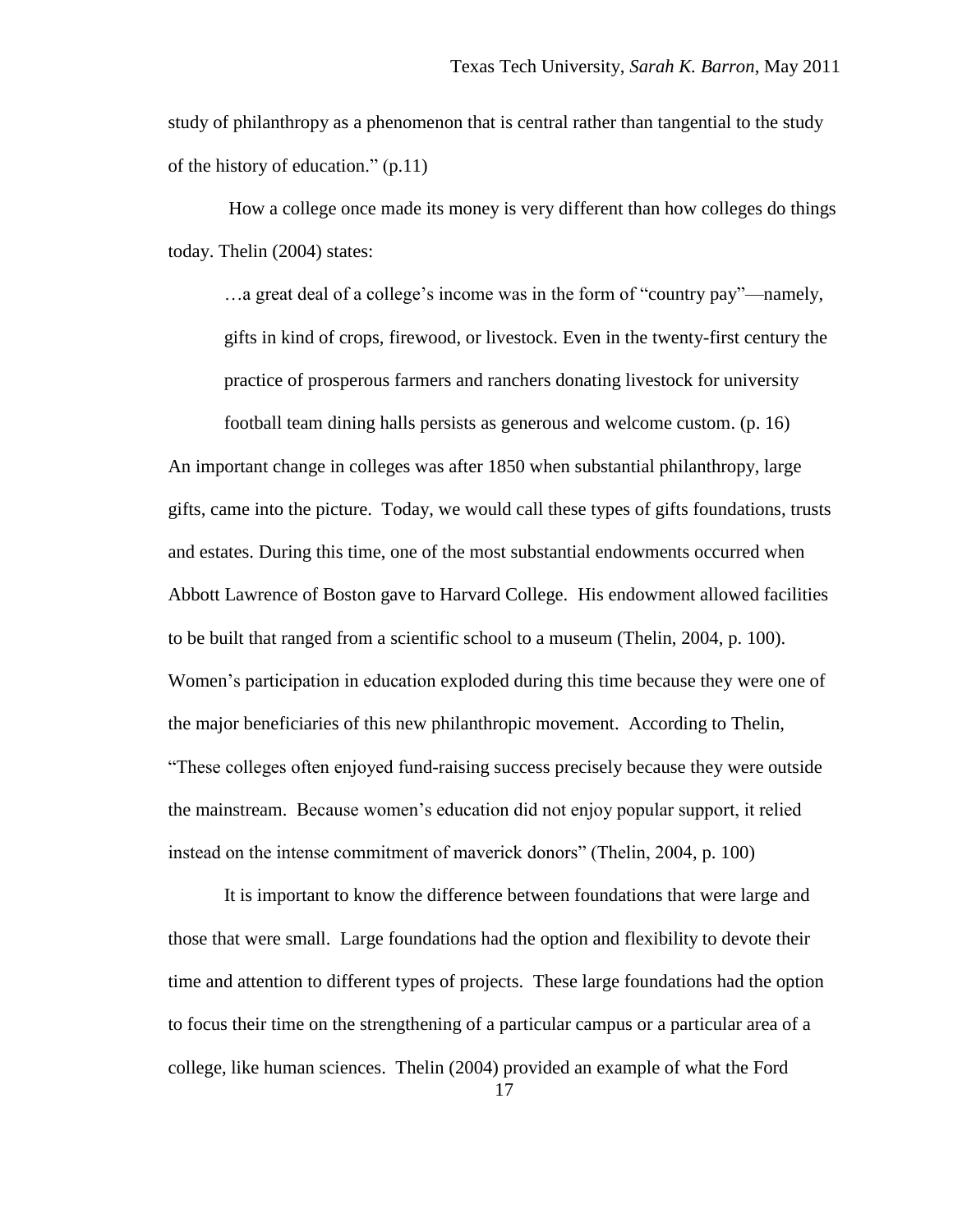Foundation did in conjunction with other foundations. He stated, "Redressed some of the imbalances of federal patronage by choosing two foci in the 1950s and 1960s: major private universities, and social and behavioral sciences." (p. 283) the largest gift ever noted by the Ford Foundation was \$560 million and that was announced in December of 1955 to assist privately supported colleges and universities to raise teachers" salaries (Thelin, 2004 p. 283).

## **Chapter Summary**

In this chapter I discussed literature involving the overall themes for my study, the intersection of education, philanthropy, and women. I incorporated some important points of interest involving the importance of history, philanthropy over the decades, and women through the times. I provided a thorough understanding and explanation of each of the themes in their categories and provided documentation that allows them to relate back to the original themes. In the next chapter I will discuss the methodology I used to conduct my study.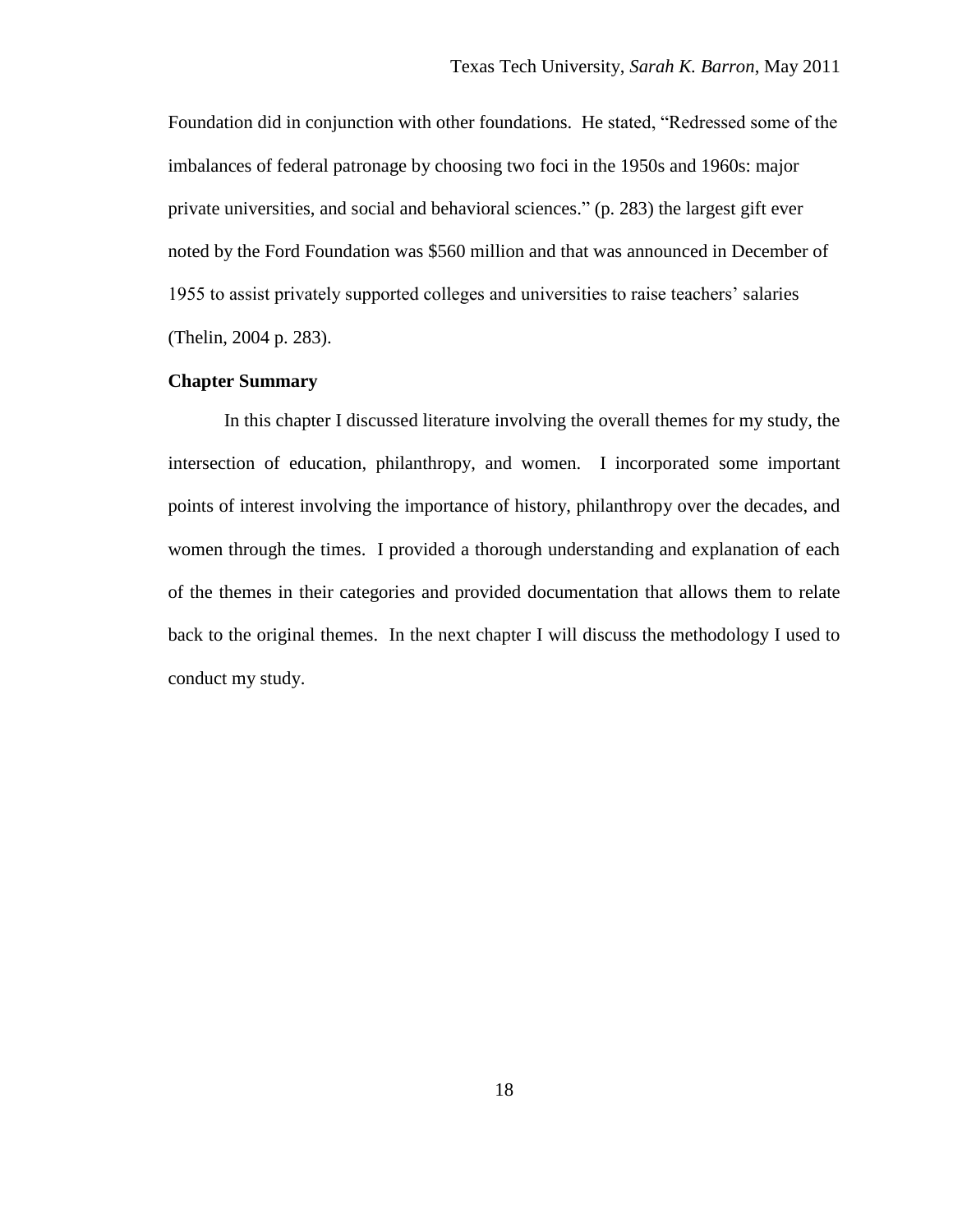## **Chapter III**

## **Methodology**

This study is significant because it contributes to level two of Lerner"s (1975) women"s developmental process through history. It brings to light a female figure and then provides information about her for others to gain more insight and knowledge about her dedication to philanthropy. I will be discussing philanthropy, education and women and how they influence higher education through a historical lens. Ruth Carter Stevenson is an example of a person who fits the intersection of philanthropy, education and women, and her story will be told through archival documents and an oral history. This research will illustrate her contributions in education and philanthropy. This study will benefit those who are interested in the fields of philanthropy, education and/or women. Those living in Fort Worth, Texas should take a personal interest in this study because that is where Ruth Carter Stevenson currently resides today. Also, her father, Amon G. Carter, spent the majority of his life there and was a prominent businessman in the area. This study will also add to the historical data on Ruth Carter Stevenson"s legacy.

#### **Research Question**

I was able to obtain information about Ruth Carter Stevenson and her family legacy by conducting an oral history and studying archival documents. By doing so, I chose to develop and answer the following research question: How can one individual influence education through philanthropy?

#### **Theoretical Framework**

The interpretivist approach is what guided this study and the archival data I obtained was interpreted through a historical lens. An interpretivist believes, "that to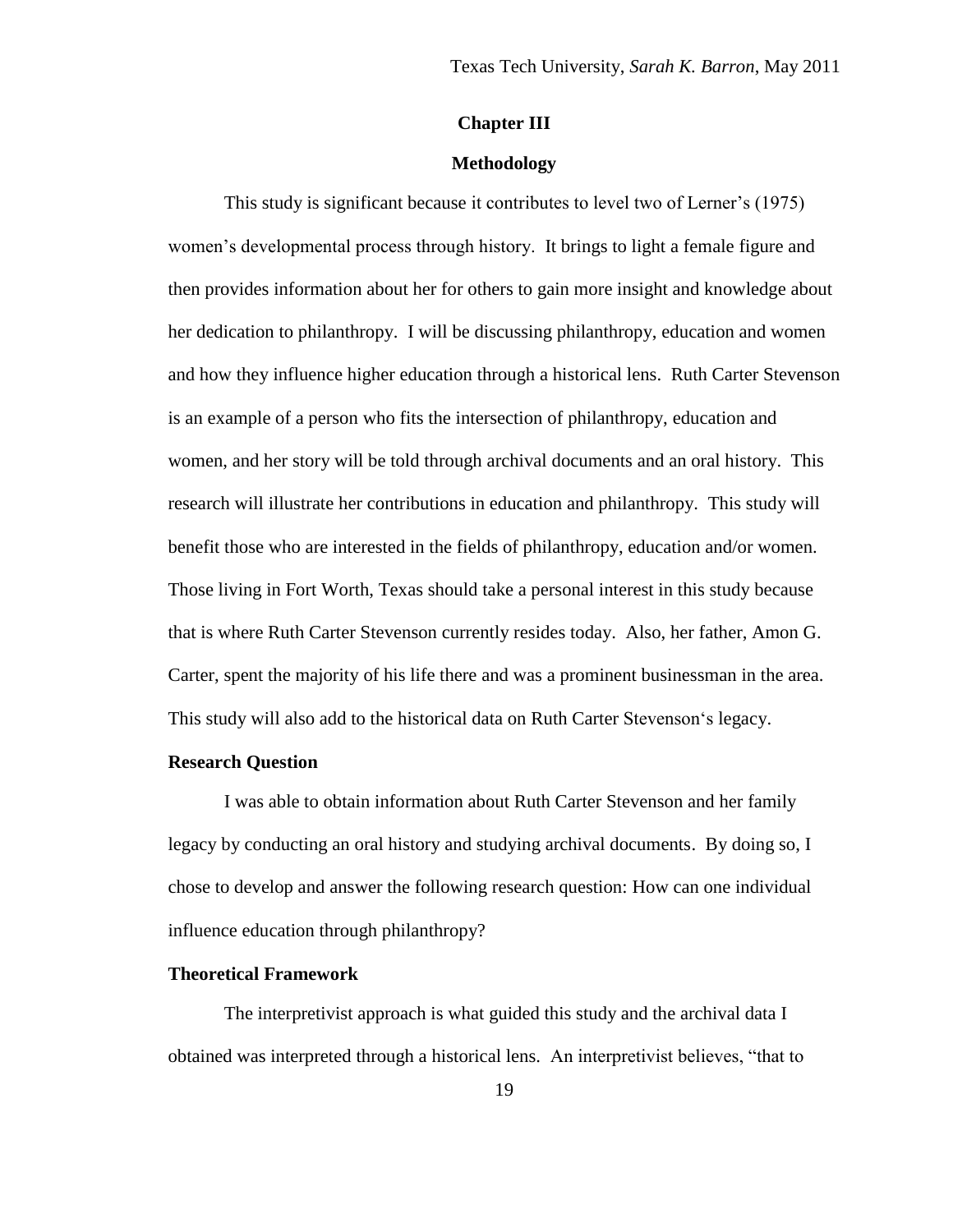understand this world of meaning one must interpret it. The inquirer must elucidate the process of meaning construction and clarify what and how meanings are embodied in the language and actions of social actors." (Schwandt, 1998, p. 130) In this study I have taken the oral history of Ruth Carter Stevenson and the archival documents and interpreted those for the readers so they would have a better meaning of the Carter family and how they intersected with philanthropy, education, and women.

In order to clarify what the meanings are in the research I spent numerous hours in the Special Collections at Texas Christian University browsing through multiple boxes trying to find information that supported the themes of this study: philanthropy, education, and women. I was able to find a number of documents that I analyzed and interpreted to fit these identified themes.

The oral history of Ruth Carter Stevenson proved to be not as informative as I would have hoped. There was still information that was pertinent to the study, but a large portion of the information came from the archival documents and a small number of other primary sources. It is important to know that any information that can be obtained from an original, primary source is good information.

#### **Qualitative Research**

It is imperative to know the meaning behind qualitative research. Shwandt (1997) describes qualitative research as "a not-so-descriptive adjective attached to the varieties of social inquiry that have their intellectual roots in hermeneutics, phenomenological sociology, and the verstehen tradition" (p. 129). Shwandt (1997) also discusses how most of the time researchers use it as a "blanket term" for case studies, life history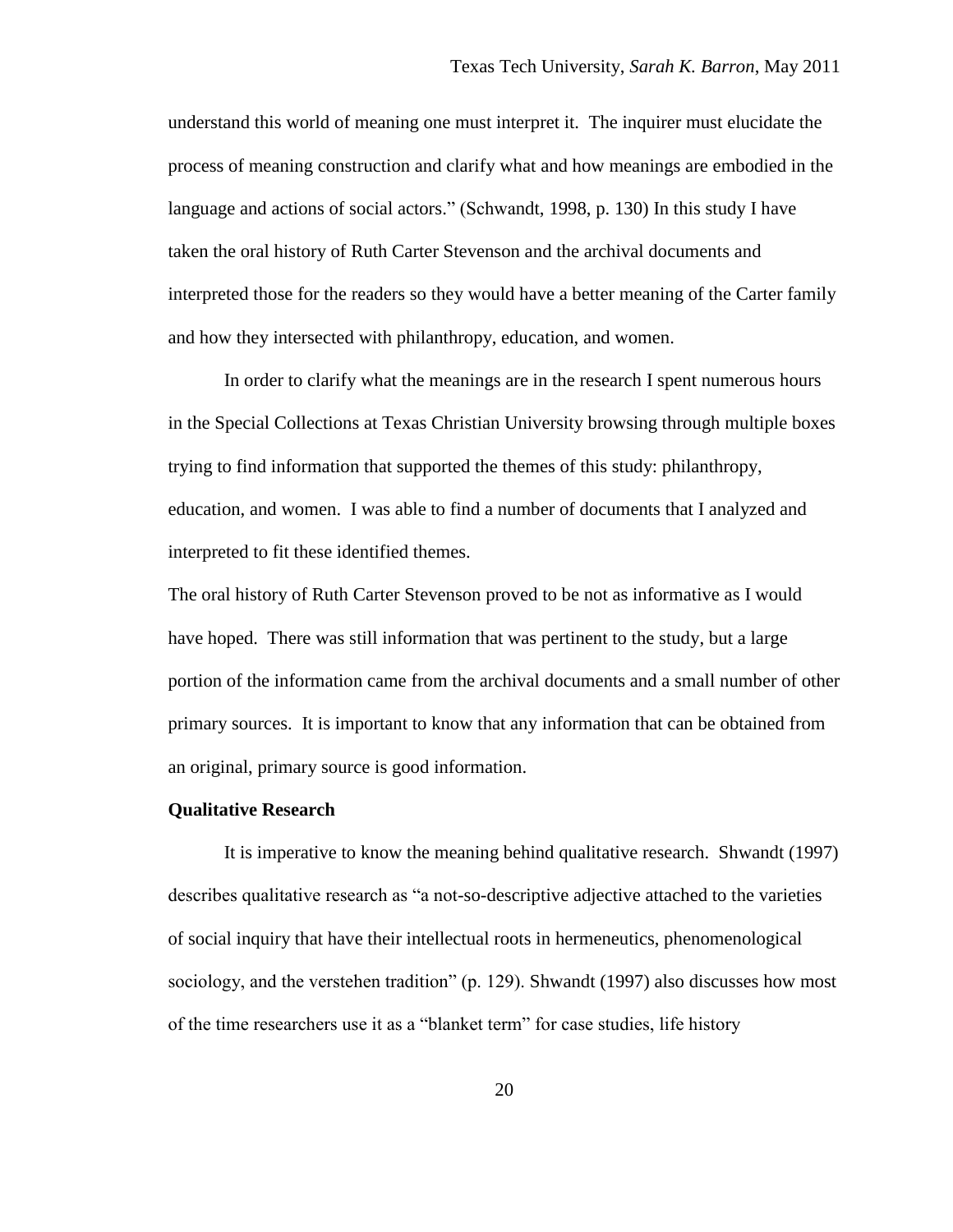methodologies, or narrative inquiries. Being able to understand what qualitative research is the first step in conducting research.

Under the umbrella of qualitative research are different approaches that a researcher can classify themselves as. I fall under the interpretivist approach, which is where the researcher can interpret actors in a social world (Glense, 2011, p. 9). It allows methods to be used where I am allowed to interact with people in social contexts, just like with the oral history with Ruth Carter Stevenson where I was able to ask a number of questions and collect further data to support this research. In this particular paradigm it is normal that the final write-up be descriptive in nature and that it has multiple patterns in the analyses.

#### **History as Methodology**

When using an historical lens it is important to keep in mind that as the researcher it is your job to, "reproduce and interpret concrete events as they actually occurred in time and space while seeking to find out what actually happened and how it all came about." (Tuchman, 1998) This research provides the reader with substantial information about when things took place and how they evolved over time.

As the research instrument it was my job to decide how I was going to gather the information over Ruth Carter Stevenson. I knew that in order to obtain accurate information I was going to have to spend an adequate amount of time in the archives. I knew could collect archival information about the Carter family and Ruth Carter Stevenson but I wanted to conduct an oral history with Ruth Carter Stevenson that would provide first-person commentary about her experiences with both the Amon G. Carter Foundation and Amon Carter Museum.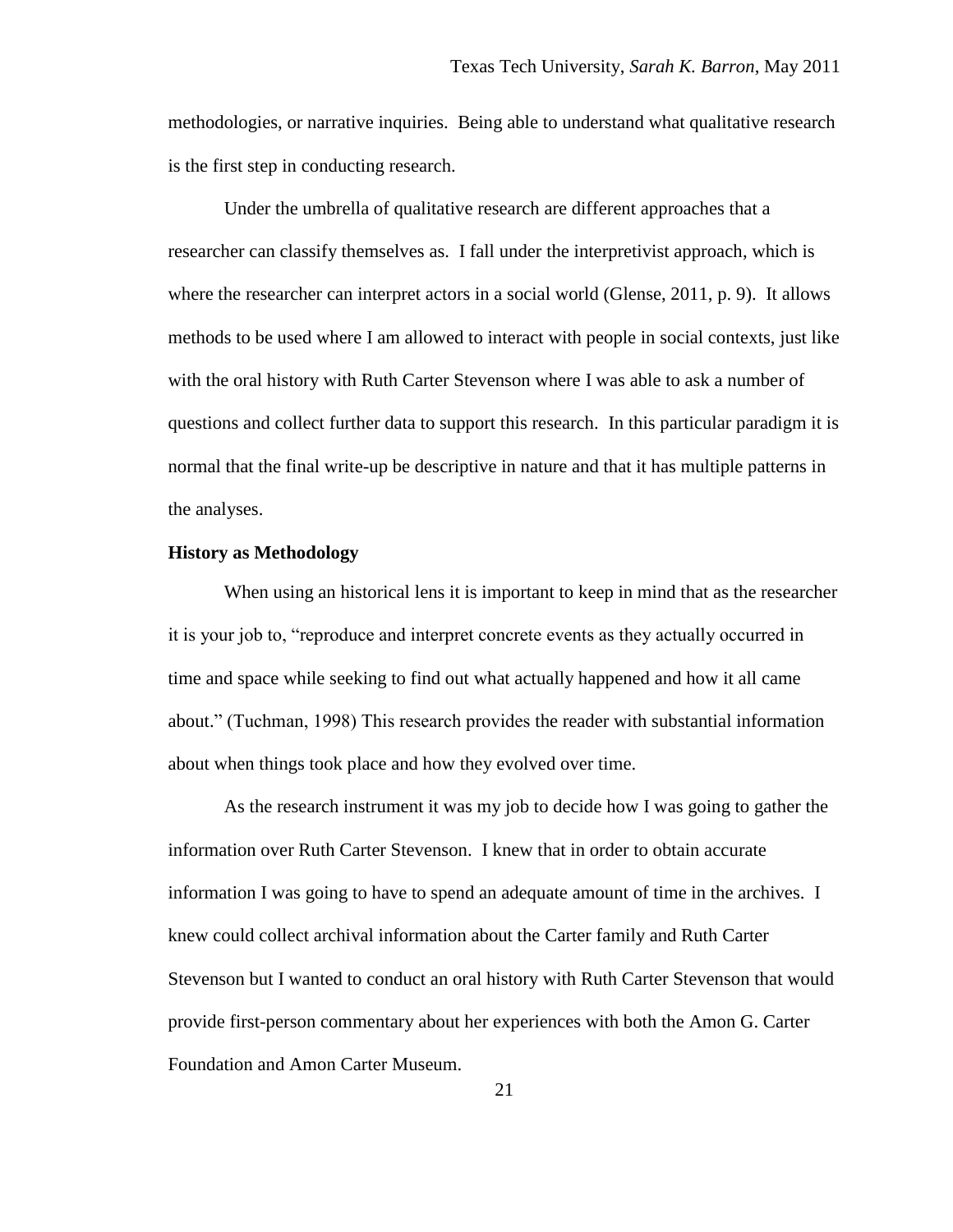#### **Data Collection**

After the death of Amon G. Carter in 1955, a large amount of his personal information such as correspondence, bank statements, foundation information and family photos were donated to the Special Collections of the Mary Couts Burnett Library on the Texas Christian University (TCU) campus in Fort Worth, Texas. Mr. Carter had presided in Fort Worth for the majority of his life. Eventually, there would be so much information gathered over the years that he would have his very own collection dedicated to him and his family; it would be known as the Amon G. Carter Collection.

According to Jordan R. Humphrey (2010) in his chapter entitled "No Food, No Drinks, Pencil Only" in the book *The History of U.S. Higher Education: Methods for Understanding the Past,* the files in the Amon G. Carter Special Collections would be more important than any of the other documents I would obtain during this study. Humphrey (2010) states, "Archives hold the primary sources that are the hallmark of historical research and thus often serve as the principal sources of information for historians." (p. 44) He then goes on to discuss how difficult it can be to sit in the archives for hours upon hours trying to find that one piece of evidence that is going to take you on to your next clue. One of the most important traits a historian can have while doing archival work is interpretation. The ability to interpret historical documents and utilize them for your research is something all historians must learn. Humphrey also suggests that before you can interpret you must know what to do when you get to the archives. He also states to always do your homework first about the topic and archive you are going to be visiting. Next, contact the archivist and make sure to bring a pencil, not a suitcase. Archives have rules and the last thing they need or want is all of one"s personal items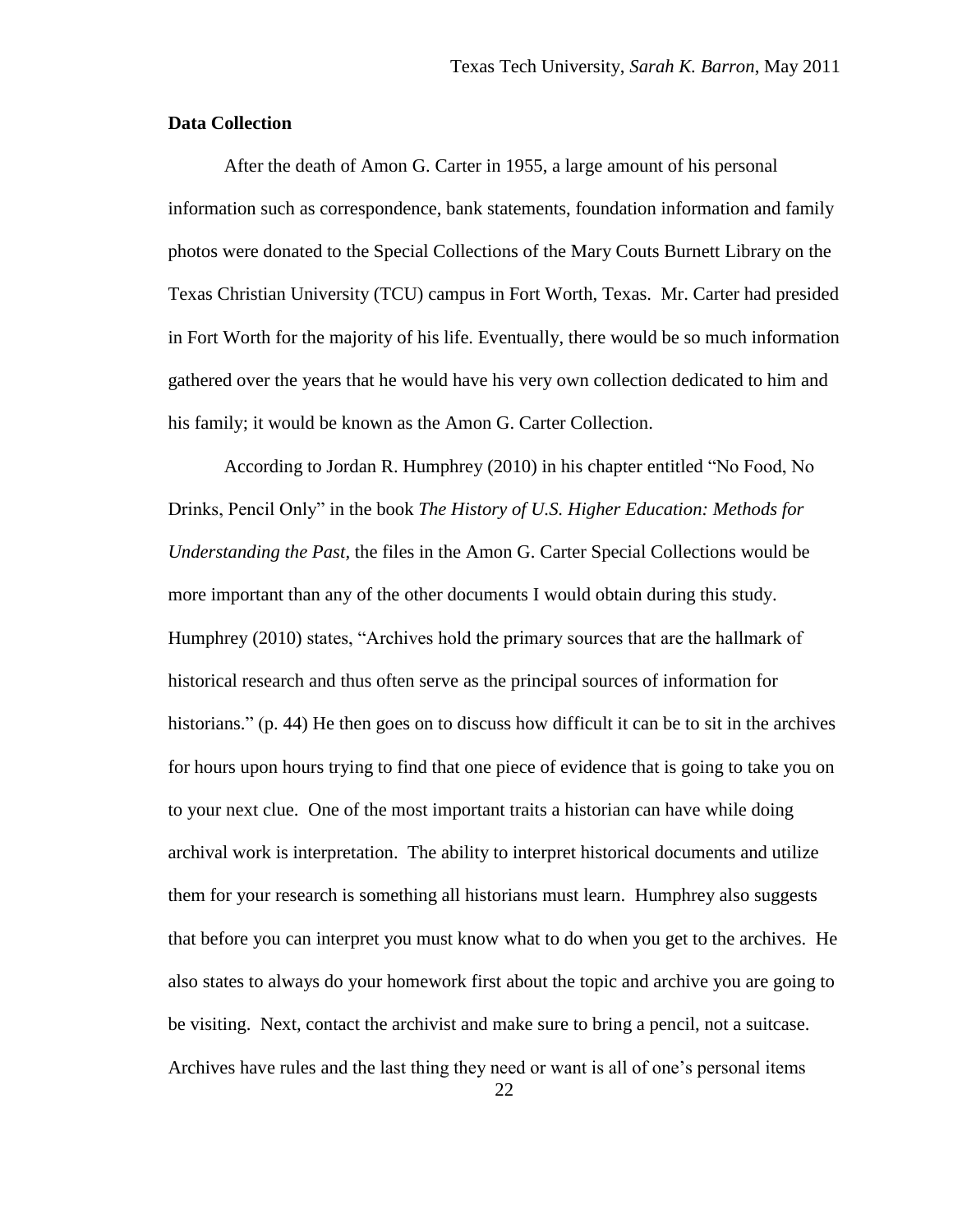scatted everywhere. Finally, be flexible. You are on someone else"s watch; be courteous of what is going on there.

Humphrey (2010) discusses what he calls a "Triage Strategy" that proves to be very helpful in a time of overwhelming archival documents. His two main ideas of how research is conducted are either by tunneling or fishing. Essentially, tunneling is when you find a specific set of dates and then examine those documents from beginning to end; when you see something interesting you make sure to note it. Fishing is where you go out in search of material that fits your research question and that is the material you filter towards. Humphrey says it is like, "It is much like throwing your fishing line into a lake to catch whatever swims up to your bait." (p. 49)

In my own personal experiences, I had contacted the archivist and told him about what I was researching and he was more than willing to accommodate my situation with me traveling such a long distance. Before I left, the archivist had e-mailed me with TCU campus directions and police department information. When I arrived, the archivist on duty had the files I needed already pulled so I would be able to begin as soon as I was ready. They were more than accommodating and that is because I went out of my way to contact them and make sure they knew of my situation and requests. In response to Humphrey's "be reliable," I was planning on going to the archives one week and I received an e-mail two days prior stating that they were experiencing some maintenance issues and were going to shut down my specific archive collection. This was somewhat of an issue considering I had already taken off from work and made arrangements, but instead I just changed my plans and moved on; there was not anything I could do.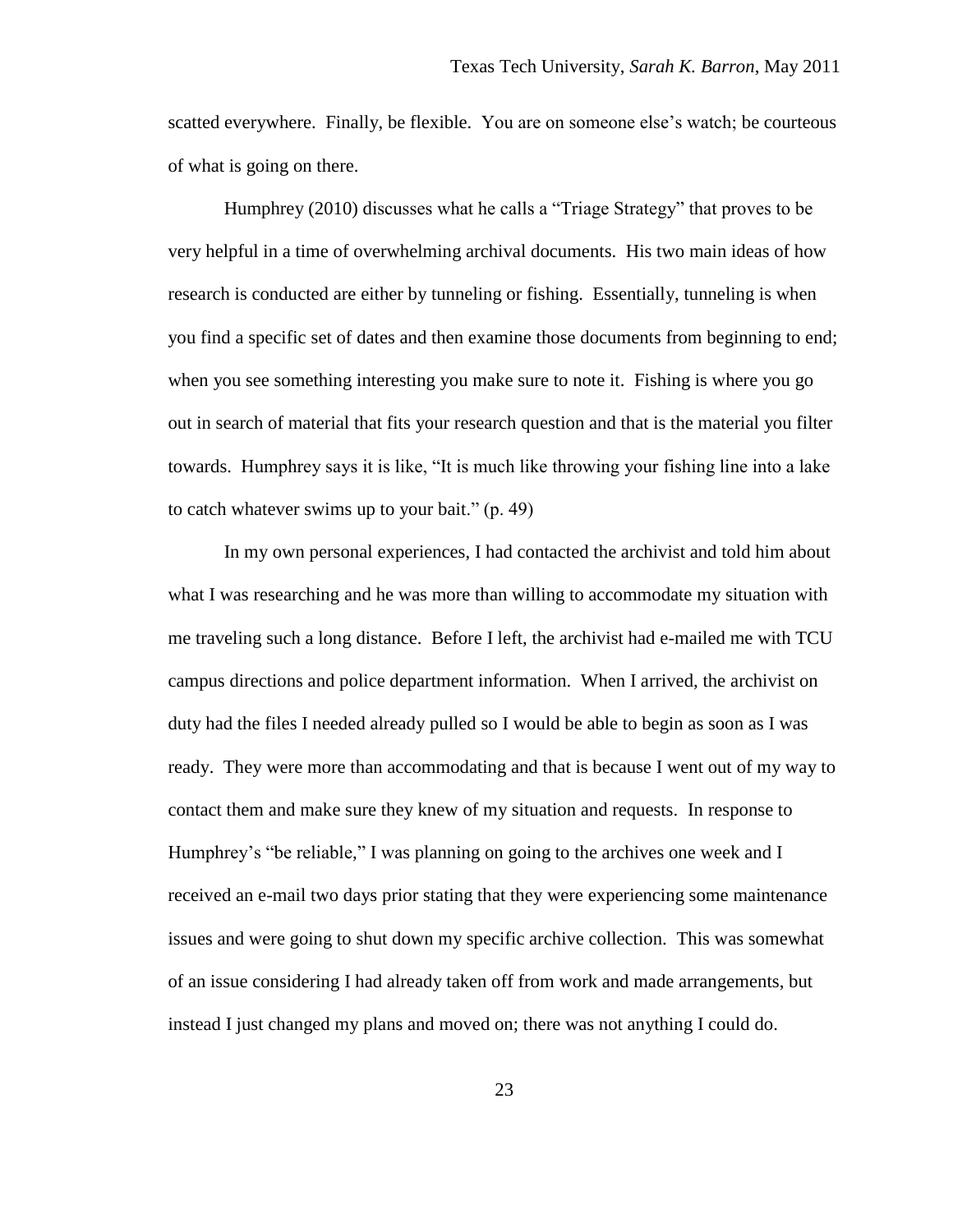Sitting in a sea of archival information can be very overwhelming but it is very important to go in with a strategy. When I was doing my research I actually utilized both the fishing and tunneling techniques. I knew a timeline I was looking for so those were the documents I would follow, so that represented my tunneling; but, I was only searching for information that supported my research question and all other information that did not pertain was void—here I would be fishing. Whether, tunneling or fishing, I was working in my own "triage strategy" and allowing myself to gather the archival documents I needed to complete a successful archival search.

**Archival data.** The Mary Couts Burnett Library on the Texas Christian University (TCU) Campus in Fort Worth, Texas is where the majority of information about the Carter family is housed. Information such as correspondence, newspaper articles, photographs, personal documents and meeting minutes. With all this information the library would finally dedicate a whole collection to Amon G. Carter and his family; this collection would be known as the Amon G. Carter Collection. It was in there I would spend just over twelve hours in the archives reading the story of Ruth Carter Stevenson"s life, looking through 12 boxes full of correspondence, financial statements, meeting minutes, personal documents and pictures, and finally settling down to just over 35 folders and just requesting over 325 pages of photocopies. The following information is an explanation of the information examined.

*Correspondence***.** I reviewed multiple boxes that contained letters from Ruth Carter Stevenson that were written to her father, Amon, to her brother, Amon Carter Jr., her mother, Nenetta, and her dear family friend, Katrine. Not only were there letters from Ruth Carter Stevenson, but there were also letters written from these individuals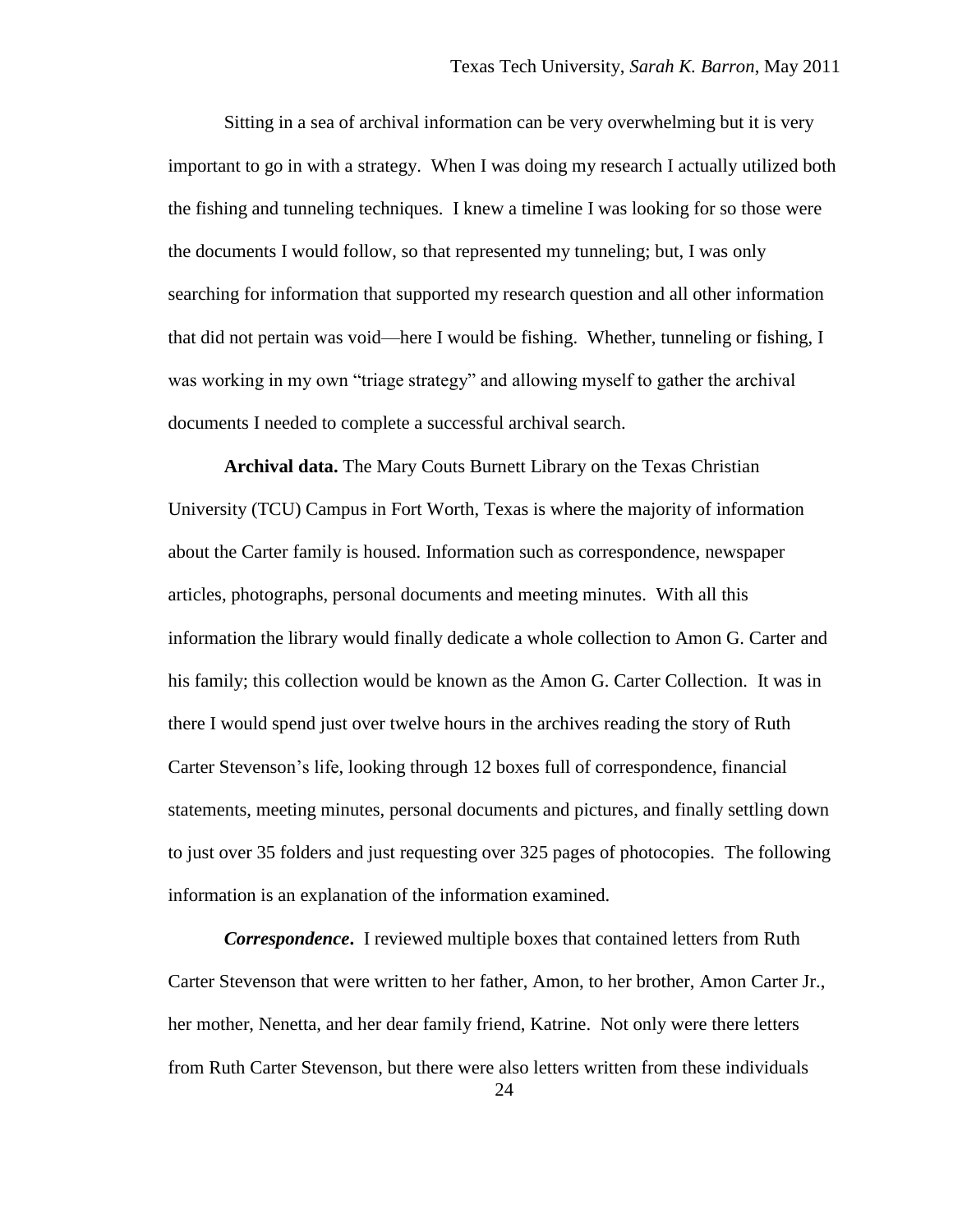back to Ruth Carter Stevenson. It was a very tedious process considering I would read a certain folder with a batch of letters and then I would find another folder with a letter replying that would match with that particular correspondence. It was a lot of going back and forth which led to a great deal of unanswered questions. A large amount of the correspondence was general conversations about the small things in life, but every now and then there would be a letter that would discuss certain family issues or relate to the themes in this study. Those particular letters will were to enhance the quality of this research.

*Newspaper articles***.** The newspaper articles I read were important to this research because they were able to provide evidentiary support for Ruth Carter Stevenson"s involvement in philanthropic endeavors and education. A large portion of the newspaper articles came from the Fort Worth Star-Telegram; considering the Carter family owned it for such a long period of time.

*Photographs*. After reviewing the photographs the story I was writing really became clear. Some of the images availed in the Amon G. Carter Special Collections were of them as a family, Ruth Carter Stevenson and Amon Carter Jr. as a child, Amon G. Carter with a number of his constituents and then a number of Ruth Carter Stevenson with very prominent people throughout her time, like Princess Diana. The pictures were one of my favorite parts of the archives because it let me see a glimpse of their lives I would have never been able to see because I was not there to take part; I was only able to read about it.

*Personal documents***.** These personal documents were very low in numbers but the ones I were able to get a hold of did provide a lot of great information. Both Amon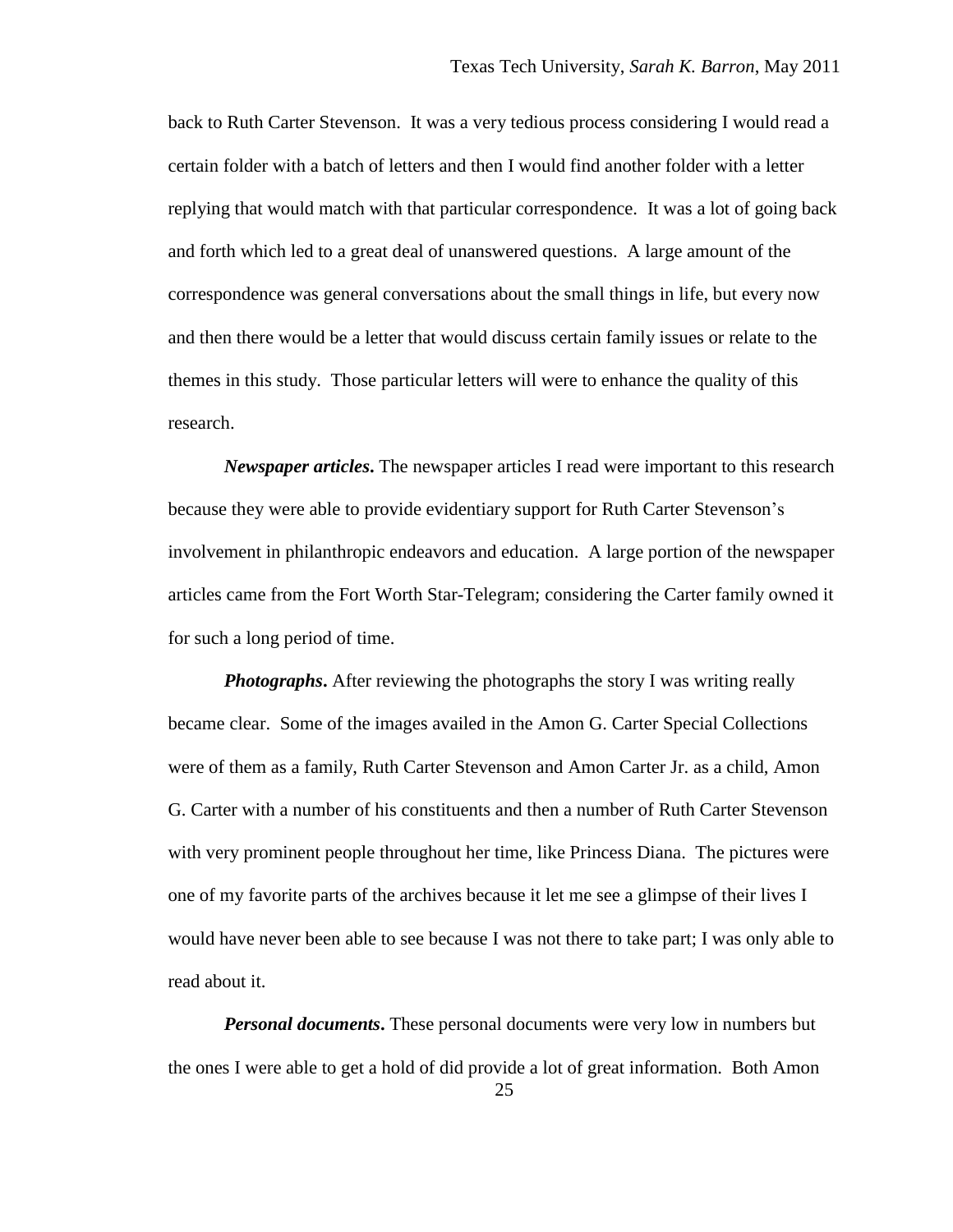G. Carter and Ruth Carter Stevenson Carter Stevenson"s Will"s were available to read and both were very interesting in the case that both were just interested in the welfare of their family, the foundation and the museum. The financial statements were good documents to look at when trying to figure out the financial obligations and liability of both the Amon Carter Museum and the Amon G. Carter Foundation.

*Meeting minutes***.** The meeting minute documents I read that really gave insight to this area were a specific group of minutes from the Amon G. Carter Foundation meetings, the Amon Carter Museum meetings and a few of the meetings Ruth Carter Stevenson was chair and/or presiding officer of. It provided good insight to what the museum and foundation board of directors were trying to accomplish, had accomplished, and what was currently being discussed. It was almost like I was in attendance at the meetings and was able to participate in their discussions.

#### **Oral History of Ruth Carter Stevenson**

After spending a large amount of time reading about Ruth Carter Stevenson"s life through letters exchanged between her and family I decided that the next best thing to do was try to schedule a one-on-one sitting with her. What better way to wrap up the story of one"s life than hearing it in her own words. This challenging task would be the opportunity to tie all the loose ends together about pieces of her life that seemed empty like potholes in the pavement. This would be the chance to ask her input about education over the years, the importance of philanthropy and just how strong is one woman"s impact? There are so many questions that I have prepared to ask her about women, philanthropy and education.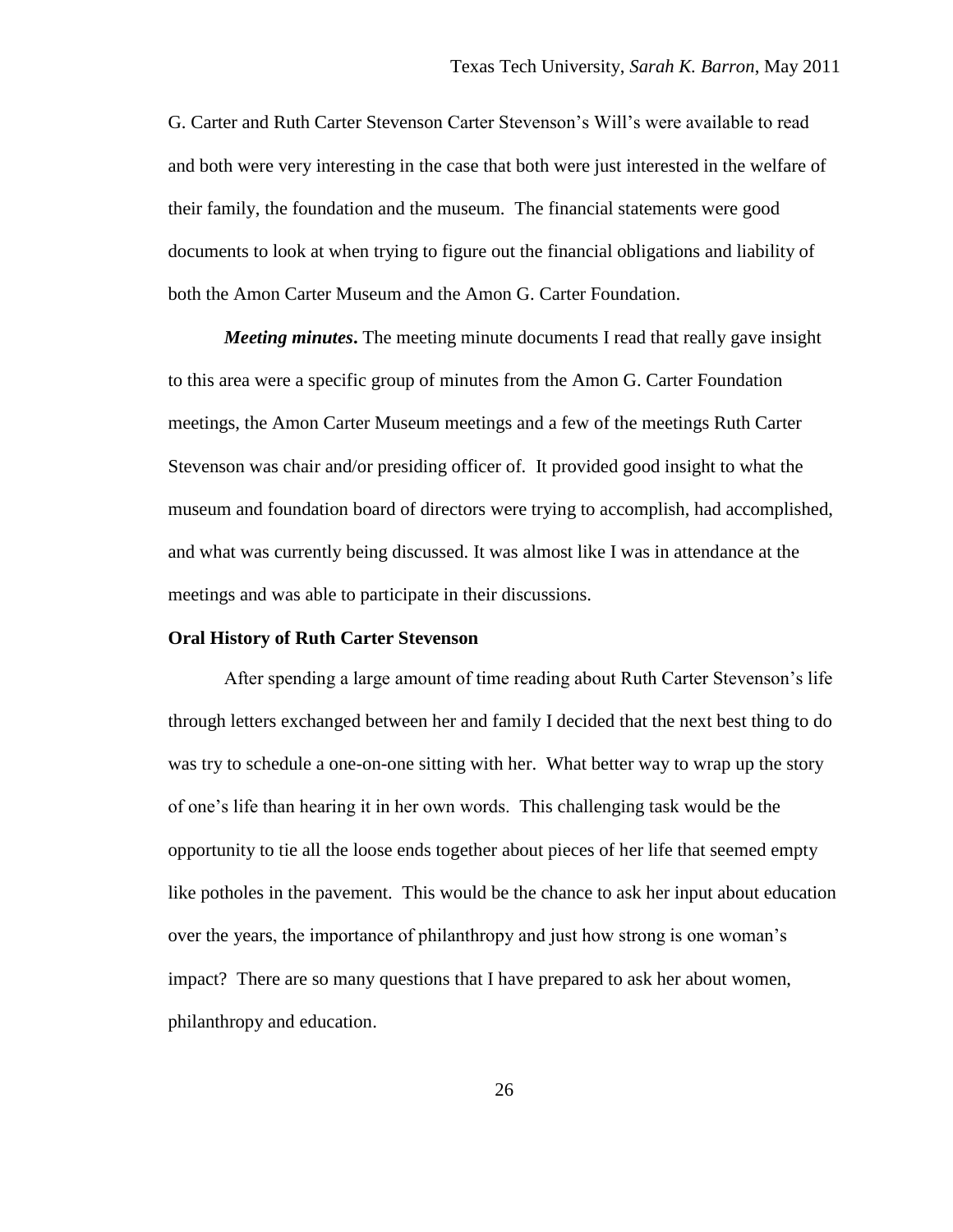The book, *The History of U.S. Higher Education: Methods for Understanding the Past* discusses how to conduct different kinds of historical research including archival and oral histories.

Chapter 2, "Oral History…As Scholarship" by Katherine Chaddock takes the how-to on oral history to a whole new level with her witty humor and insight on her past experiences. First and foremost, what is oral history? Chaddock (2010) defines oral history as:

Spoken description about the past captured in ways that help scholars achieve complete and accurate historical portrayals and analysis. It is also used to make news, provide titillating detail about noteworthy people and events, entertain with firsthand tidbits from insiders, and in general sell media products. (p.19)

An oral history is very important to research because it is that personal, supporting evidence and provides proof to whatever it is you are trying to demonstrate in your research. It is that one moment you get to sit down and have a one-on-one interview with that person you have spent an endless amount of time trying to get a hold of. With every research method there is a process and with oral histories, Chaddock offered her 3 step model she uses to keep things simple while interviewing her subjects. During her interview process Chaddock sticks to what she has termed the "Stop, drop and roll" (p. 21). First, stop the interviewee"s ability to recall by gently reminding her of the past. Second, drop the interview questions into general conversation that is already underway. Finally, remember to keep things rolling with the list of questions and interested body language that allows the interviewee to reminisce in various directions (Chaddock, 2010, p. 21-22). Interview fluidity is very important during an oral history; it will help keep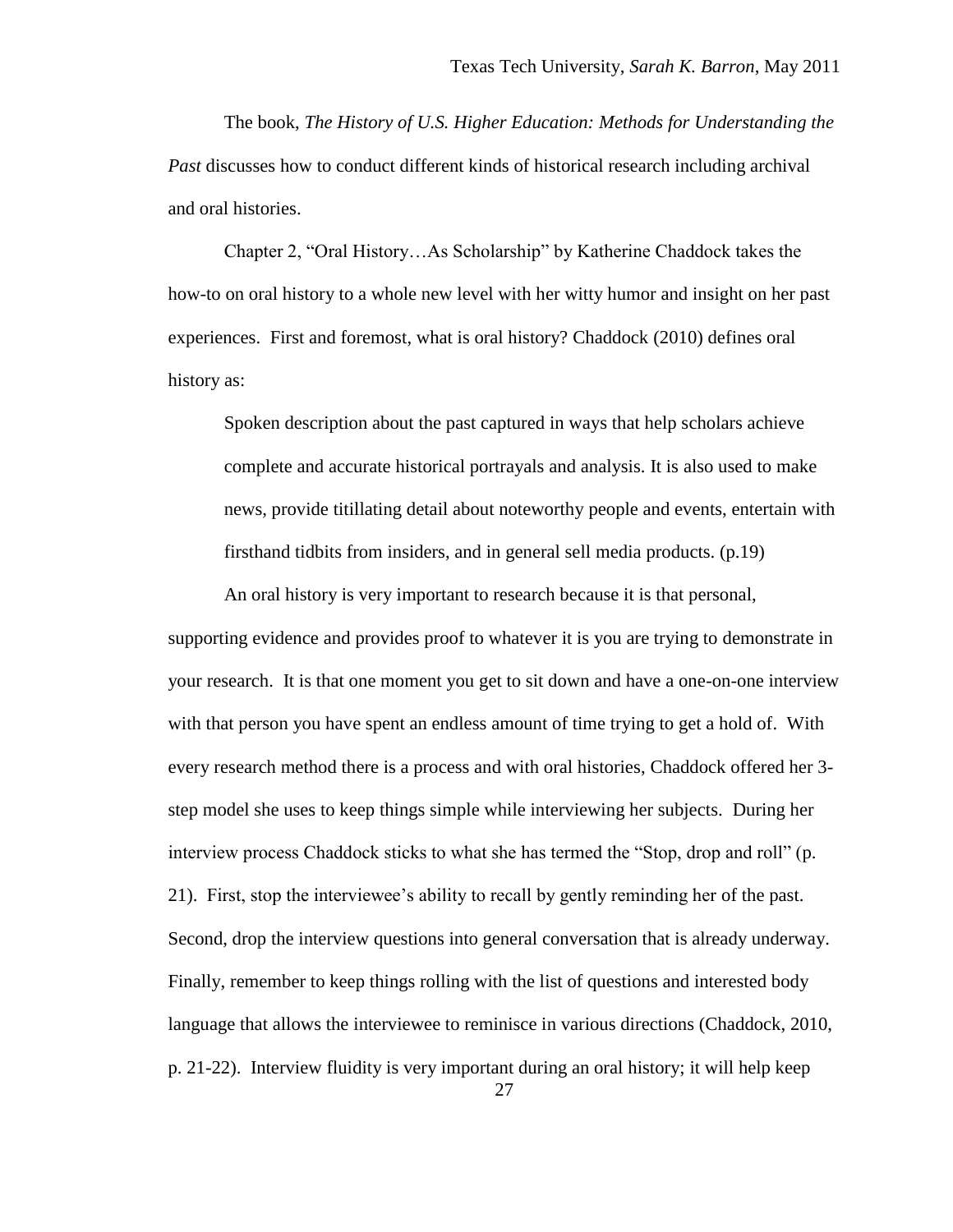things going at a steady pace and possibly help build a sense of camaraderie between the interviewer and the interviewee because there is not one of those awkward moments of digging for that next question. It is a natural conversation, perhaps between two potential friends.

Before the initial interview can take place, I had to follow a protocol for reaching Ms. Stevenson. I was given the contact of a Pat Harris from an archivist while I was doing my archival research. She said that Mr. Harris would be able to put me in to contact with Ms. Stevenson. After getting in contact with Mr. Harris via telephone and reaching Ms. Stevenson, the interview was scheduled. For telephone script, please see Appendix A;

The interview questions were developed after I had familiarized myself the archival information so that I was not wasting any of her time. According to Chaddock:

Preparation means finding out as much as possible about the individuals who will be interviewed. Some of this information can be discovered in print or in conversations with others, while additions detail can be surfaced in the phone or email interaction that set up the interview. (Gasman, 2010, p. 28)

The interview questions focus on her life growing up, her youth, collegiate involvement, philanthropic endeavors, educational aspirations, involvement as a woman, and life as an adult. I just want to hear things from her perspective growing up during the time period she did with the passions she had, her family and her love. Education, philanthropy, and women, which are the themes that emerge throughout the interview and it will be evident because the story of Ruth Carter Stevenson is about giving back, education and helping woman succeed. For interview questions, see Appendix B.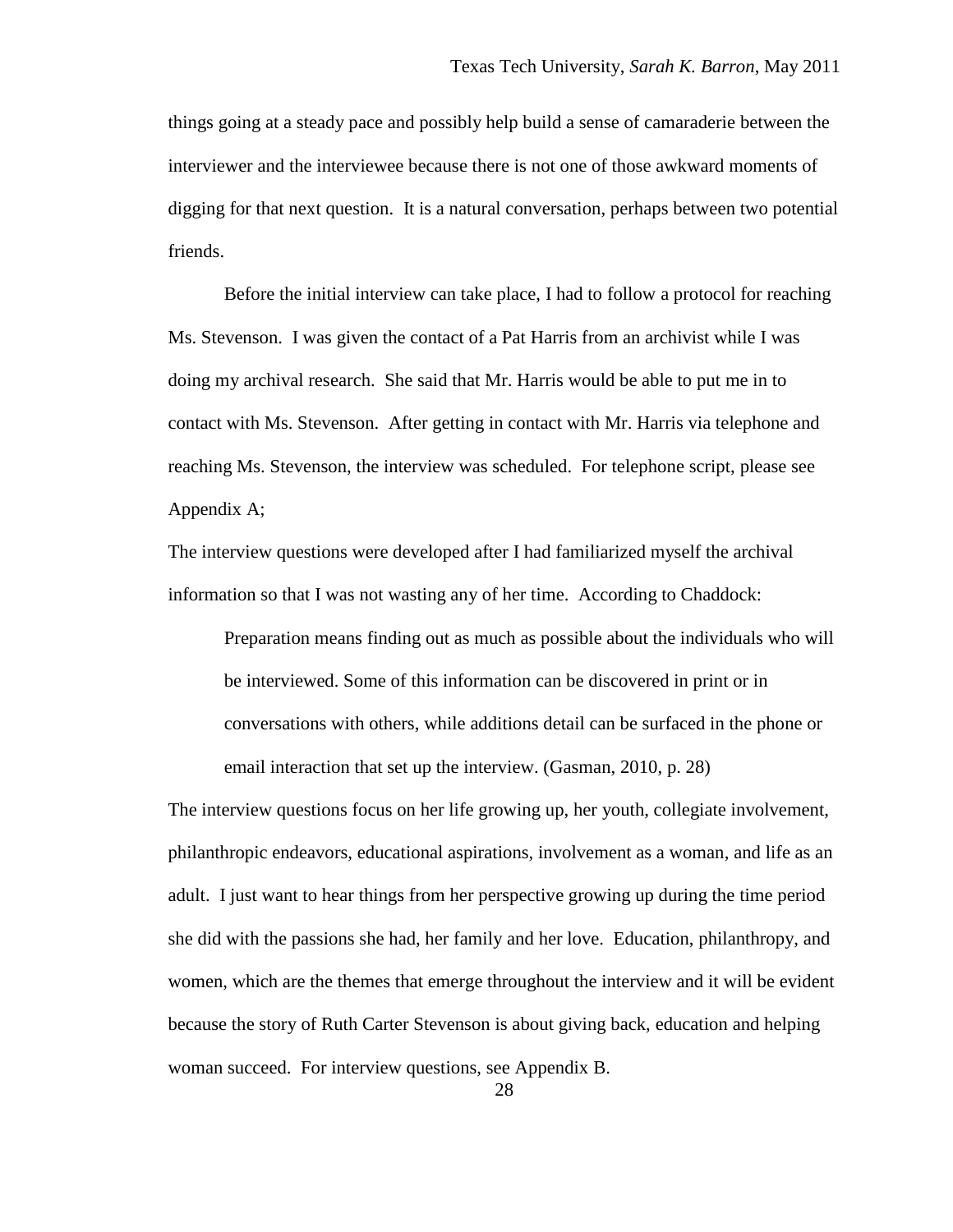During the oral history with Ruth Carter Stevenson, I was a bit disappointed when I looked at my digital recorder and it read, 17 minutes. The oral history was originally scheduled for an hour. The interview started off rocky when I called Ruth Carter Stevenson at 11:00 a.m. as scheduled and she requested I call her on another line because she was on the phone. I called the other line 4 times until I was able to reach her. We exchanged small talk and she was under the impression we were meeting somewhere in Fort Worth, Texas and she was curious as to where. I cleared the air by explaining that I was a graduate student in Lubbock, Texas and we would just be talking over the phone. She initially had an issue with the scheduled hour so I offered to take it down to half an hour. When that was a problem, I willingly took the available fifteen minutes she had and tried to get as much information as I could.

During our 17 minutes it was obvious by her one-worded responses that she was busy and in a hurry to move on to the next item on her agenda. With that being said, the lack of information in this study from the primary source, Ruth Carter Stevenson, is not because efforts were not made to try and communicate it, it is because the allotted time was not fulfilled and other things in Ruth Carter Stevenson"s agenda took priority over the oral history.

#### **Data Analysis**

The next and potentially most important step is being able to interpret the archival document. Humphrey (2010) tells us that:

Evaluating the external characteristics of each source entails asking where, when, and by whom each document was constructed. We must also ask ourselves about the authenticity of the document we are examining. Internal characteristics such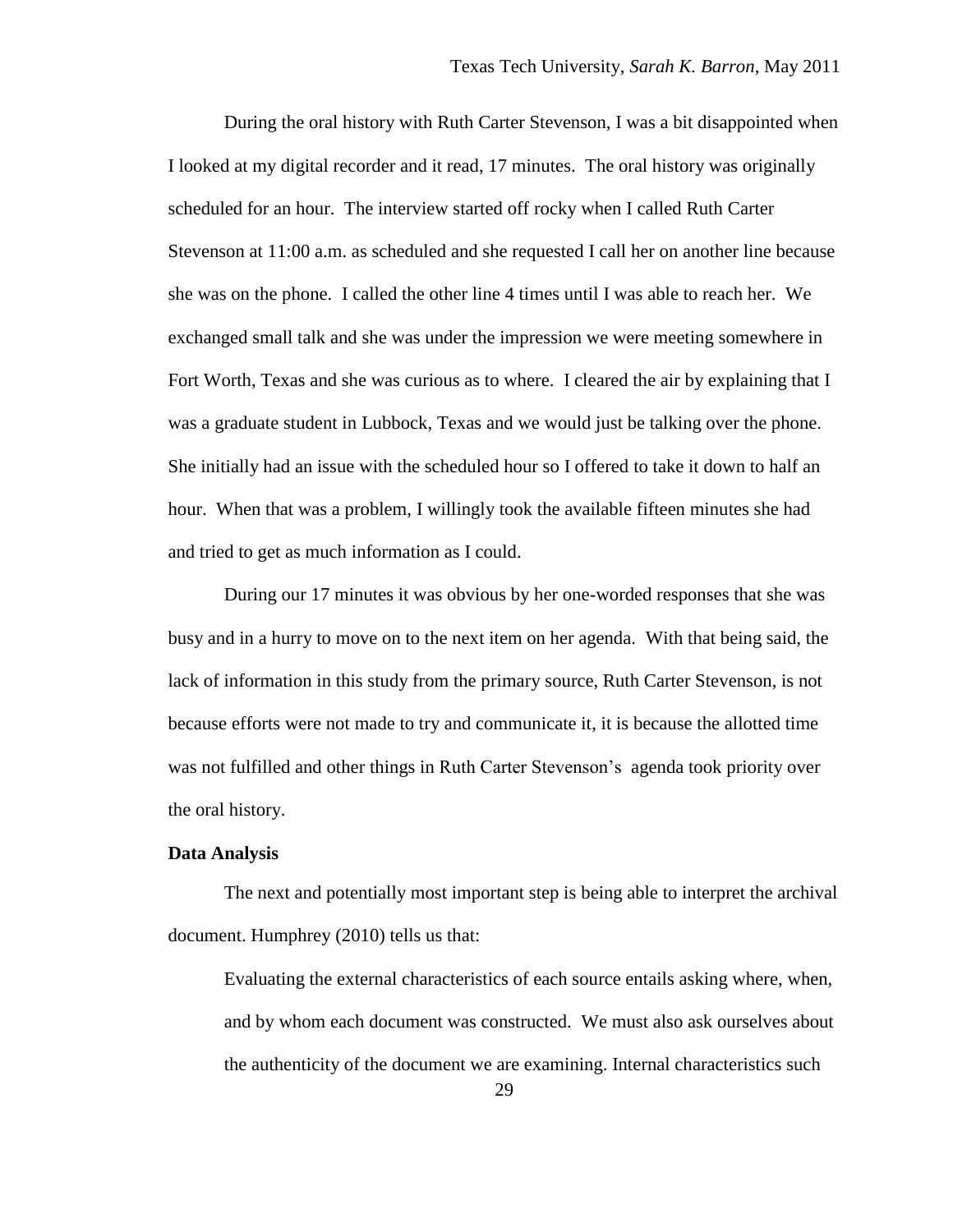as the intended meaning of the source; the accuracy of the reporting; and the positioning of the author should also be interrogated during our criticism of our sources. The process, therefore, can be complex and trying. (p. 52)

To ensure that our archival documents are authentic there are multiple steps that need to be taken and this needs to be done for every document that is taken into consideration for your research, even photographs. The four main steps include: genealogy/document originality, genesis of the document, authorial authority and interpretation of the document. Humphrey believes that by following these four steps it will guarantee your story"s accuracy and representation of events (Humphrey, 2010).

To be certain that the archival documents I browsed through were authentic I used Humphrey"s (2010) four steps. I first made check for document originality. Every document I requested to have a copy made from the archivist was the actual original, hardcopy document in the folder. Next, when asking about the genesis of the document there are a number of question that play a role. For instance, who produced it? When? Under what circumstances? The majority of the material I brought back from the archives provided reason for all of these questions. It told me who, what, where and why; essential for providing a case of clearance. Interpretation of the document is one of the most important steps because it could potentially lead into your research themes. Humphrey (2010) gives us the example of "puzzling" the pieces together to develop a story line. (p. 53) Once I had completed all of these tasks I felt confident in that all of my material was sound in moving forward with establishing my themes and moving on with my research.

30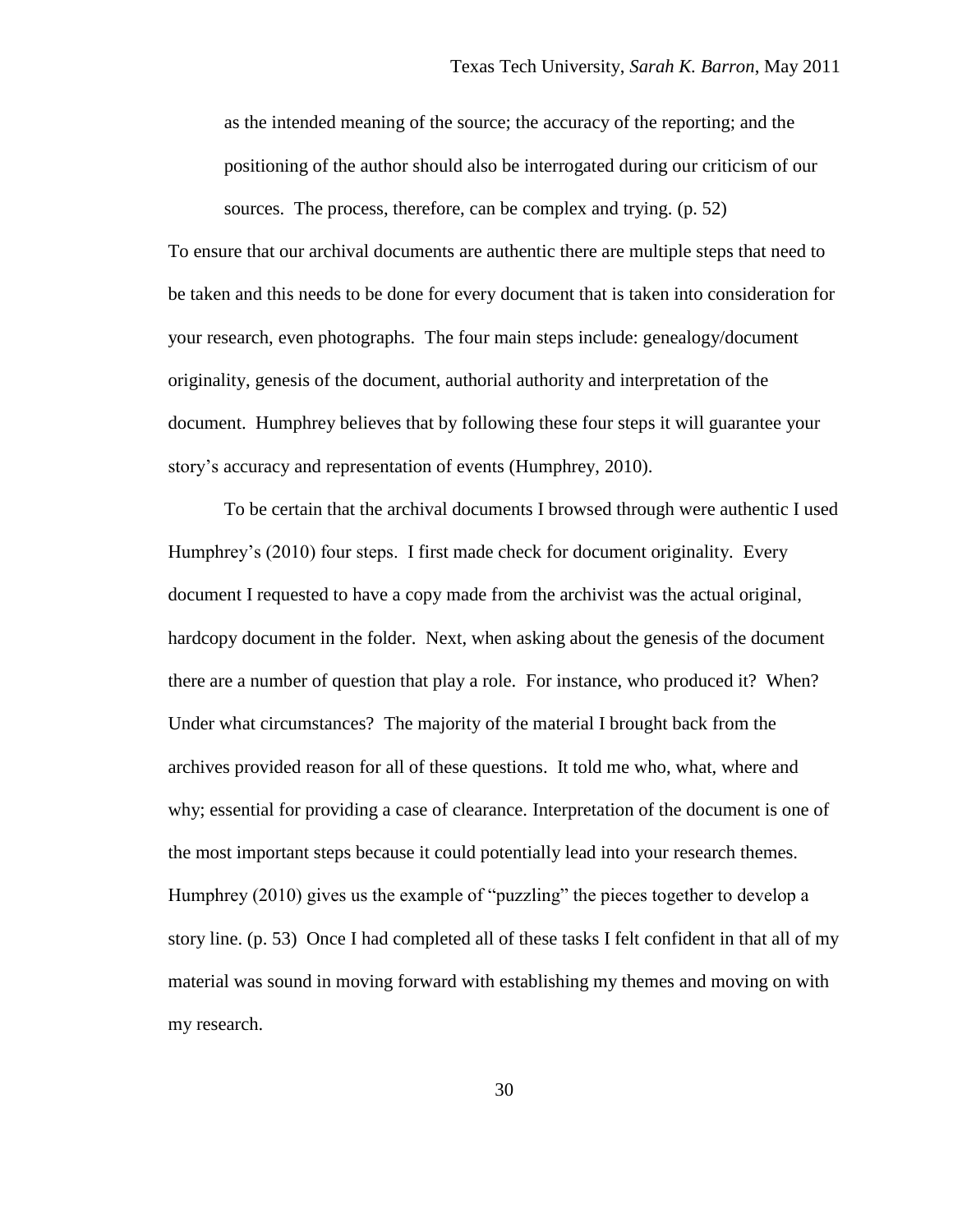# **Themes**

I did the majority of my research at the Amon G. Carter Collection at TCU. I was able to take two different trips to the TCU campus and sit quietly in the looking room of the Special Collections area for about six hours and sift through folder after folder of information about the lives of the Carter family, Ruth Carter Stevenson"s schooling, philanthropic contributions, and identify each of the family members by placing names with faces by way of old photographs. I thought the best way to organize all this information would be in a color coded, file folder system. I went to the local FedEx/Kinko's and had a duplicate copy made of everything in a contrasting color. After all of my copies were made and I had two duplicates of information from the archives, I separated the originals into stacks according to the original folder and box, which they had come out of at the archives. I sifted through the entire pile; I matched the pink stack to the originals to make sure all copies were accounted for. Once I knew everything was there and both stacks matched, I began labeling folders with the appropriate box number, folder number, folder information, and how many sheets were contained inside.

The originals were then filed in the folders and given a number, with each page in the folder also given that same number to keep confusion to a minimum. The folders and papers inside were to be kept there as originals and to not be tampered with and only be referred to if needed. The pink papers were matched to the folders and papers inside by numbers so they could be easily cited by reference and the information they contained. This pink stack would be known as my sorting and shuffling pile. With all this information and paper, I had no other choice than to spread it out in front of me to get a good look at it. I had also picked up on the trade of using painters tape to tape my themes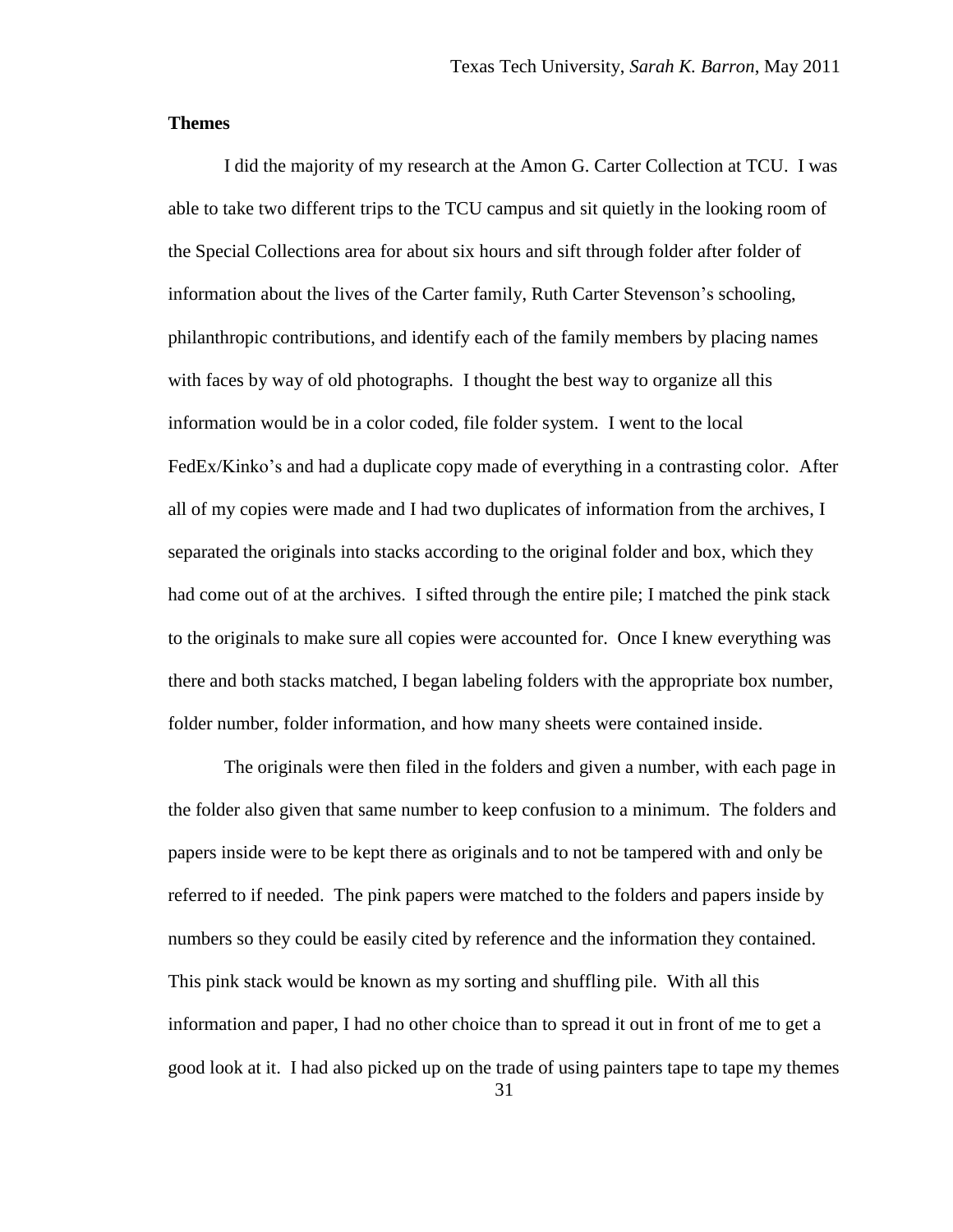and people on the wall for a better overall visual. These pink sheets were a great idea because they allowed me to actually mimic the archival folders from the Amon G. Carter Special Collections so it felt like I was actually there and it felt very organized. My filing system allowed for a lot of movement and growth.

While I was at the archives, I experienced some of the most interesting things. I had to remind myself that I was writing an academic paper and this was the research part and not for personal pleasure. Reading the letters exchanged between Ruth Carter Stevenson and her father and then going to the next folder, which would have been the next year or month, and reading letters or Valentine"s Day cards, it was almost like you became a part of their lives. There were so many similarities I found between Ruth Carter Stevenson and myself; where she spent her summer vacations to the nicknames she called her brother. It was almost like these letters had the power to take me back to when I was a child and I was sitting on the porch doing the same things Ruth Carter Stevenson and her brother were doing when they were young. The power of pen and paper is so astounding and I am so glad to have gotten to be a part of her history by merely reading it in their family archives.

Each of the boxes and folders I encountered told a different story about a member of the Carter family, but my main interest was on the daughter, Ruth Carter Stevenson. The boxes and folders that held information about her told a story of a girl who grew up attending prep school, lawn parties and gave back to those less fortunate than she was. The themes for this research were developed by the information found within the folders that involved all the things that Ruth Carter Stevenson has been involved in throughout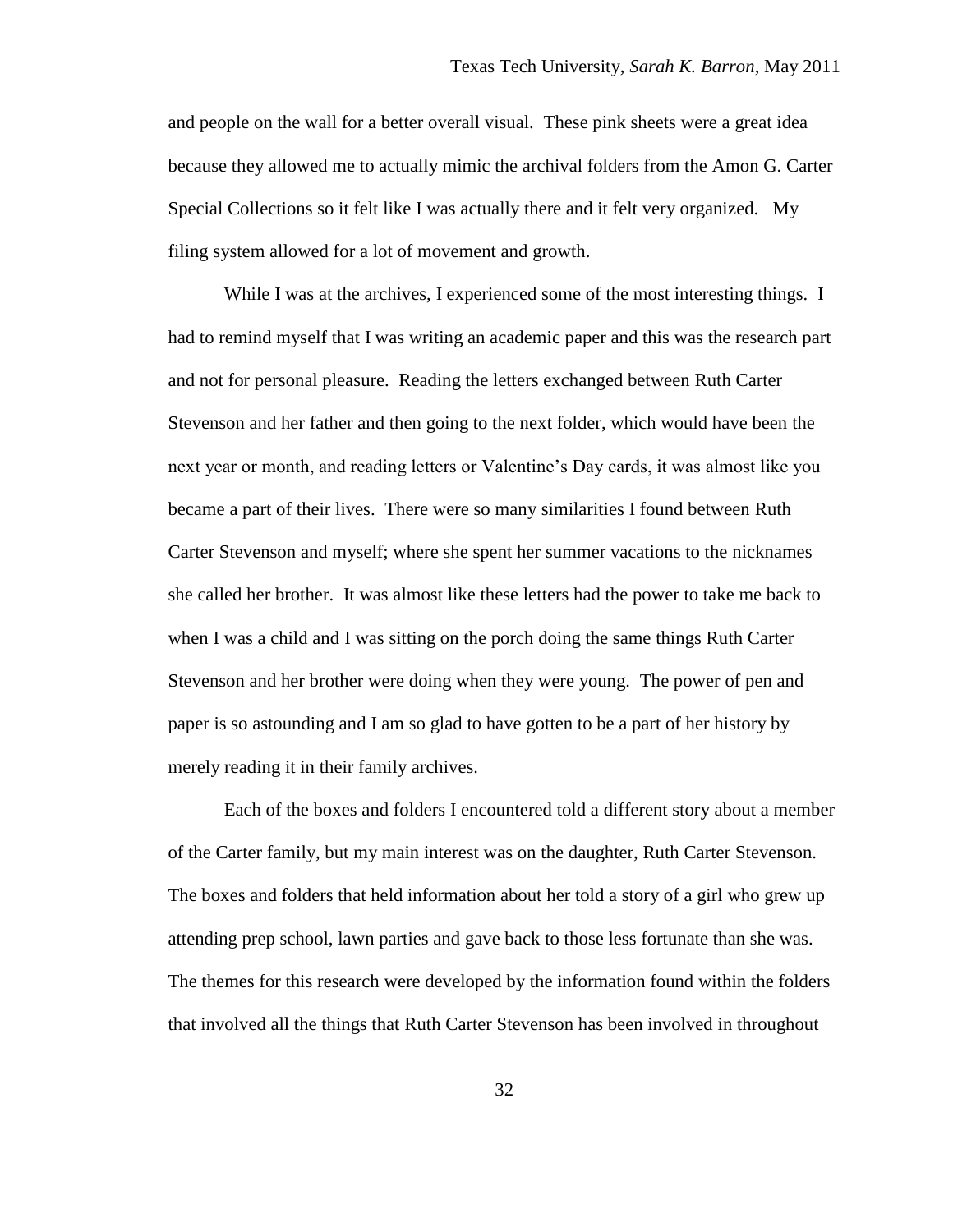her life. From all of this the following themes emerged: philanthropy, education, and women.

#### **Trustworthiness**

Establishing trustworthiness is important as a researcher. It is defined as, "quality of an investigation and its findings that made it noteworthy to audiences." (Schwandt, 1997, p. 164) As a result to trustworthiness, four criteria were developed to serve as guides to ensure validity was reached: Credibility, Transferability, Dependability, and Confirmability.

**Credibility.** Being credible to your research is important because it allows reassurance between the researcher and their work. Schwandt (1997) states, "the issue of the inquirer providing assurances of the fit between respondents" views" of their like ways and the inquirer"s reconstruction and representation of the same." (p. 164) This provides for a more personal relationship between the researcher and his/her work. I upheld the credibility of this research by spending countless hours in the archives studying and analyzing the archival documents to ensure the information I was copying was what I needed for my research. I also conducted an oral history with Ruth Carter Stevenson to ensure that all the themes that had emerged from my study were accurate and did not portray false accusations about Ruth Carter Stevenson or the Carter family.

The only controversy that I would like to bring to the surface is that when I spoke to Ruth Carter Stevenson during our oral history, I asked her if she viewed herself as an educator. Her response was simple, "No, the only thing I have ever taught anyone is how to knit." (Stevenson, 2011) I then went on to explain my three emerging themes and how I had created a lens of how her involvement with the Amon G. Carter Foundation and the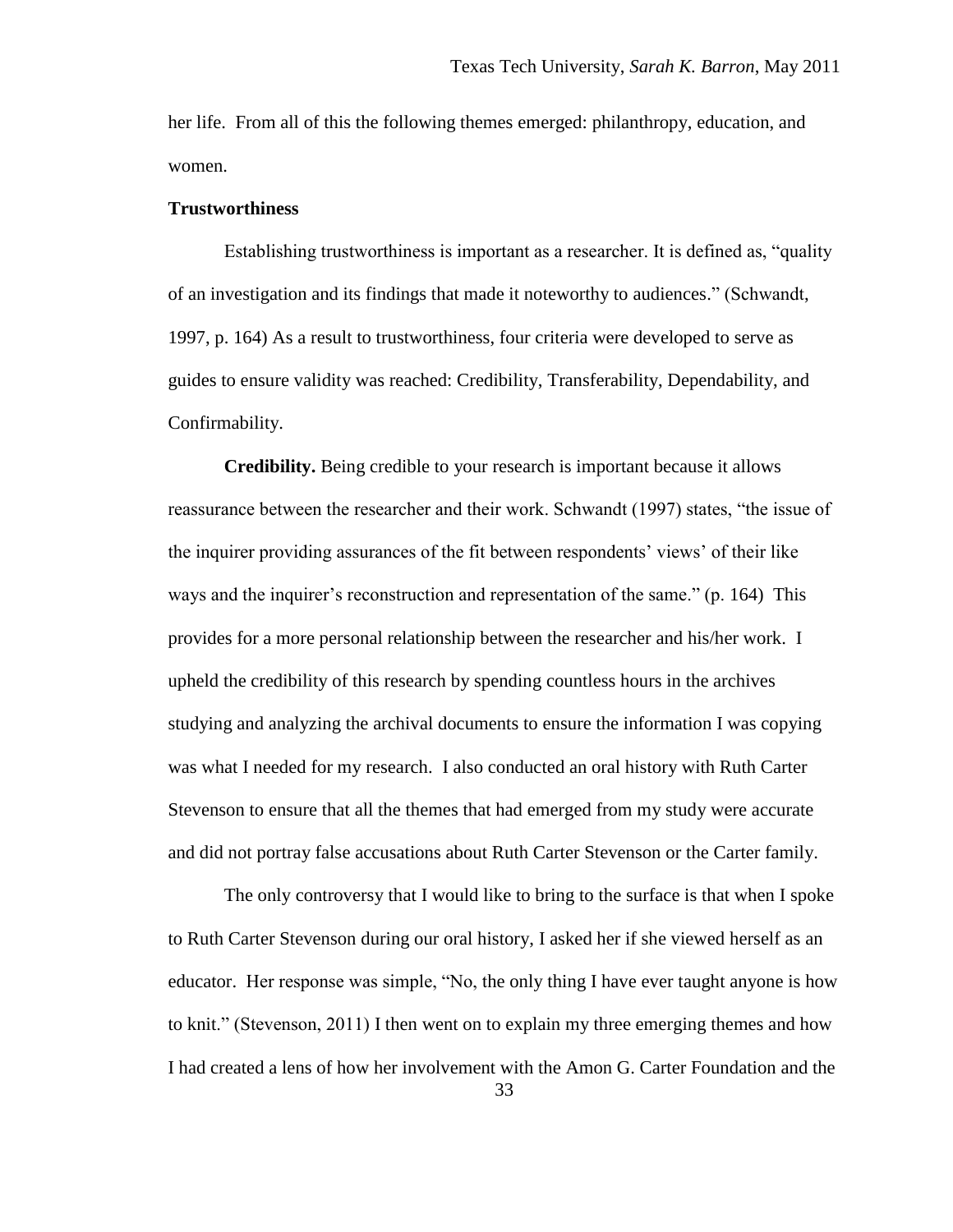Amon Carter Museum could be interpreted as an educator of the arts and of philanthropy. She continuously denied ever being an educator. I believe there was some confusion in the question and that led to her response there had been more time in the interview I would have been able to thoroughly explain the question again and maybe get a better answer. Due to time I had to move on and accept the misunderstanding and hope that it did not alter the other questions and her aggravated emotions did not affect the rest of the interview.

**Transferability**. Being able to take information about a specific subject and create enough similarities about that subject and compare it to another subject, is the definition of transferability according to Schwandt (1997). In qualitative research it is important to be able to take all the information that is presented in the research, sift through it, and be able to compare the differences and similarities and present a strong study. I illustrated transferability in this study by collecting and analyzing archival documents from the Amon G. Carter Special Collection at Texas Christian University and comparing them with written research about women and philanthropy. The documents I used were authentic and hold true value to this study. I also provide commentary from an oral history of Ruth Carter Stevenson"s own words on the themes: philanthropy, education, and women.

**Dependability and Conformability.** According to Schwandt (1997),

"dependability and conformability are establishing facts and interpretations that can be recognized by others, not just the researcher, while being able to ensure that the process of obtaining your research is traceable and can be documented." (p. 164) In this study I attempted to achieve dependability and conformability by obtaining multiple documents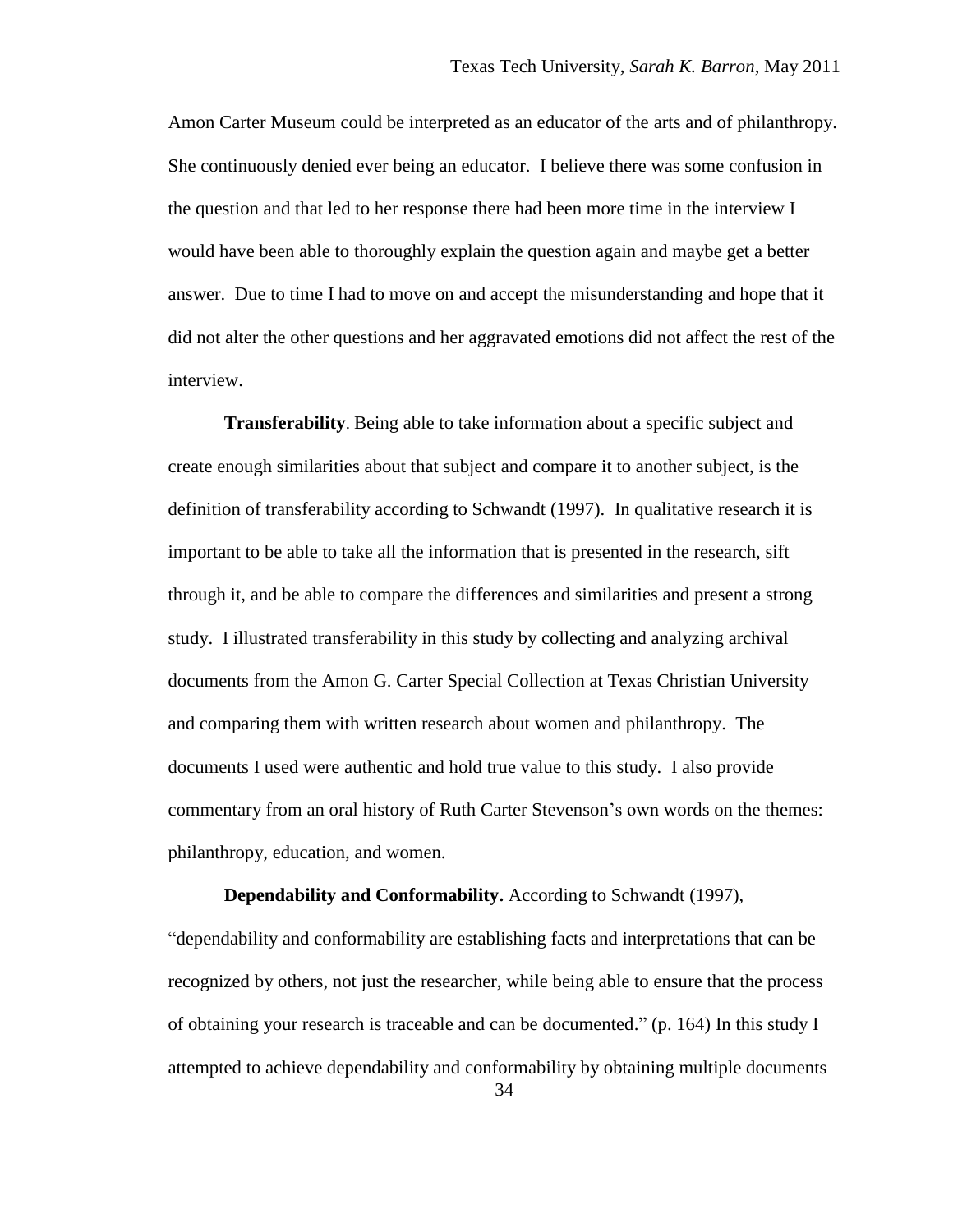from the Amon G. Carter Special Collections, Mary Couts Library at Texas Christian University. I kept account of the original archival documents and then made a duplicate copy of the material so I could use it as a guide to establish my research themes. I also kept in contact with both schools Ruth Carter Stevenson attended while she was growing up, The Madeira School and Sarah Lawrence College, to see about obtaining any information that would be beneficial for my research.

# **Chapter Summary**

This study was a qualitative, historical analysis of the impact one person, Ruth Carter Stevenson, can make through education and philanthropy. The research data consisted of a large amount of archival material and an oral history from Ruth Carter Stevenson. The data I obtained from the archives was categorized according to theme and labeled according to the original folder at the Amon G. Carter Special Collections. Trustworthiness, credibility, dependability, and transferability, were each discussed and related back to the study. The next section will discuss the results of the data collection and three emerging themes: philanthropy, education, and women.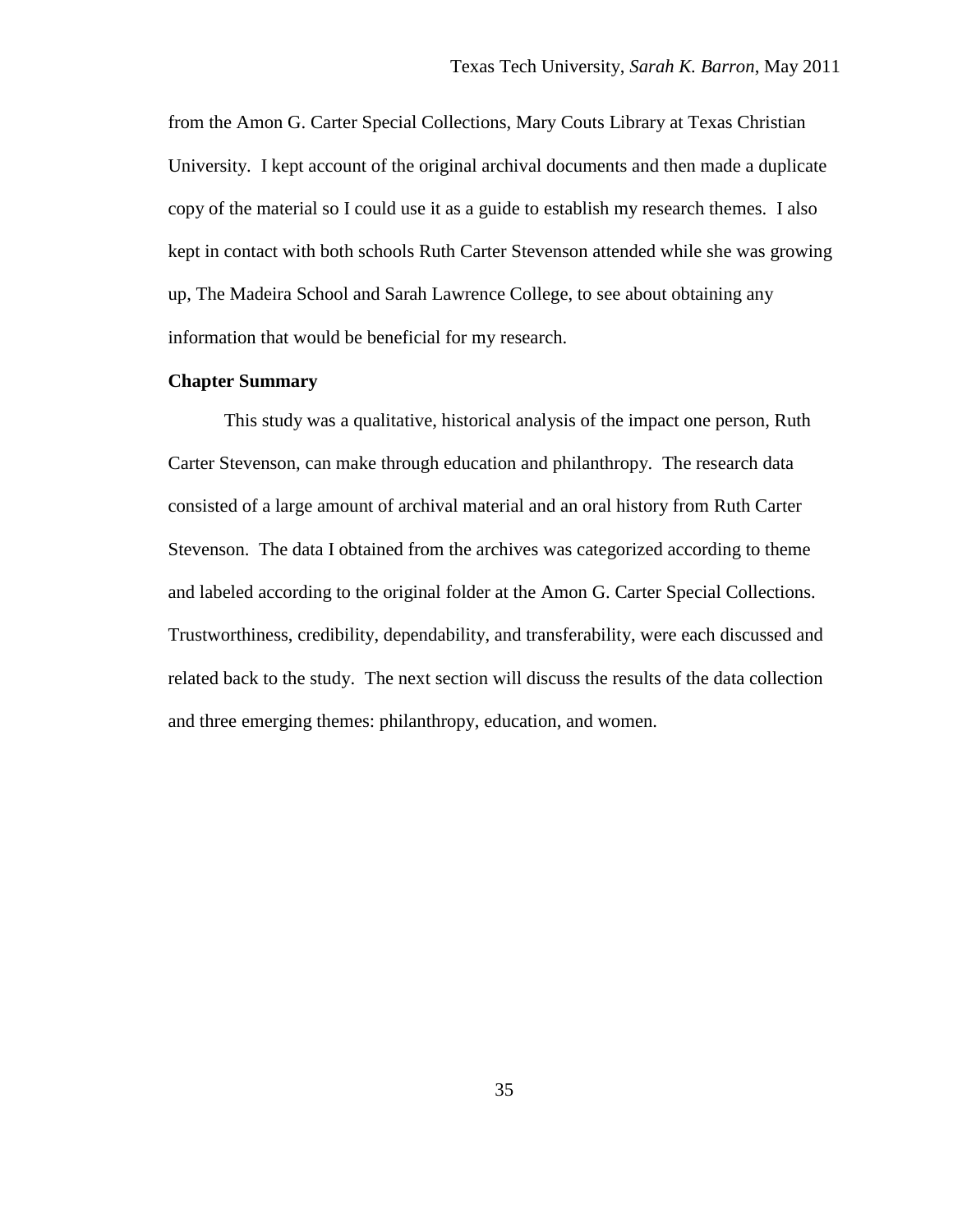### **Chapter IV**

# **Ruth Carter Stevenson: An Example of the Intersection Between Philanthropy, Education, and Women**

#### **Ruth Carter Stevenson: A Living Legacy**

In order for a legacy to begin there has to be someone to live up to it. In the case of this study Ruth Carter Stevenson represents a living legacy in the State of Texas for her commitment to philanthropic endeavors. Ruth Carter Stevenson was born on October 19, 1923 and her birth was noted on American Airlines, Inc. letterhead from the office of Mr. Amon G. Carter. This letter began by stating, "This is to certify that the undersigned was present at the birth of Olive Ruth Carter, daughter of Amon G. Carter and Nenetta Carter." (Carter, Ruth, 1942, Ruth Carter Files, September 9, 1942) The witness to Ruth Carter"s birth was Mrs. Katrine Deakins, secretary to Amon G. Carter and dear family friend. The letter then stated that Olive Ruth Carter was born on October  $19<sup>th</sup>$ , 1923 in Ft. Worth, Tarrant County, Texas and Dr. C. O. Hook was the attending physician. (Carter, Ruth, 1942, Ruth Carter Files, September 9, 1942)

The Carter family was very wealthy and even at a young age Ruth Carter Stevenson was throwing lawn parties to celebrate her coming of age. In a newspaper article titled, "Ruth Carter, 4, Gives Lawn Party." The article discusses that Ruth Carter Stevenson celebrated her fourth birthday and was a hostess for a number of guests and that the party featured swings built specifically built for the "little folk." (Carter, Ruth (1927-1938), Ruth Carter Files, October 20, 1927) This article illustrates that Ruth Carter Stevenson grew up in an extremely wealthy family as not may four year olds, host lawn parties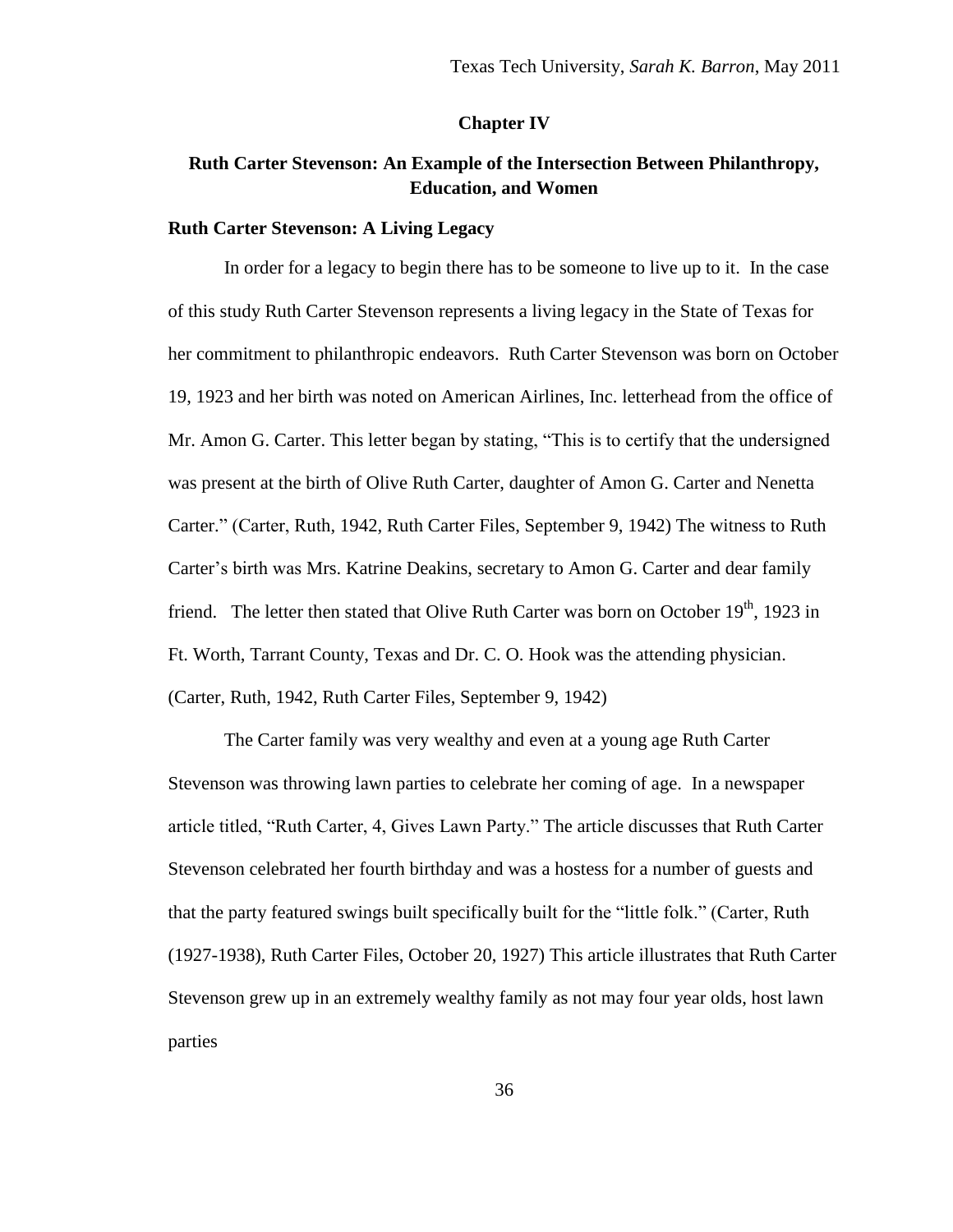# **Ruth Carter Stevenson: A Well Educated Woman**

With a no monetary barriers, education was a top priority for the Carter Family. Ruth Carter Stevenson"s education blossomed when she attended The Madeira School, a primary school for girls during September 1939 to June 1940. The Madeira School was founded in 1906 by Lucy Madeira. This all girl"s boarding school provides education for those between the grades 9-12 and it is located in McLean, Virginia. Lucy Madeira believed that, "It was both our duty and privilege to help young women to understand their changing world and to have the confidence to live lives that are of their own making, their own passions, their own dreams." (The Madeira School, 2011) Ruth Carter Stevenson commented on her education at The Madeira School when she said:

They don't give A's. The highest grade I had was a  $C+$  and my father nearly had a stroke. Ms. Madeira"s idea was A"s were given out too freely. I just kept my nose to the ground and got a damn fine education, the best education I could have got anywhere else. (Stevenson, 2011)

Ruth Carter Stevenson"s father paid for the tuition and board for her to attend The Madeira School in Greenway, Fairfax County Virginia (Secretary, 1939, Secretary to The Madeira School, February 2, 1939). At the time, the enclosed amount was for \$1800.00 with a registration fee of \$50.00 to process the initial contract for the "pupil" (Secretary, 1939, Secretary to The Madeira School, February 2, 1939). Present day, the boarding school tuition for The Madeira School is \$46,160—a bit different than the check that was written by Ruth Carter Stevenson"s father in 1939.

After she graduated from The Madeira School Ruth Carter Stevenson attended Sarah Lawrence College where she would spend the next few years. During the 1930"s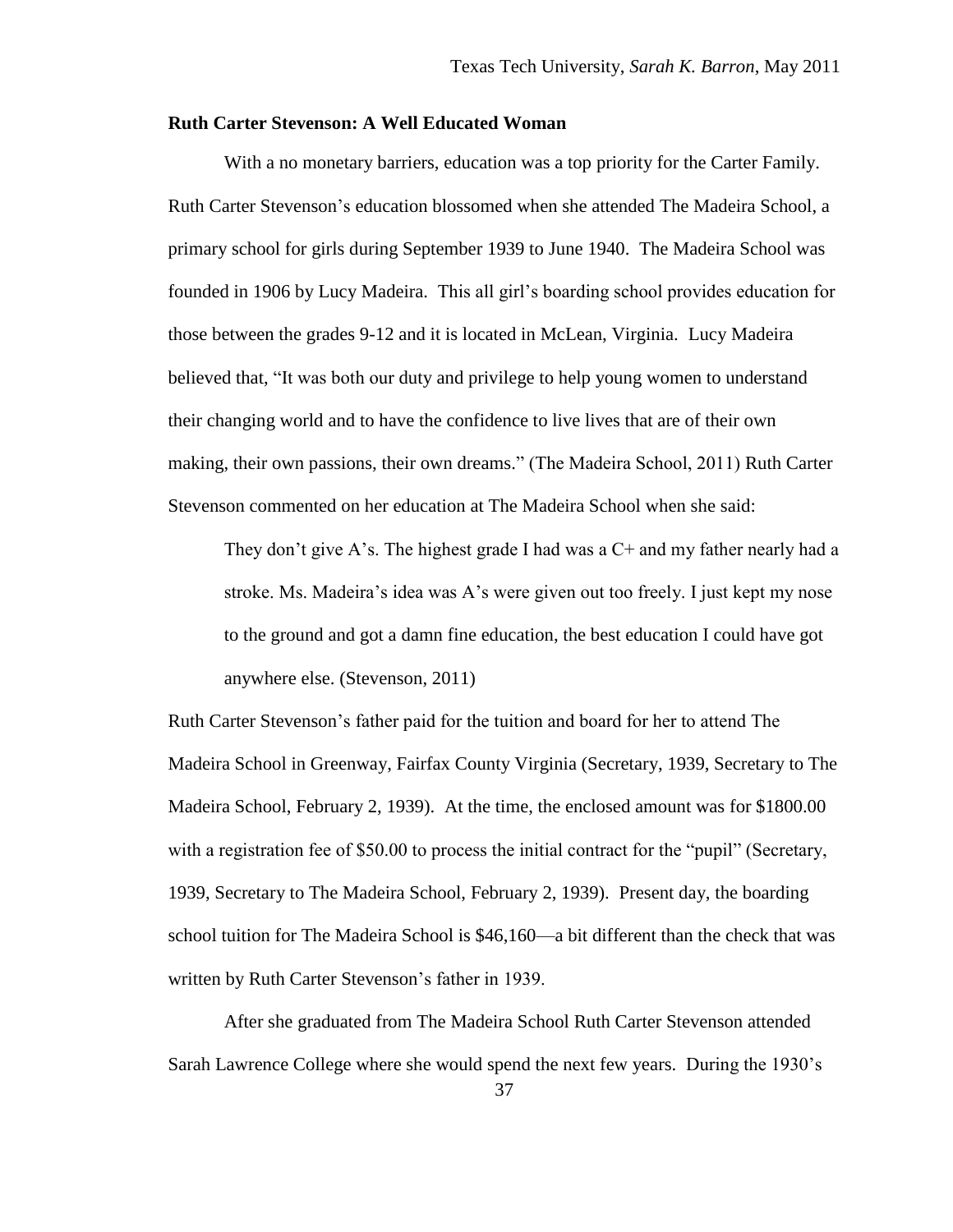advocates of women"s education still continued to thrive, the result was the rise of a few experimental women"s colleges: Bennington, Sarah Lawrence, and Stephens, a junior college, (Solomon, 1985, p. 150). Ruth Carter Stevenson decided to obtain her degree from Sarah Lawrence College. Sarah Lawrence stood for something more than education; the college was and still is interested in the success of women—the pride of their institution. Sarah Lawrence College is located in Bronxville, New York and was founded in 1926. According to the school's official website, their mission is:

To integrate elements in education that are elsewhere conceived of as mutually exclusive: reason and imagination, subject matter and personal experience, intellectual play and the disciplined pursuit of ideas, an established curriculum and the individual's need to shape his or her own education. (Sarah Lawrence College, 2011)

Ruth Carter Stevenson was given the opportunity for an exceptional education and she capitalized on the opportunity. While at Sarah Lawrence, Ruth Carter Stevenson chose chemistry as her major, needless to say she did not take the easy road out during college; however, she excelled through both a difficult curriculum and a stern father that expected exceptional grades.

Ruth Carter Stevenson had the opportunity that a lot of young women during her time did not. She had access to a top-notch primary education and then also attended a very well-known, all-girls college. It was by choice that Ruth Carter Stevenson was attending these institutions because she had a passion for education. In her book, *In the Company of Educated Women*, Barbara Miller Solomon, discussed the issues that women faced while both pushing into education and obtaining education over the last 200 years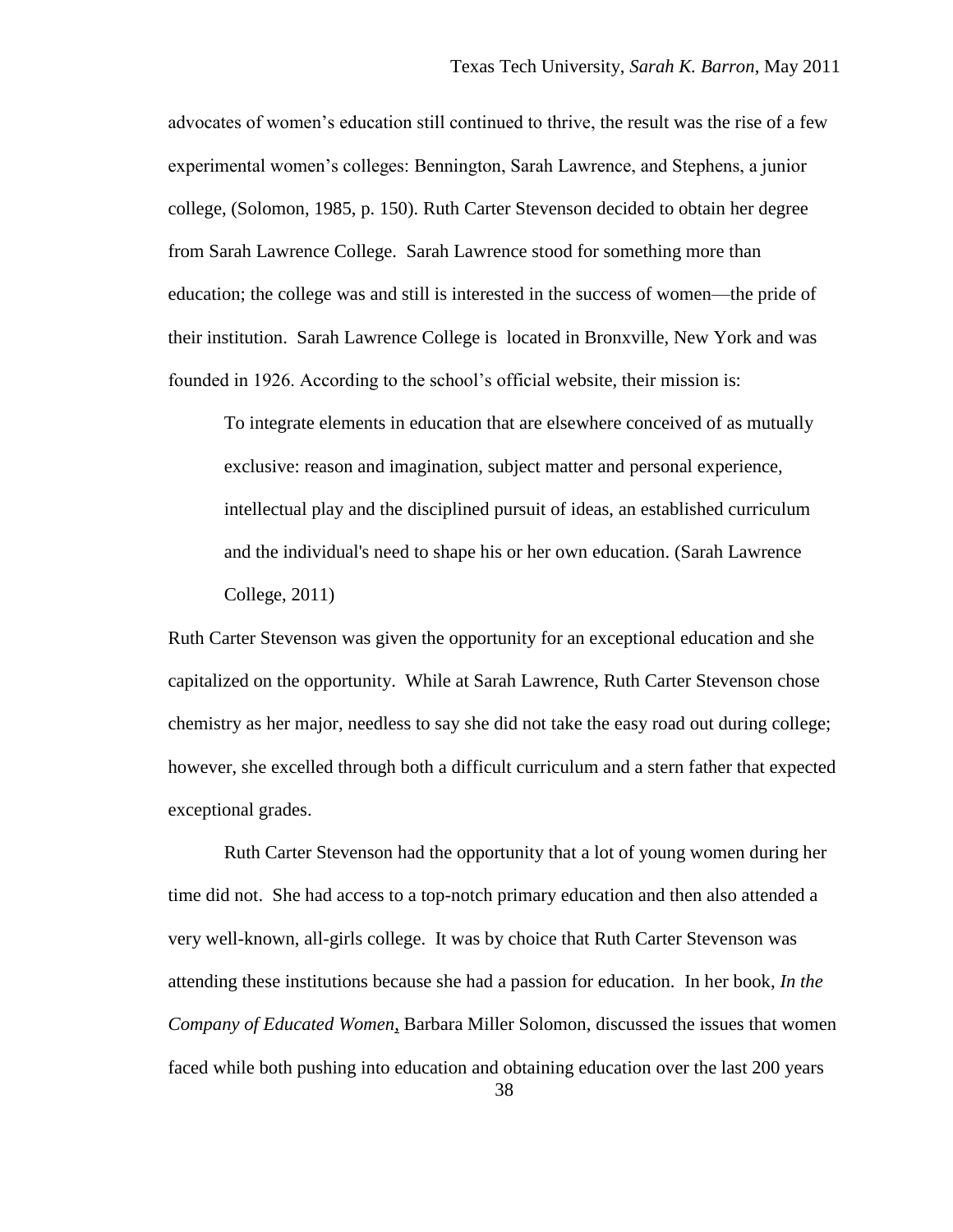(1985). When Ruth Carter Stevenson was obtaining her education, she was lucky enough not to face some many of the issues Solomon discusses.

Solomon covers four different themes: the struggles women faced for access into institutions, collegiate dimensions experience, the effects of education upon women"s life choices, and the connection between feminism and women"s educational advancement (Solomon, 1985). Equality for women has always been a goal and even today, it is something we fight for; educated or not, there are many hardships and trials ahead of women to obtain this common goal. In a letter written on Sarah Lawrence College letterhead dated May 30, 1942, Ruth Carter Stevenson wrote a letter to her father. In this letter, she addressed all the things she was thankful for thus far. Ruth Carter Stevenson commented on how she had found a "niche" at Sarah Lawrence College, she said,

Everything here seems to fit in with my idea of things, and I want you to know how much I appreciate the fact that you have made it possible for me to be here. It really has been perfect, and I have worked hard to try to show you that I am grateful for such an opportunity." (Stevenson, Ruth C., 1942, Ruth to Amon., May 30, 1942)

She closes the letter with a statement that is very wise and admirable about her feelings of college. Ruth Carter Stevenson states, "I"m not afraid of anything that might appear on my horizon, and I know one thing that regardless of what can or may happen, I will always have my education. No one can ever take that away from me." (Stevenson, Ruth C., 1942, Ruth to Amon, May 30, 1942)

During the time Ruth Carter Stevenson attended college and according to Solomon (1985), only an estimated 600 other women were getting college degrees in the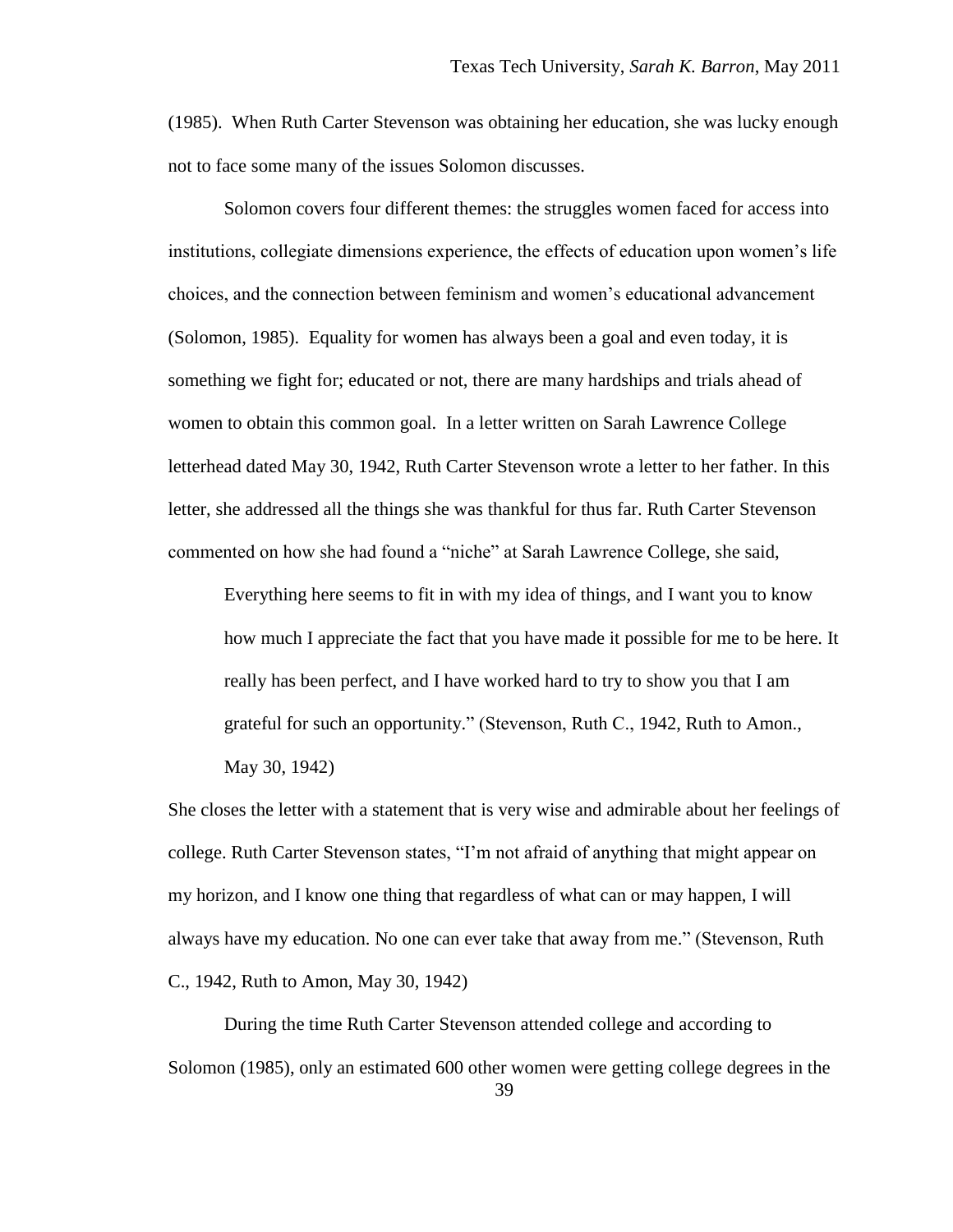United States. Ruth Carter Stevenson was among a very selective group of young women to be getting such a fine education and she was well aware of how lucky she was to be a part of the 600women attending college in the U.S. at this time.

While on a break from Sarah Lawrence, Ruth Carter Stevenson"s donated time to a local hospital. Lee Roy Manuel wrote an article titled, "Ruth Carter Wants A Job So Much She"ll Work For One" which talks about Ruth Carter Stevenson when she was 17 and worked for St. Joseph"s Hospital as a laboratory technician. Manuel states:

The job isn't as easy or nearly as imposing as the title suggests. It's work with a capital, "W," and back and neck muscles come in for considerable complaining at the end of a day of peering into the private lives of germs, making tedious reports and walking miles and miles from here to there and back again. (Manuel. Roy Lee, 1940, "Ruth Carter Wants Job So Much She"ll Work for One," August 30, 1940)

The article then goes on to discuss that after term when summer rolls around she would like to come back and hopefully work on salary. Ruth Carter Stevenson's education is very important and she realizes that without an education she would not be able to contribute to the study of science, and even without minimal pay she is willing to work to build on her education and make herself a better student and future professional.

Encouragement for her education is something that Ruth Carter Stevenson for which had an endless supply. Her family, especially her father, constantly supported her throughout her collegiate career by sending her letters of encouragement. Ruth Carter Stevenson"s support system was one that many females of her time would have been jealous of. As graduation exercises approached for Ruth Carter Stevenson to receive her

40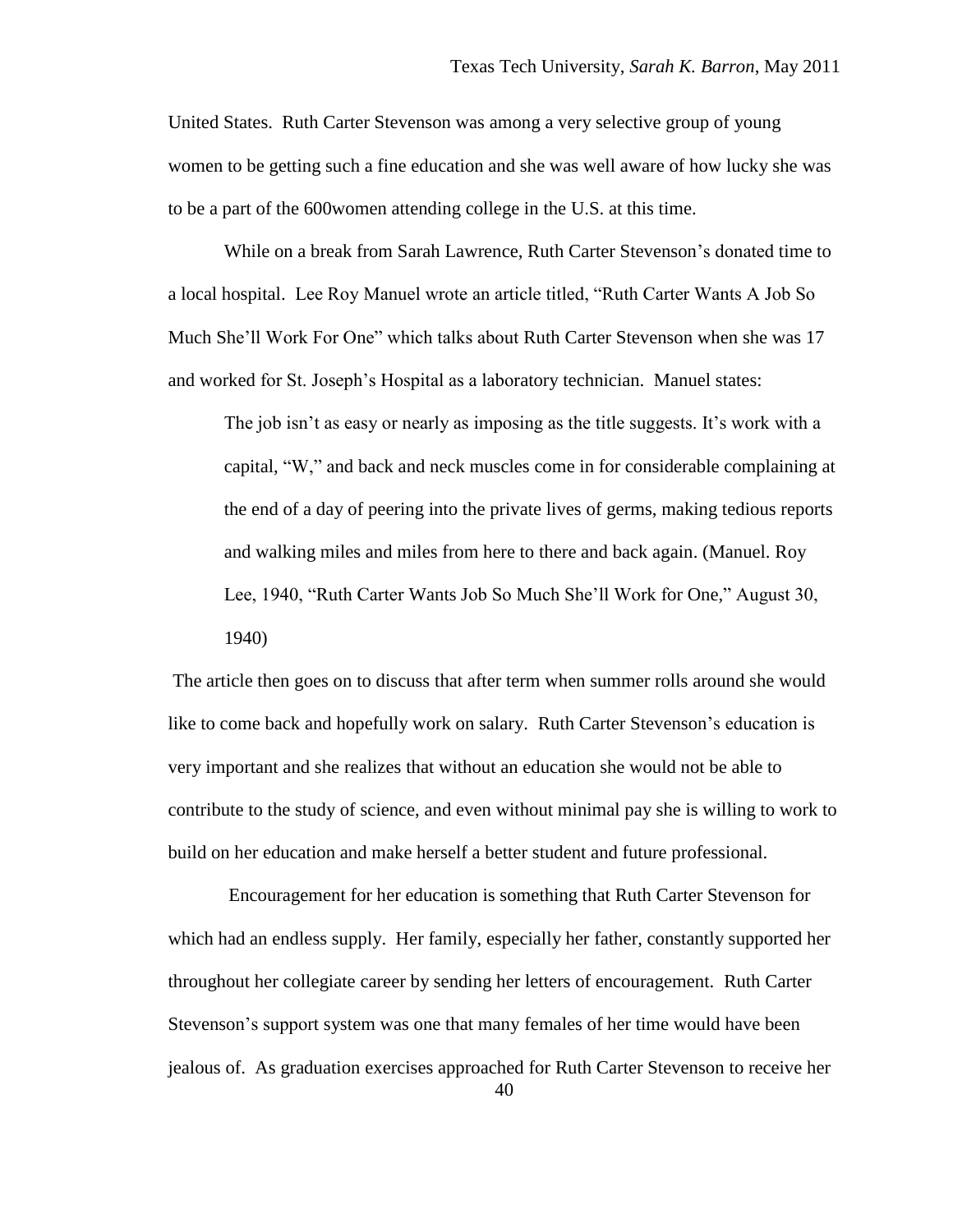two-year certificate at Sarah Lawrence College and it being an important day for all the girls, she received a telegram from her father letting her know that he would not be able to attend her graduation (Carter, Amon G., 1943, Amon to Ruth, May 25, 1943). In his telegram he regretfully stated, "Daddy is sorry not to be able to be with you for the graduation exercises. Even though you do only get a certificate for two years I would be delighted to see you robed in the cap and gown and there to give you my love and encouragement." (Carter, Amon G., 1943, Amon to Ruth, May 25, 1943)

Although Ruth Carter Stevenson would be at this graduation without her family, she would have her college friends there to congratulate her and wish her well, and she knew her family was there with her in spirit. She graduated in April 1945 with an AB Degree and was accompanied by Mrs. Carl Deakins (Star-Telegram, Fort Worth, 1945, "Two From Here Graduated At Sarah Lawrence College", April 27, 1945). Her father was unable to attend because of business in Germany, but that did not stop Ruth Carter Stevenson from holding her head high and making history as she accepted her diploma as one of the 41 seniors to get a degree from Sarah Lawrence College (Star-Telegram, Fort Worth, 1945, "Two From Here Graduated At Sarah Lawrence College", April 27, 1945).

Solomon discusses that female collegians came from a range of families within the broad and expanding middle class. The book states that the heads of those families included, "doctors, lawyers, manufactures, tradesmen, and proprietors. What distinguished a large proportion of the fathers was their economic and social mobility; they were achievers in professional and business enterprises." (Solomon, 1985, p.65) Amon G. Carter, Ruth Carter Stevenson"s father, was just as the description provides. He was a man of profession and business.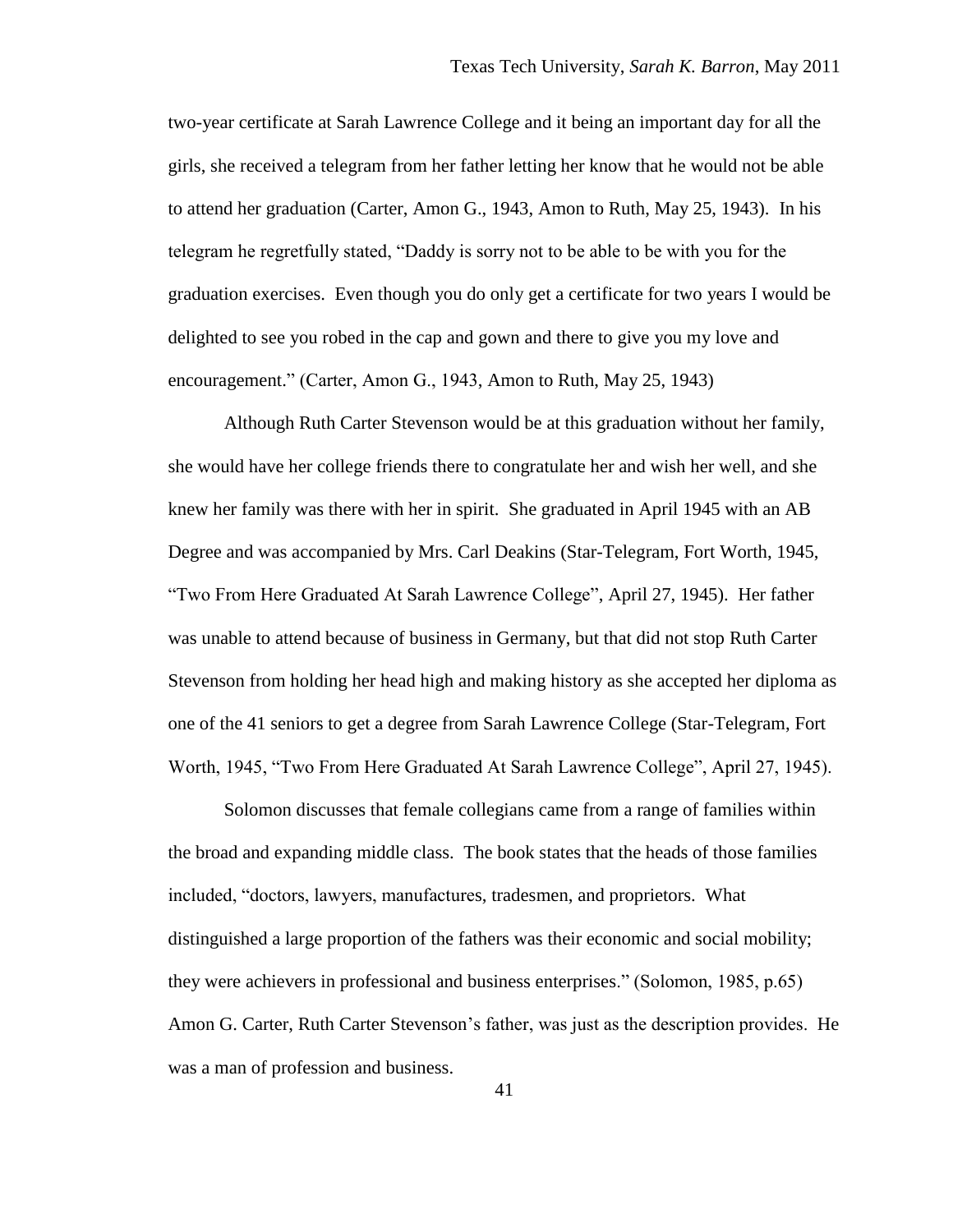Solomon"s (1985) book also discusses the question of what women can do after college while still maintaining womanly qualities. Graduating is an important step for women because they are getting the opportunity to go out in society and prove what it is they learned and show everyone that they are well deserving of their degrees. There were many issues that arose even after the fight had ended for these women to be able to attain a college education. In a letter to her father Ruth Carter Stevenson talks about how she is thankful for what she has been given, but realizes that people must work for what they have today. She comments on this issue by stating:

IT has always been my belief that life is what you make it- not what you are handed down- although I"m willing to admit that Bud and I have something to work with. I'm more grateful than I could ever tell you for all the educational opportunities you"ve given me…" (Stevenson, Ruth C., 1944, Ruth to Amon, October 18, 1944)

Ruth Carter Stevenson would not have such a thriving legacy if it would not have been for her family. Each member has contributed to a certain aspect of her life that has made her into the "whole" person she is today.

42 **Ruth Carter Stevenson's brother.** Amon Carter Junior, Ruth Carter Stevenson"s brother, was born on December 23, 1919 and was addressed as "Bud" by those close to him according to the correspondence found in the archival research. Amon Carter Jr. was the only son of Amon G. Carter. The only letters available in the files I searched were the ones written from Amon Carter Jr. to Ruth Carter Stevenson. In Ruth Carter Stevenson Carter Stevenson"s files here were no letters from Ruth Carter Stevenson Carter Stevenson to Amon Carter Jr. While Ruth Carter Stevenson was away attending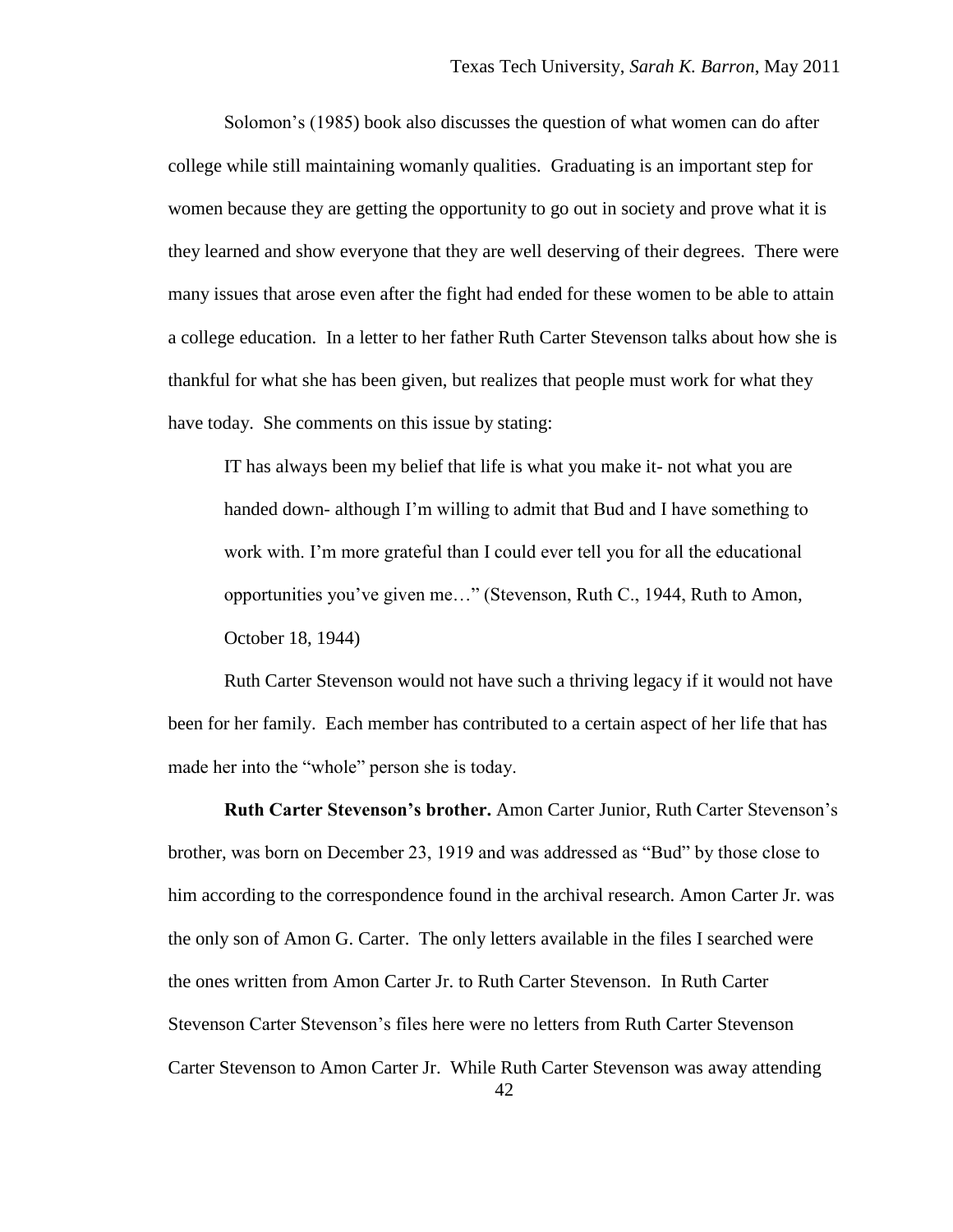classes at Sarah Lawrence College, Amon Carter Jr. was in the military. This period was a crucial time for both Amon Carter Jr. and Ruth Carter Stevenson because their only means of communication was to write letters back and forth. Amon Carter Jr. and Ruth Carter Stevenson"s relationship was very open and admirable for any brother and sister who were half ways across the world from one another, their letters would consist of small talk as well as information about relationships and day-to-day activities. A particular letter written from Amon Carter Jr. to Ruth Carter Stevenson stated, "I have been having quite a few dates with a sergeant from England and she was really a lot of fun although it did seem funny kissing a sergeant." (Carter, Ruth, 1942, Amon Jr. to Ruth, July, 5 1942) The communication usually involved humor between Amon Carter Jr. and Ruth Carter Stevenson. During the time they were writing back and forth Amon Carter Jr. became a Prisoner of War (POW) in Germany (Carter, Ruth, 1943, Amon to Ruth, October 1, 1943). Communication between the two stopped until his whereabouts were known and he was okay. After his father"s death in 1955, Amon Carter Jr. became the publisher of *Star- Telegram.* Amon Carter Jr. also brought Major League Baseball, the Texas Rangers, to the Dallas/Fort Worth area and was instrumental getting American Airlines to move its headquarters back, yet again, to Fort Worth. Sadly, Amon Carter Jr. was only sixty-two when he died July 24, 1982 from a heart attack while he was driving on a Dallas freeway (Flemmons, 1998).

**Ruth Carter Stevenson's half-sister.** Bertice Carter is Amon G. Carter"s daughter from when he was married to his first wife, Zetta Carter. His second wife Nenetta, was Ruth Carter Stevenson and Amon Carter Jr."s mother. Bertice was not as close to Amon G. Carter as Amon Carter Jr. and Ruth Carter Stevenson. Flemmons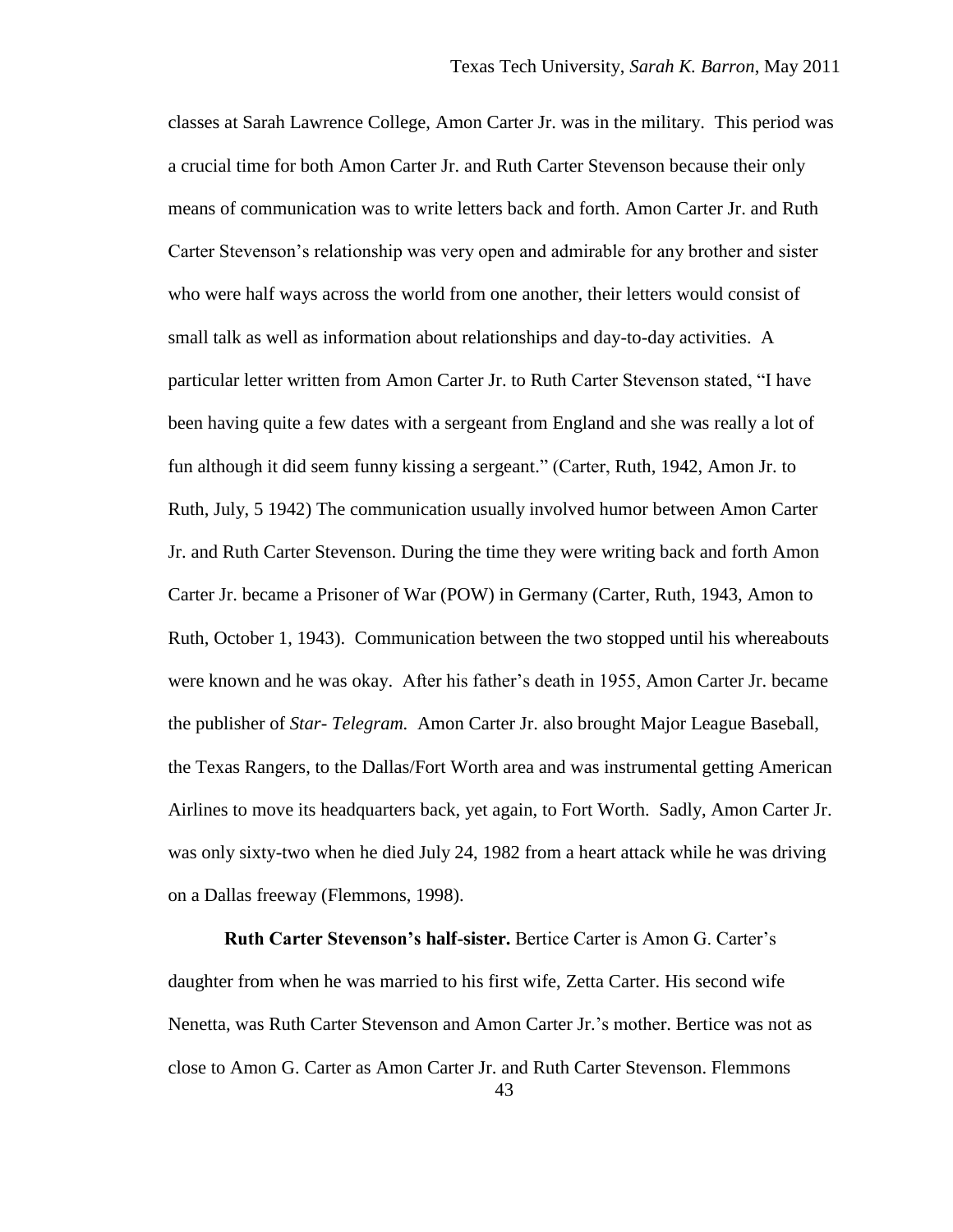(1998) discussed, "Amon knew her least of all. He visited her irregularly, sent an allowance in her younger years, and later gave her stock in the publishing company. In return she worshiped her father, but the fawning attention embarrassed him." (p. 70) Bertice, became a broadcaster for WFAA radio in Dallas and in 1952 she died from kidney failure, which was said to be alcohol related. Her father was there the entire night by her bedside, "sorrowing deeply for the tragedy of his first-born child." (Flemmons, p. 70, 1998). Given the relationship Bertice had with the Carter family, this was all the information I had available.

**Ruth Carter Stevenson's mother.** Ruth Carter Stevenson"s mother, Nenetta Burton Carter seemed to be a caring, good mother after reading the archival documents. She was there for both Amon Carter Jr. and Ruth Carter Stevenson when they needed her. However, Amon G. Carter eventually divorced Nenetta Burton and Ruth Carter Stevenson"s correspondence illustrates that she was very upset with her mother. The divorce may have caused a turning point in the mother-daughter relationship after which, things were never really the same. In a letter full of heartache and passion Ruth Carter Stevenson expresses herself about the decision her mother made to leave her father and carry out with the divorce. The letter begins with Ruth Carter Stevenson asking her mother:

Why didn"t you marry him after the divorce? And since you haven"t why did you get the divorce? Looking at it clearly from both sides of the picture (fairly too) I think you gave up an awful lot, a lot more than you could expect to find anywhere else. (Carter, Ruth, 1942, Ruth to Mother, March 25, 1942)

44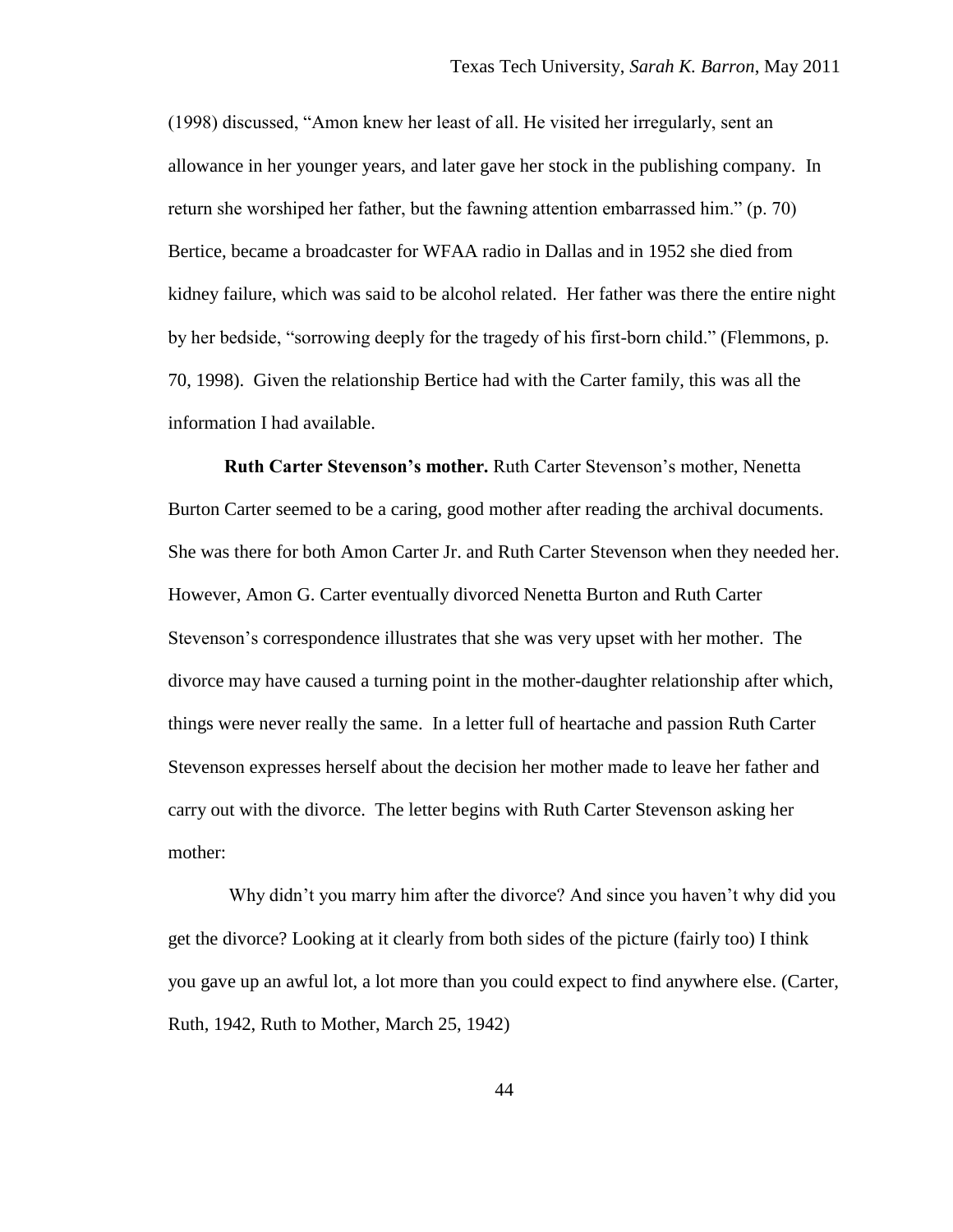Ruth Carter Stevenson goes on to explain in the letter how she will, of course, always love her mother, but her mother lost everything except a respect and gratitude. Ruth Carter Stevenson says later in the letter, "It isn"t right for a daughter to condemn her mother but I think that is the only thing for me to do because after all human frailty has to fight back in some way to make up for its hurts and aches." (Carter, Ruth, 1942, Ruth to Mother, March 25, 1942) Ruth Carter Stevenson closes the letter strongly by stating, "May God help you to pull yourself together and help to right things to a certain degree." (Carter, Ruth, 1942, Ruth to Mother, March 25, 1942) These excerpts from this letter illustrate the emotion Ruth Carter Stevenson felt behind her statements. What was going on in her life was being pushed behind the ballpoint of her pen.

**Ruth Carter Stevenson's father.** Ruth Carter Stevenson"s father, Amon G. Carter seems to be not only her father, but also her best friend. The closeness in their relationship is both apparent and very admirable. An example of their closeness is illustrated in a letter December 5, 1940 from Amon G. Carter to Ruth Carter Stevenson. In this letter Amon G. Carter talks about Ruth Carter Stevenson coming home next and says,

It is a little difficult to try to tell you how to "ease-off" a boy friend but I know you are tactful enough to manage and will find an opportunity without hurting anyone"s feeling or making anyone peeved. As a suggestion you might say that, you Bud, your mother and Dad have been separated so long that you can"t promise any more dates than you have already- 2; and that your Mother and Dad do not want you to permit ANY one boy to take up too much of your time as yet and that you have to be guided by their wishes.(Carter, Amon G., 1940, Amon to Ruth, December 5, 1940)

45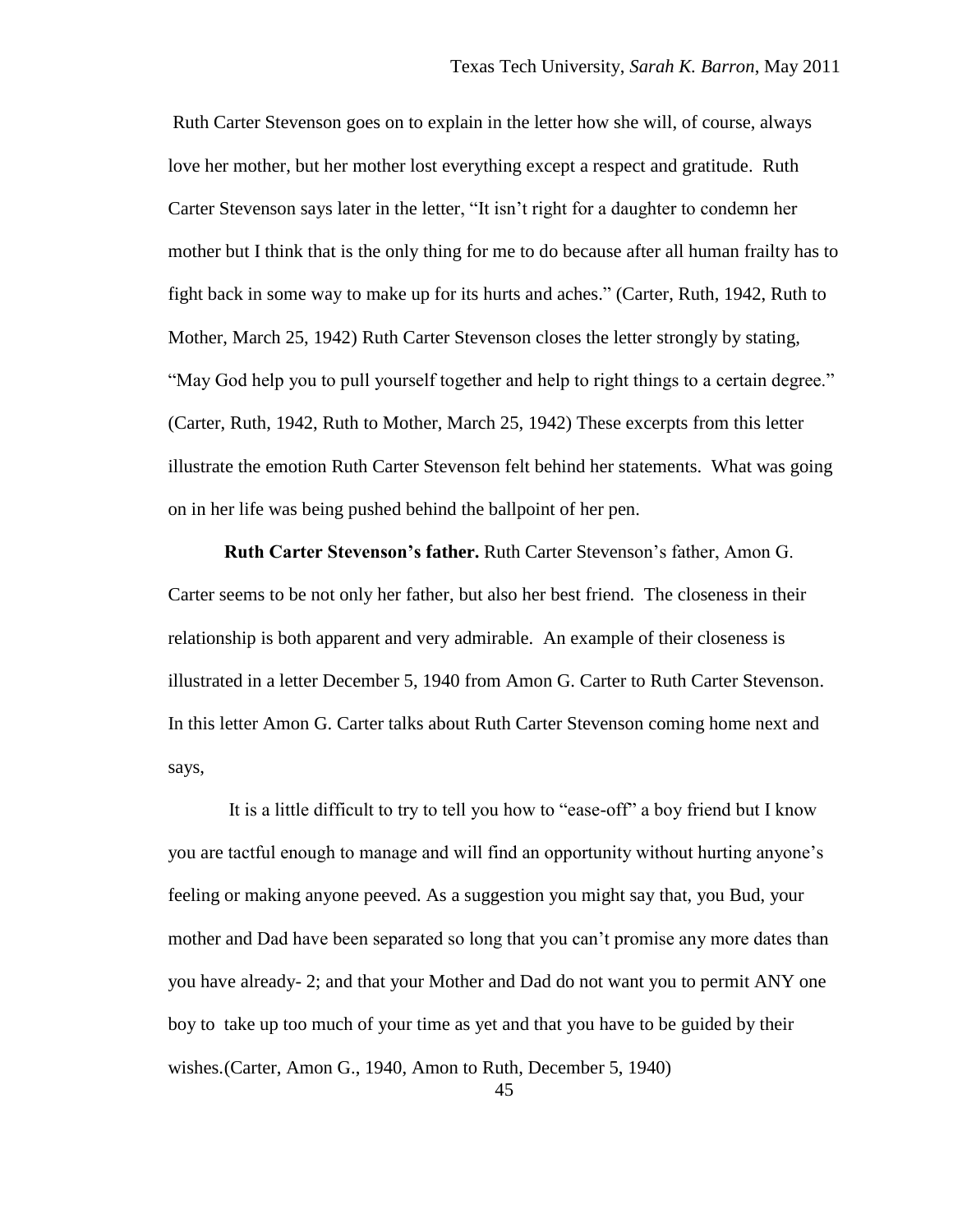This letter also illustrates how much influence Amon G. Carter had over Ruth Carter Stevenson"s life. Amon G. Carter has not only served as the frontrunner for Fort Worth, Texas by being the visionary behind the Amon Carter Museum, Co-Founder of the Amon G. Carter Foundation, and owner of the Fort Worth Star-Telegram Newspaper, but also he - was elected in 1923 as chair of the first board that would create Texas Technological College. Texas Technological College would eventually change its name to Texas Tech University (Flemmons, 1998). Amon G. Carter was the first person to receive an honorary doctorate from Texas Tech University in 1930—this would be the only degree he ever received. During my oral history with Ruth Carter Stevenson she commented on her father and Texas Tech University noting that, "I still have a framed picture of him (Amon G. Carter) at the groundbreaking of Texas Tech many years ago." (Stevenson, 2011) Amon G. Carter was a man of many things and lived a lifetime full of accomplishments.

Each of these individuals has played a keen role in the upbringing of Ruth Carter Stevenson. From the oral history, I learned that she is a very modest and humble individual. At any point during our conversation if I asked about her being a visionary for women or a role model, she replied with, "absolutely not." Ruth Carter Stevenson has simply done what she has had to do to get the job done. When talking with Ruth Carter Stevenson, I asked her about her role in the Amon G. Carter Foundation and in the Amon Carter Museum. I asked if building these institutions was ever in her plans, she replied with the following "I did what was expected of me." (Stevenson, 2011)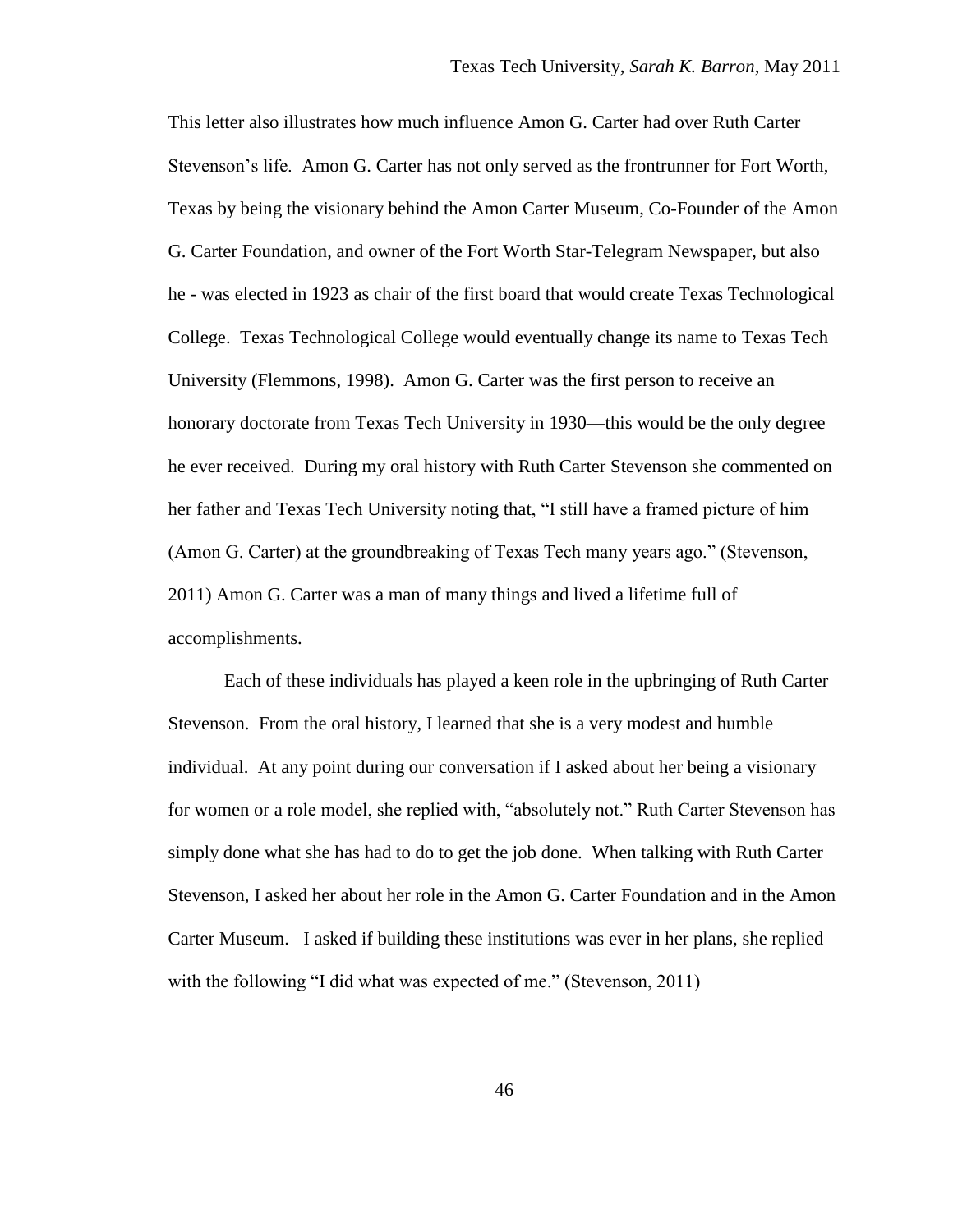# **Philanthropy: A Family Tradition**

Philanthropy is not an uncommon word when it comes to the Carter family. For them it is something they each hear every day and more than likely practice it more times than not. For Ruth Carter Stevenson, philanthropy is something that is ingrained into everything she does. It is a large part of her family legacy with the Amon G. Carter Foundation and the Amon Carter Museum. Not only that, but philanthropy has been a part of her life since her time at Sarah Lawrence College.

Ruth Carter Stevenson"s education was remarkable all on its own; while she was at Sarah Lawrence she was able to do some pretty outstanding things that contributed to the school"s overall success. She was able to work with the scholarship and endowment fund and help with labor shortages due to the war. While Ruth Carter Stevenson was at Sarah Lawrence and during the spring of 1943, a letter was sent to Mr. Carter from Constance Warren, President of Sarah Lawrence College, discussing a \$4,600.00 decrease in their scholarship income for the upcoming year. Ms. Warren stated:

There are many girls now in college who depend upon scholarship assistance to finance their expenses. We do not wish to tell them that we cannot continue their scholarships until we have tried to raise the necessary sum. (Warren, Constance,

1943, Constance to Amon, March 24, 1943)

Warren ended the letter by requesting Mr. Carter to donate all or a part of the amount that was started above to help cover the loss of scholarships. One week later Mr. Carter replied to Ms. Warren"s letter by sending a check for a \$100.00 and letter that stated, "I realize the difficulties confronting your school and feel it would be a mistake for you not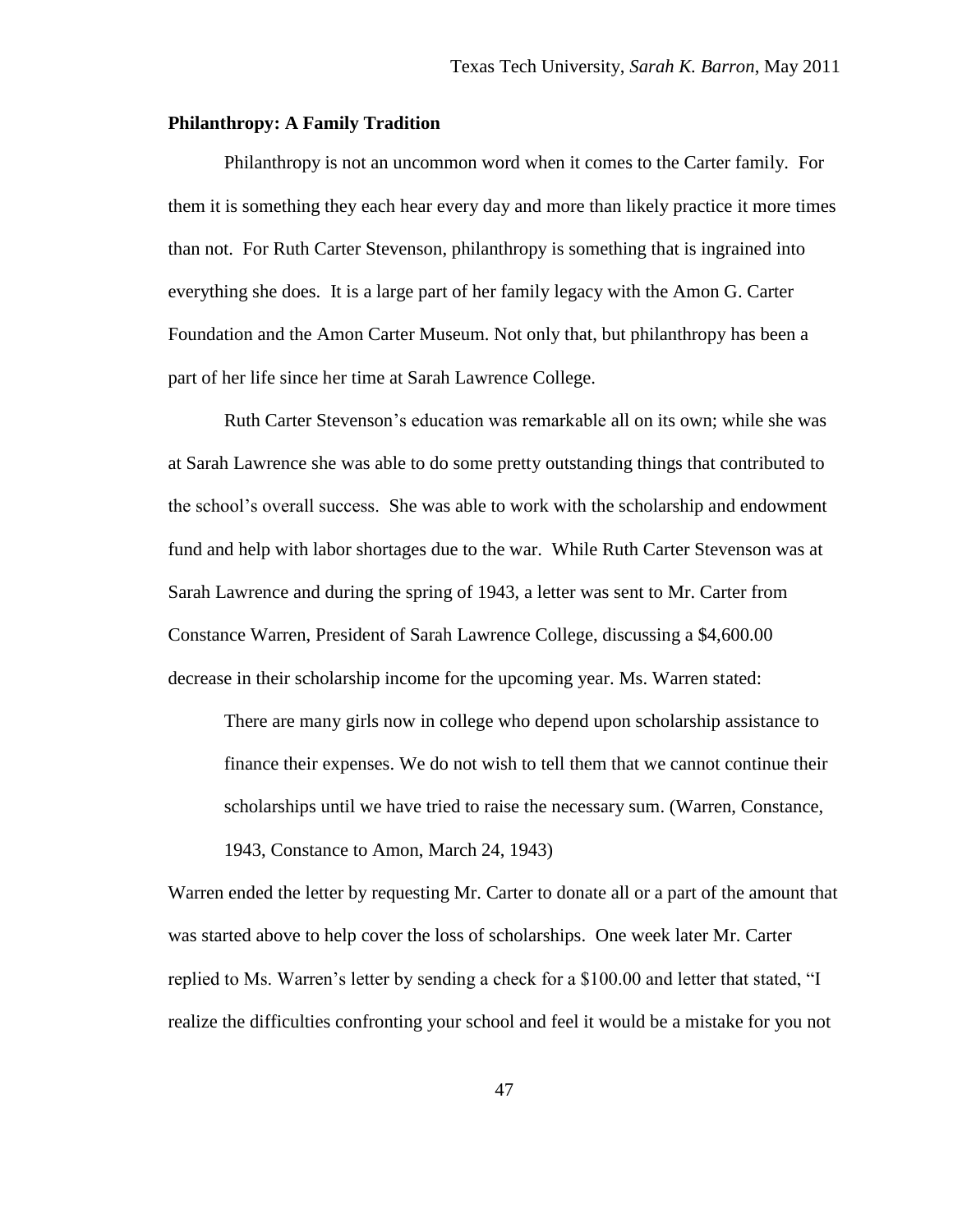to continue these scholarships." (Carter, Amon G., 1943, Amon to Constance, March 31, 1943)

Even while Ruth Carter Stevenson was in college, she was being exposed to philanthropy and the value of scholarship. She knew the importance of education and that those around her deserved the opportunity to be able to continue their education. As her time at Sarah Lawrence College continued, a lot of things were going on in the world around her. One of the big concerns was the war. Because of the increasing labor shortages that were taking place during this time the Trustees of Sarah Lawrence College had made the decision, "From this time on for every student to give, toward the running of the College, the equivalent of one hour"s service a day for the five school days a week." (Unknown, 1943, Sarah Lawrence College, May 20, 1943) The idea of the one hour of donated service was to meet the labor shortage caused by the war, and the Trustees ensured that every effort would be made to make it a valuable experience, not only in the aspect of holding a job but in caring of one"s home and things later on in life (Unknown, 1943, Sarah Lawrence College, May 20, 1943). This may have affected Ruth Carter Stevenson because she was held responsible to learn time management skills. She had to learn how to manage her time between her classes and the five hours of weekly service. This was important because it would teach her how to effectively work with different people throughout the variety of areas in the college setting.

It was during her final semester at Sarah Lawrence College that Mr. Carter was able to again contribute to the future and growth of the college; this time it was because of Ruth Carter Stevenson"s reminder in a letter to her father about contributing. The Constance Warren Scholarship and the 1945 Living Endowment funds were both seeking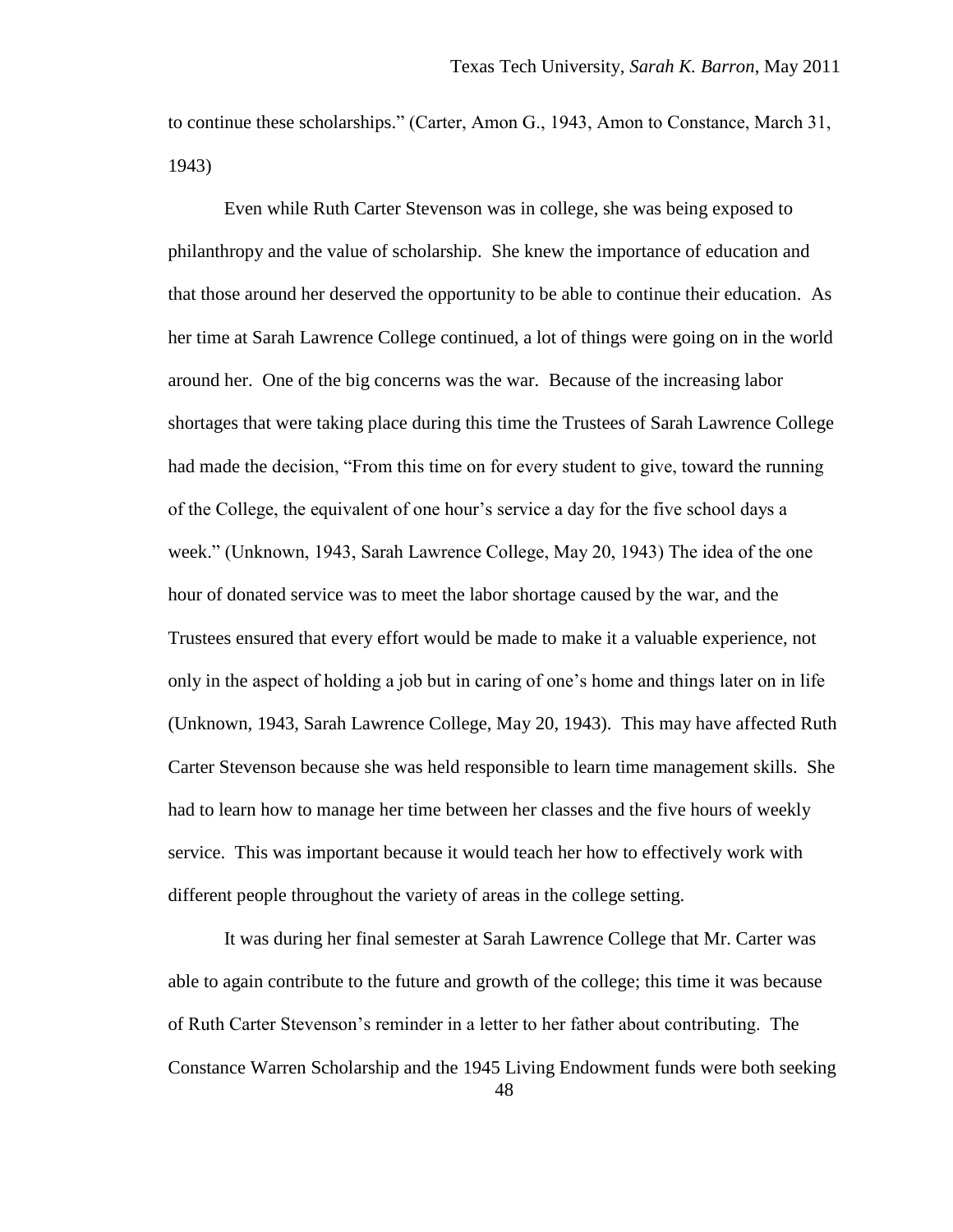his help and Mr. Carter wrote a check for \$250.00 and included a note that stated the following:

It is with a great deal of pleasure in appreciation for the work you institution is rendering. It has been a source of pride and satisfaction that Ruth Carter Stevenson has had the good fortune to be a student in your College... So, may I at this time express my sincere appreciation of the inestimable influence your faculty has been in the development of my daughter's character and education.

Mr. Carter was more than willing to give back to Sarah Lawrence College because to him they had already given so much to his daughter, a valuable education and life lessons that could never be taken away.

(Carter, Amon G., 1945, Amon to Morgan Wing, Jr., February 24, 1945)

Ruth Carter Stevenson serves as an activist for educating through the Arts for anyone that is interested and she is involved in a number of philanthropic endeavors as she continues to live her life. Although she may have not meant to stumble upon a career as a philanthropist and was rather dong what was expected of her, Ruth Carter Stevenson found her calling in giving to others in the State of Texas. She has spent a lifetime impacting those around her (especially in the town of Fort Worth, Texas) by offering a helping hand through many, many endeavors.

The legacy that Amon G. Carter left for his children falls nothing short than attempting to change the world. Philanthropy is something the Carter family stands for and it is instilled into the daily principles and values of their children. To this day, Ruth Carter Stevenson still makes philanthropy a part of her life by working with different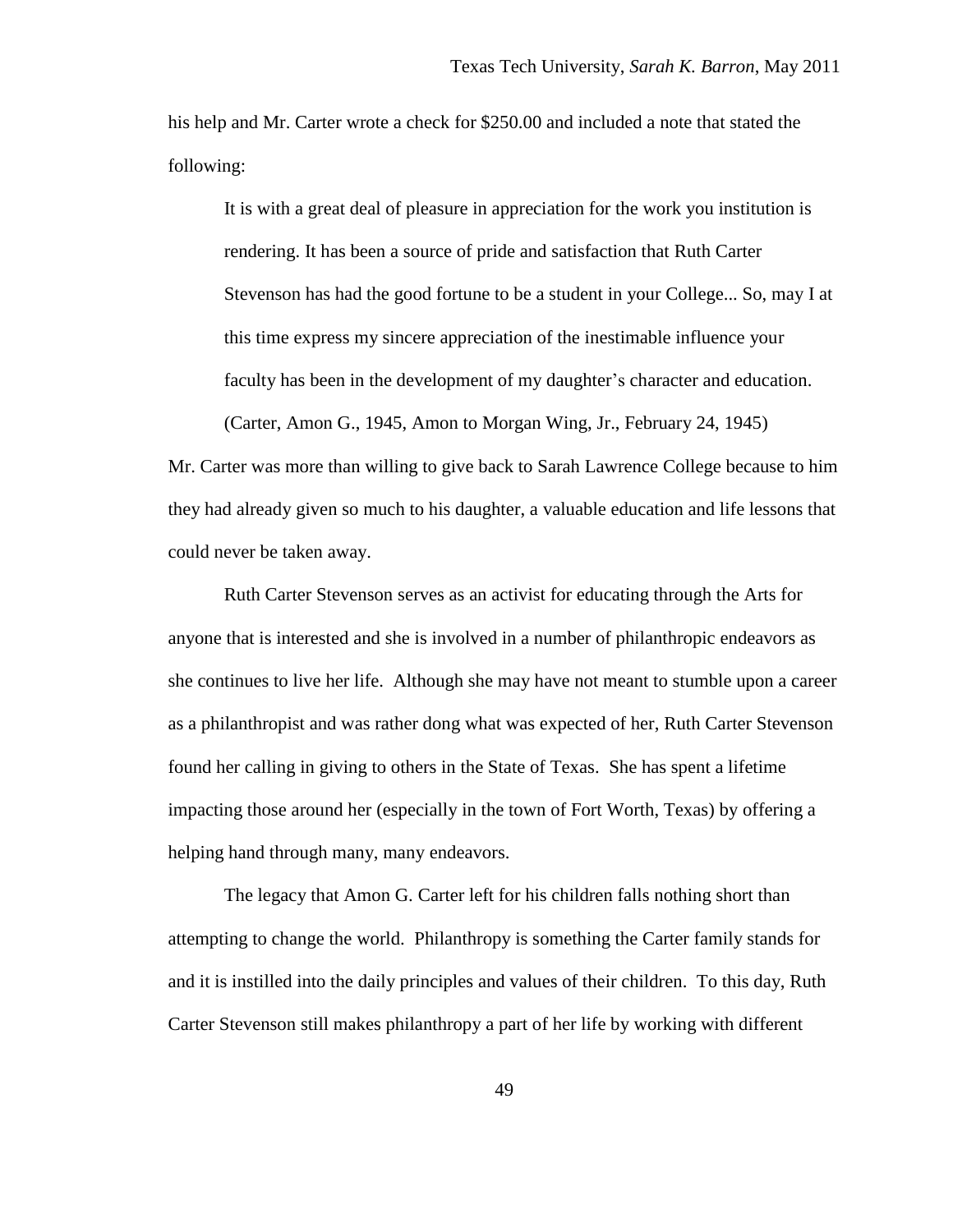organizations, the Amon Carter Museum and serving as President of the Amon G. Carter Foundation.

**The Amon G. Carter Foundation.** Amon G. Carter, Ruth Carter Stevenson"s father, had the dreams of starting a foundation in 1945 that would initially benefit Texas students aspiring to have a college degree. Ruth Carter Stevenson, while still enrolled at Sarah Lawrence College, found out about the establishment of the foundation in a letter written by Amon G. Carter's secretary which stated,

Your dad is organizing the "AMON G. CARTER FOUNDATION" which is a charity organization to which he hoped, from time to time, to make contributions and donations to be disbursed as indicated in the "Articles of Incorporation" such as the Y.M.C.A, boys" clubs, and similar organization. Some grants are being made to municipalities for park purposes, etc. A substantial amount has been expended in assembling objects of art for ultimate installation in a public museum. There have been some direct grants to needy individuals. (Secretary, 1945-1949, Secretary to Ruth Carter, April 5, 1945)

This foundation started by laying its roots to impact the lives of many students and has accomplished that task by donating millions of dollars to education, for example, approximately \$118,096,969 in 1981. After the passing of Amon G. Carter, Ruth Carter Stevenson was ready to take on the task she had been prepped for her entire life: giving back to others. In a newspaper article titled "Ruth C. Johnson heads Foundation", Ruth Carter Stevenson states, "The family tradition will continue under my aegis. There will be no change in Carter Foundation Policy." (Stewart, Cissy. 1972-1982, "Ruth C. Johnson heads foundation", July 29, 1982) Ruth Carter Stevenson"s passion for the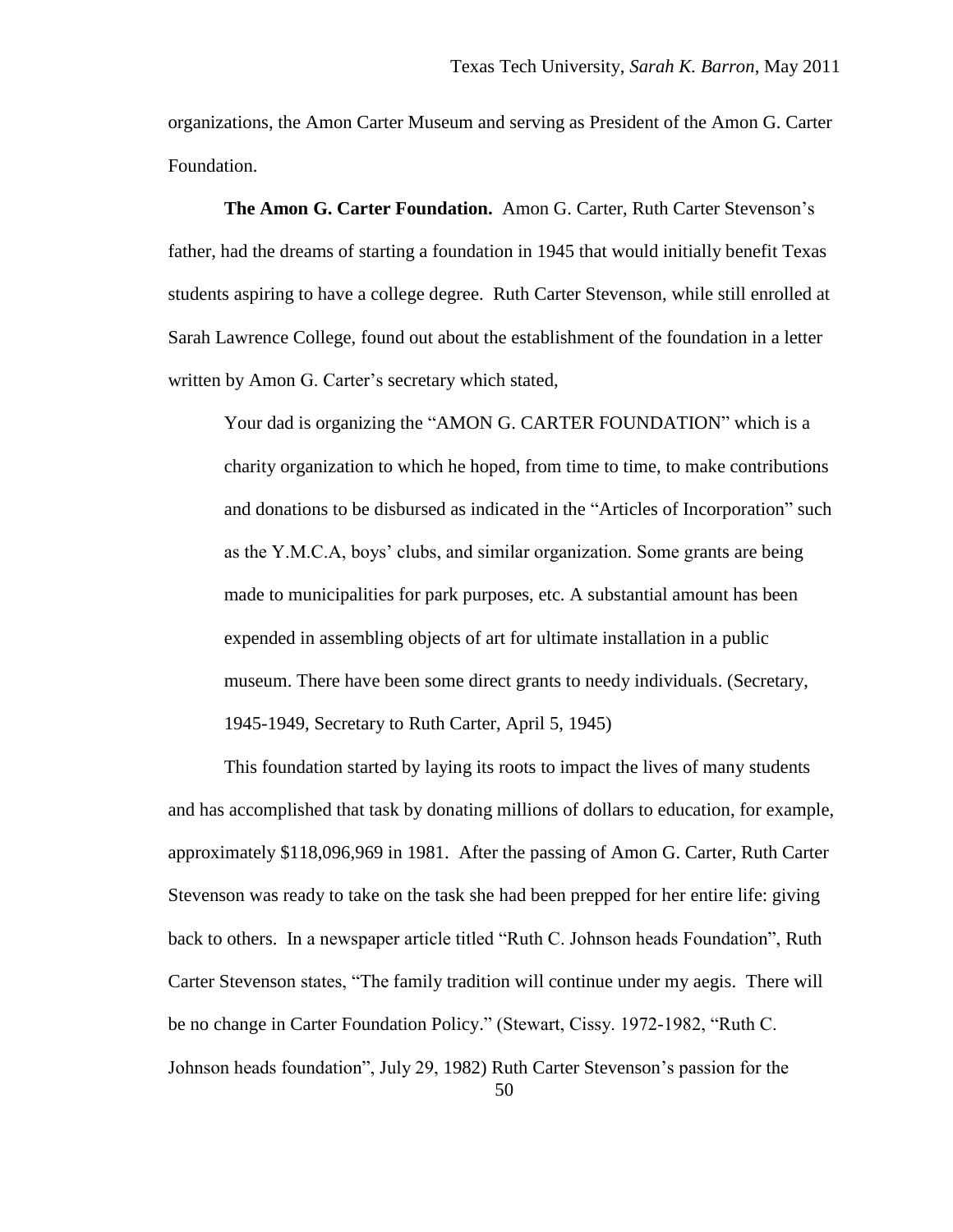foundation was obvious when she was working with the directors as well as the board. The article states, "The Carter Foundation is one of the major foundation affecting the face and lifestyle of Fort Worth" (Stewart, Cissy. 1972-1982, "Ruth C. Johnson heads foundation", July 29, 1982). It was noted best when the Carter foundation was cited by the Exchange Club, a service organization with over 100 years of service. The article talked about how the club cited three decades of achievement by the Amon Carter Foundation during the club's 44<sup>th</sup> annual Golden Deeds Award banquet. Ruth Carter Stevenson was quoted as being, "Devoted to truth, beauty, and goodness, and adds to the perception and ready understanding." (Star-Telegram, Fort Worth, 1970-1976, "Carter Foundation Is Cited by Exchange Club", Date Unknown)

Ruth Carter Stevenson knew what needed to be done when taking over the Foundation and was more than prepared for the challenge. When talking to Ruth Carter Stevenson, I was curious if when she was young she had aspirations of following in her father"s footsteps and taking over the foundation. She laughingly replied, "Hell no! I saw myself as a wife, mother and someone who loved to work in the garden." Ruth Carter Stevenson, even as a young adult, knew what was expected of her and was more than willing to sacrifice what she wanted and learn the day-to-day operations at the Amon G. Carter Foundation.

**The Amon Carter Museum.** The Amon Carter Museum was another opportunity for Amon G. Carter to share his love for education and art with the world. Even though he was not around to see his vision and love unfold, Ruth Carter Stevenson was there to make sure it was put into action. According to the book*, Amon: The Texan Who Played Cowboy for America*, the museum was Amon"s lifelong dream, but Ruth Carter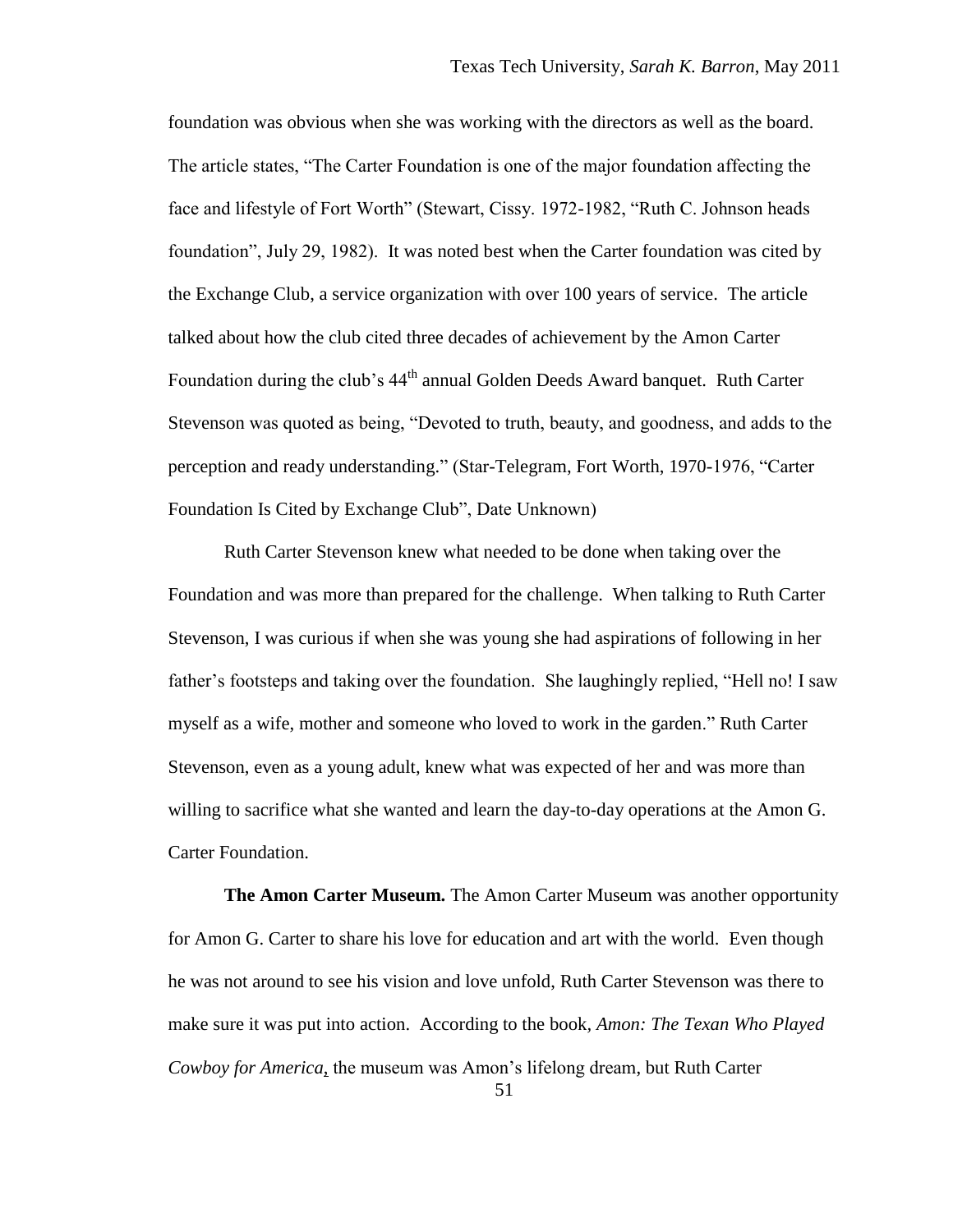Stevenson"s concept: "He wanted a place to show off his western paintings; she gave him a museum of international repute by redefining her father"s myopic vision of *The West.*" (Flemmons, 1998, p.306)

The Amon Carter Museum opened its doors in January of 1961 in Fort Worth, Texas and has been in full swing ever since. Designed by Phillip Johnson, the museum was to display original art, Remington and Russell that was to be a personal favorite of Mr. Carter. It would eventually expand to carry more art to compliment other American Art. The mission of the museum is to, "Acquire and display the finest examples of American art and to enlighten minds through its programs, exhibitions, and publications." (Amon Carter Museum, 2009) Still to this day, the museum serves as a landmark for those who visit and live in the Fort Worth area. It's beautiful structure and rich history serve the Carter name proudly and will continue to do so for centuries to come. It is important to the Carter family that anything associated with the Carter name be a hasslefree service to the community and something to enjoy. Mr. Carter expressed, while drawing up his will, "The museum should be operated as a non-profit project and the public would not be charged admission" (Star-Telegram, Fort Worth, 1970-1976, "Museum Start Slated For Summer or Fall", Date Unknown).

Pride is something Ruth Carter Stevenson will continue to speak about and since her father"s death she always remembers to put Forth Worth first. Ruth Carter Stevenson, who at the time was vice president and director of the foundation, addressed the city council about the museum and its impact. Ruth Carter Stevenson stated, "My family has tried with all diligence to make this a memorial of while the city will always be proud" (Star-Telegram, Fort Worth, 1970-1976, "Museum Start Slated For Summer or Fall",

52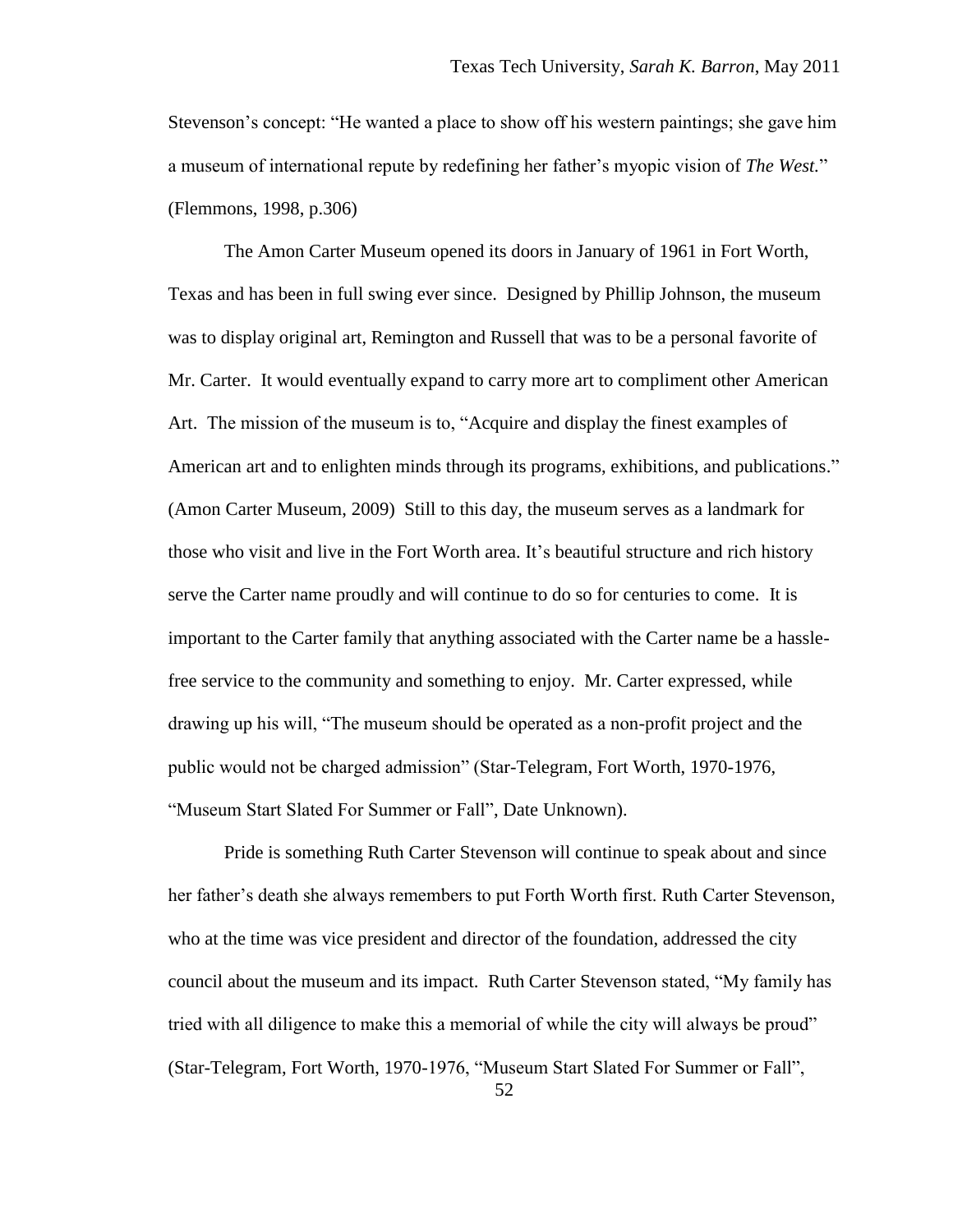Date Unknown). With the museum about to open, not only was accessibility important, but so was its appearance. It needed to have a feeling like you were a part of the paintings and feel welcomed when you walked through the doors.

In the article, "Western Art Museum Ready to Open" the author discussed the museum"s opening day and the outside attractions it had to offer. He described the outside of the museum as a two-story building made of Texas fossil limestone, which paints a picture for those who have never had the opportunity to see it. Coincidentally, the grand opening of the museum is the same day of the opening of the 1961 Southwestern Exposition and Fat Stock Show, a true West, Texas tradition. The opening was not a coincidence, but rather creatively planned to help draw crowds as the museum and the Fat Stock Show were located in close proximity of one another. Ruth Carter Stevenson closed the article by commenting:

As heirs to the spirit and the keeping of the trust of his ideas, we, the directors of the Amon G. Carter Foundation present this Museum of Western Art to the education, interest and pleasure of all of the citizens of the great area "Where the West Begins' that it may forever enlighten us, and be our companion to remind us of the great heritage we must nourish to keep alive. (Stewart, Lloyd, 1970-1976, "Western Art Museum Ready to Open", Date Unknown)

53 Even with the Southwestern Exposition and Fat Stock Show, Ruth Carter Stevenson and the directors knew the importance of giving back to the community and offering a building of such stature for the residents of Fort Worth. What better way to do it than at the same time as something Amon G. Carter already loved so much? When talking with Ruth Carter Stevenson (2011) about philanthropy, the foundation, museum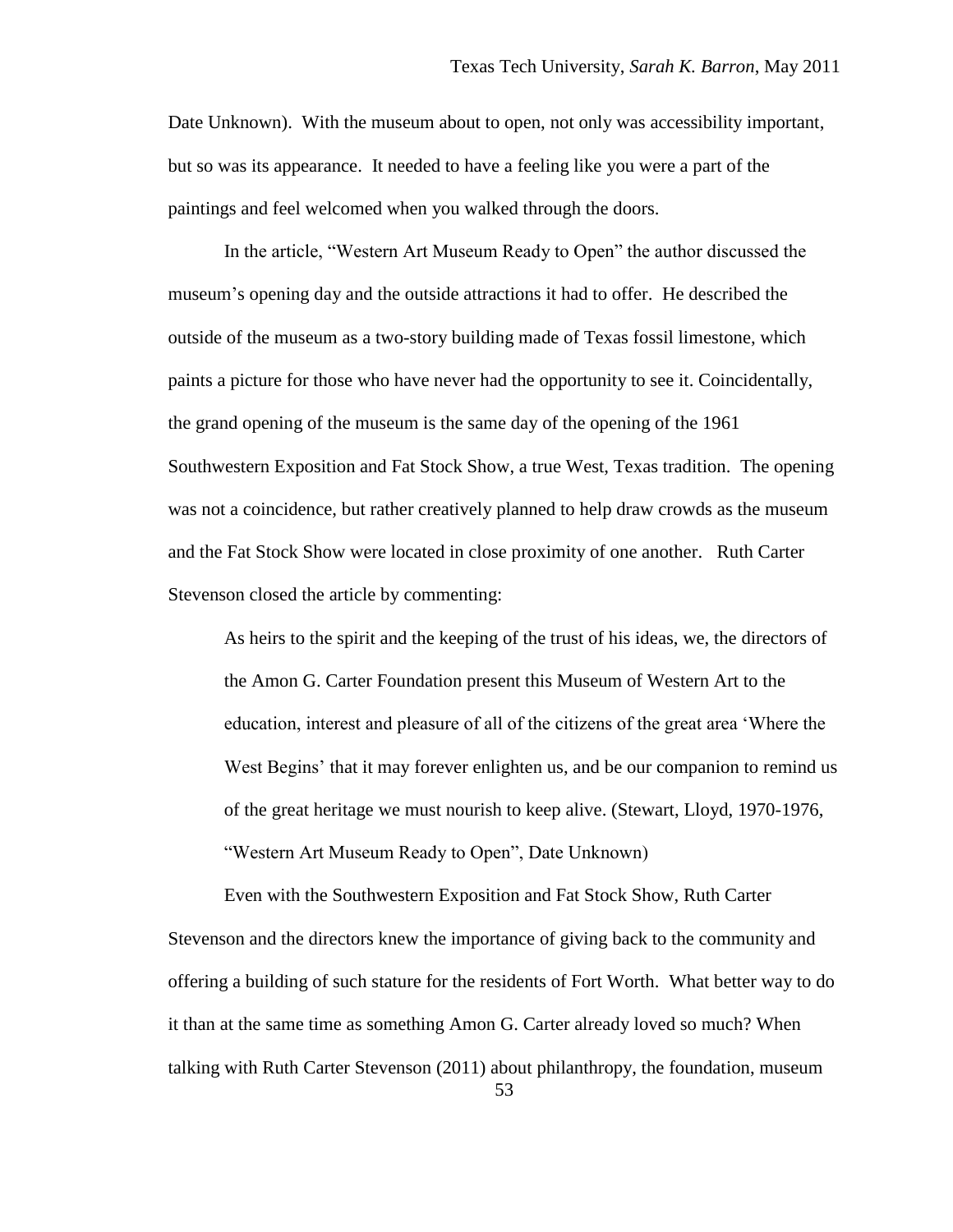and what it was that drives her passion she responded with the following statement, "There is no challenge to it. I was given the authority to do this and do it properly in a way dad would approve of and mother. I feel very responsible." Because of Ruth Carter Stevenson"s sense of responsibility to the foundation there have been large amounts of money given to students, as well as other constituents, so they can follow their goals of education.

#### **Ruth Carter Stevenson: Educator**

Although Ruth Carter Stevenson insists that she is not an educator, throughout her life she constantly and consistently provided education to the people of Texas. She has done so through her foundation work, her connection with public art education in the form of a museum, and as a donor and leader for more than one institution of higher education in the State of Texas.

#### **Ruth Carter Stevenson: An educator through foundation work.** The Amon G.

Carter Foundation is main tool in which Ruth Carter Stevenson has been able to be an educator though providing scholarship to students. The foundation serves as an organization that offers grants and scholarships to those trying to obtain a higher education. In a letter dated December 8, 1953 to Mr. Norman Dodd, Research Director of the Foundation, in regards to its portions and grants. The letter states,

A very considerable portion of the Foundation"s grants have been to educational institutions. Substantial portions represent expenditures on account of what might be termed social agencies,' such as the Y.M.C.A, boys' clubs, and similar organization. Some grants are being made to municipalities for park purposes, etc. A substantial amount has been expended in assembling objects of art for ultimate

54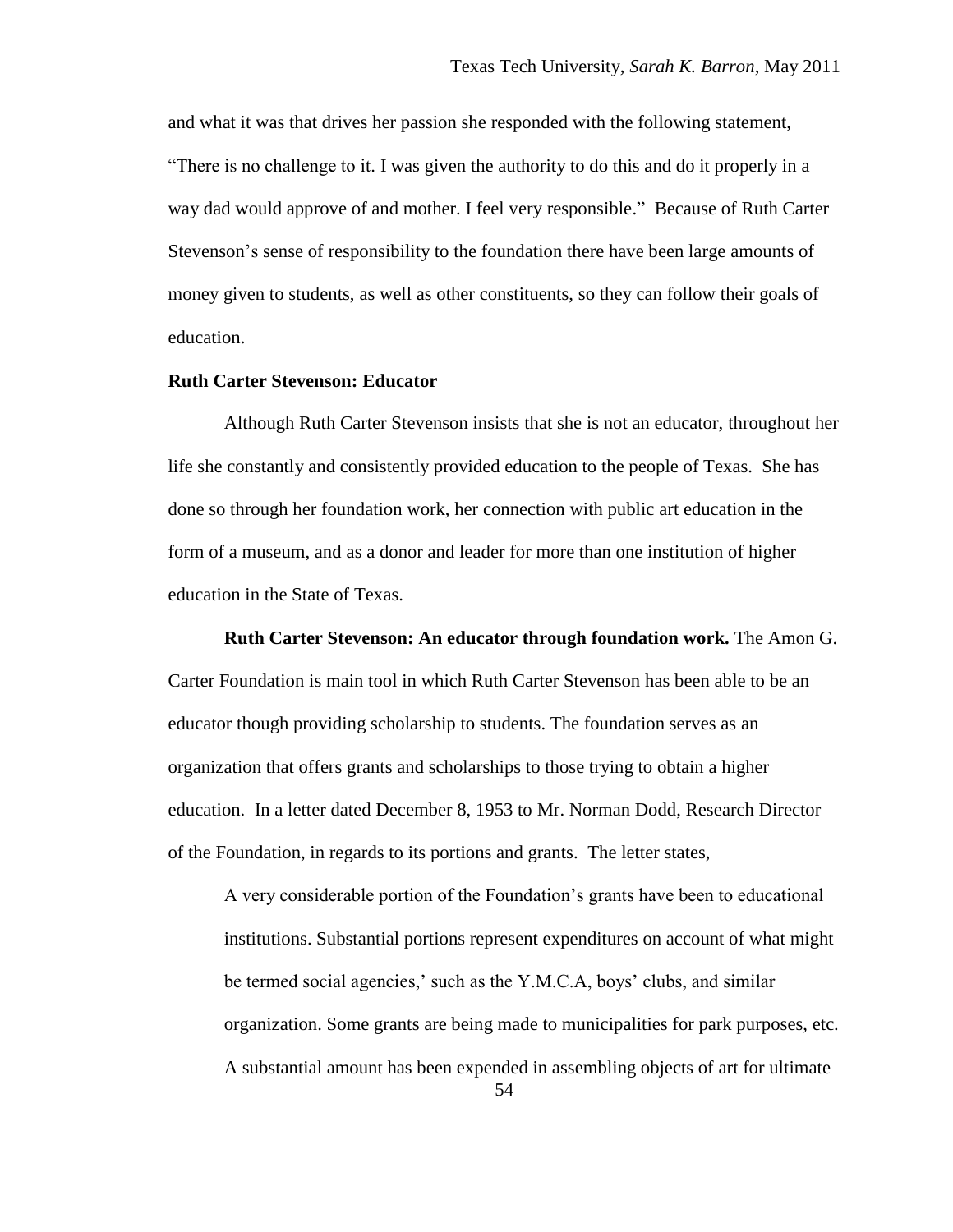installation in a public museum. There have been some direct grants to needy individuals. (Carter, Amon G., 1950-1959, Amon to Norman Dodd, December 8, 1953)

The foundation was left to Ruth Carter Stevenson"s stewardship by her late father, Amon G. Carter. A newspaper article titled "Ruth C. Johnson heads Foundation" called the Amon G. Carter Foundation "one of the major foundations affecting the face and lifestyle of Fort Worth." (Stewart, Cissy. 1972-1982, "Ruth C. Johnson heads foundation", July 29, 1982) When her father passed away Ruth Carter Stevenson stated, "The family tradition will continue under my aegis. There will be no change in Carter Foundation Policy." (Stewart, Cissy. 1972-1982, "Ruth C. Johnson heads foundation", July 29, 1982) The article also states, The Amon G. Carter Foundations fair market value was \$118,096,969 in 1981. Grants that were paid out in 1981 totaled up to being \$10,084,955 and gifts were \$6,335,191. Surplus of the Amon G. Carter Foundation and the Amon Carter Museum of Western Art established the Fort Worth Water Gardens, The Carter Blood Bank, and YMCA"s Camp Carter. In addition, the foundation sent a money donation to build the world"s largest theological library at Southwestern Baptist Theological Seminary (Stewart, Cissy. 1972-1982, "Ruth C. Johnson heads foundation", July 29, 1982). These are all things for which Ruth Carter Stevenson became responsible—dictating the direction the foundation would take. Ruth Carter Stevenson is part of an organization that is giving back in so many ways. Her way of giving back is serving as their president and helping guide the direction of the foundation remembering still, all of the life lessons and wisdom her father instilled in her.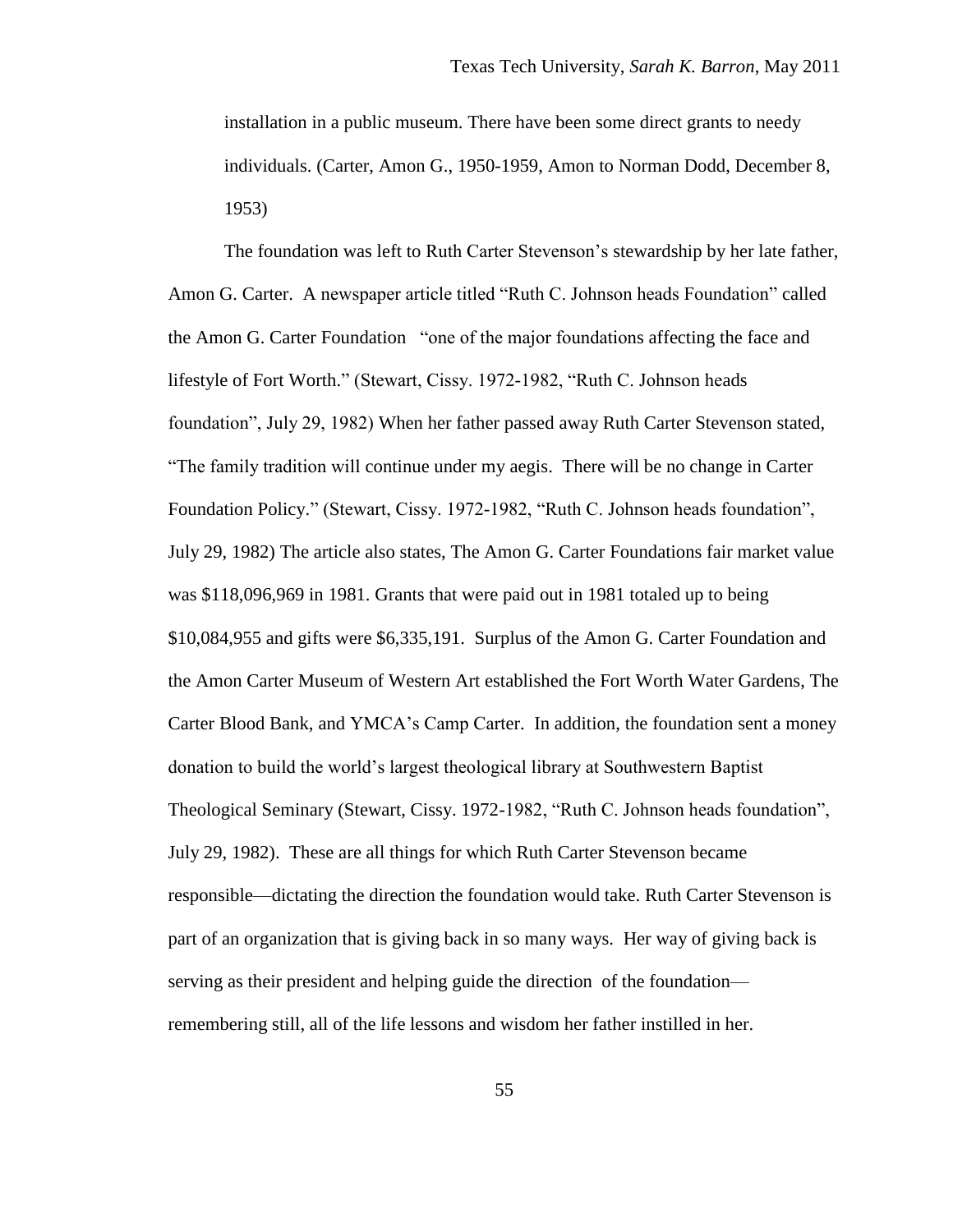Ruth Carter Stevenson and her family have been the stewards of a well-rounded and recognized organization, and Ruth Carter Stevenson has graciously donated much of her time to benefit education through awards to students. While president of the foundation, Ruth Carter Stevenson has received may accolades and awards. One of the most prominent awards was for three decades of achievement by the Amon G. Carter Foundation during the club's 44<sup>th</sup> annual Golden Deeds Award banquet. Mrs. Johnson was said to be, "Devoted to truth, beauty, and goodness, and adds to them perception and ready understanding" (Bucholz, Mike, 1970-1976, "3 Carter Trustees Honored", May 4, 1973).

**Ruth Carter Stevenson: An educator through the museum.** While Ruth Carter Stevenson consistently worked with the Foundation, she also worked with the museum to ensure its success. Ruth Carter Stevenson"s knowledge of art did not start because her father liked a certain painting, Ruth Carter Stevenson actually had found a particular painting she fell in love with. All of her knowledge of art could not stand alone in the success of the museum, its success had to start somewhere and she could not have done it alone. In our conversation she discussed how the museum came together, "I was so blessed to have known Phillip Johnson and then all those people who were the first trustees of Amon Carter. I knew nothing about a museum. I collected the French paintings myself. I didn"t know anything about American art, so I had to learn." (Stevenson, 2011)

In an article recognizing Ruth Carter Stevenson"s devotion to the arts titled, "Resident Named to Art Commission," it is stated "Mrs. J. Lee Johnson III of Fort Worth has been named one of the first two women ever chosen for membership on the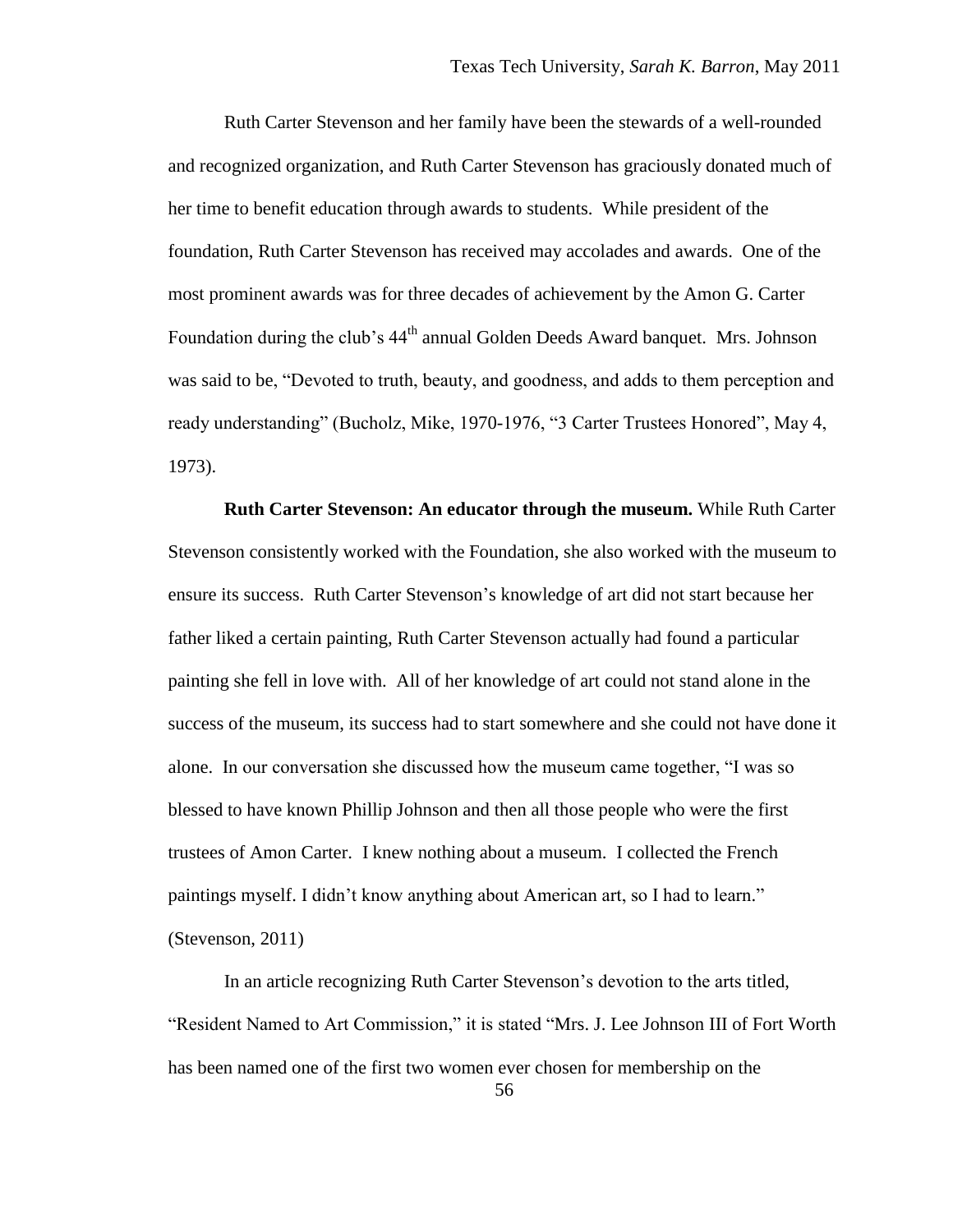Smithsonian Institution Gallery of Art Commission" (Berry, Marthann, 1956-1970, "Resident Named to Art Commission", May 4, 1968). As a member of the Art Commission, Ruth Carter Stevenson served as an advisor to the Smithsonian board of regents working on the operation of the NCFA. While Ruth Carter Stevenson was in Washington, she got to see some of the world"s most prized paintings, work from Gilbert Stuart, Childe Hassam and John Twachtman. Ruth Carter Stevenson was also appointed to the National Council of the Arts, announced by the White House. Ruth Carter Stevenson"s reply to the honor is "I am honored and proud to serve" (Star-Telegram, Fort Worth, 1956-1970, "Mrs. J. Lee Johnson Named to Arts Unit", Date Unknown). Ruth Carter Stevenson is highly dedicated to the arts and her efforts have provided countless opportunity for the general public to become educated about the arts. Ruth Carter Stevenson is an educator because she has not only worked diligently to provide public space for the viewing and learning of art, but also she has consistently championed the importance of the arts on a national level.

**Ruth Carter Stevenson: Contributor to higher education.** The Amon G. Carter Foundation and the Amon Carter Museum were not the only two passions known to the Carter"s, Texas Christian University (TCU) was very much a large part of Amon G. Carter and Ruth Carter Stevenson"s life. Amon G. Carter was such an avid supporter for TCU athletics, he and his family hosted a dinner for the football team and other TCU affiliates at the Carter farm for dinner and motivational support. He stated,

We had the football players, including the freshmen, the band and Athletic Department of T.C.U., about 150, at the farm Tuesday night. One big player drank five bottles of milk. Stanley cooked 400 biscuits and we served them streak that weighed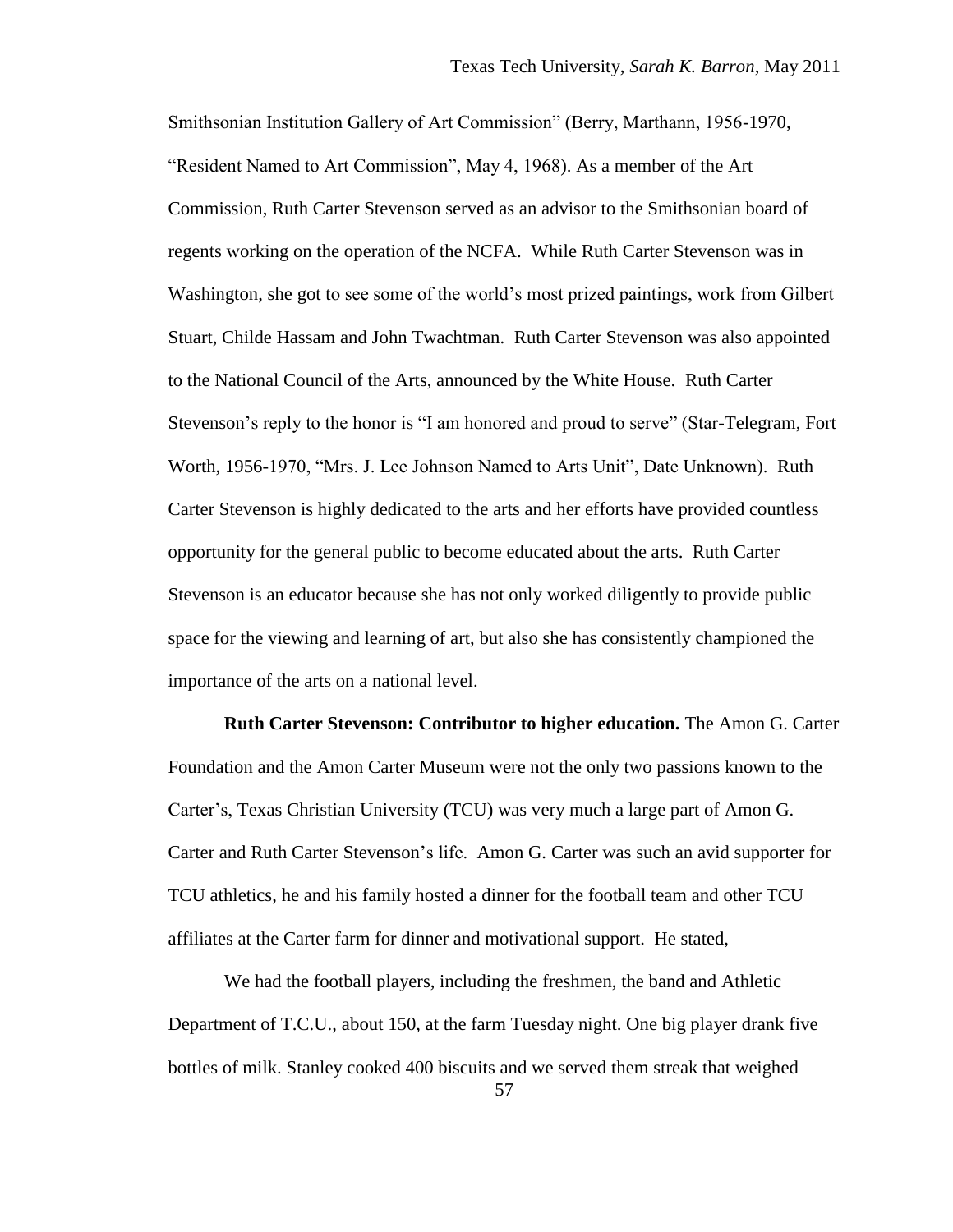about a pound each. I thought it a fine thing to do and to show the team we were for them whether they were winning or losing. Everybody cheers the winner but few people give any thought or consideration to the loser." (Carter, Amon G., 1939, Amon to Ruth, November 9, 1939)

After Amon"s passing Ruth Carter Stevenson still continued to be very active and play a vital role in Texas Christian University"s success even in the smallest aspect of ways. In fact, Ruth Carter Stevenson was awarded TCU"s Royal Purple award which is given to individuals who have an "interest and commitment to TCU" (Star-Telegram, Fort Worth, 1972-1982, "TCU will honor seven residents", Date Unknown). It is "presented annually to a Fort Worth resident for extraordinary service and support of TCU." (Star-Telegram, Fort Worth, 1972-1982, "TCU will honor seven residents", Date Unknown) Even to this day, Ruth Carter Stevenson continues to support TCU and their scholastic and athletic endeavors.

In addition to supporting TCU, Ruth Carter Stevenson has also supported other Texas institutions of higher education. She was approached about serving as a member of the University of Texas, Board of Regents. This position was quite an honor for Ruth Carter Stevenson and would give her even greater opportunity to serve students, education, and give back to something she is still so passionate about. Page four of the Fort Worth Star-Telegram reads "Governor Names 3 New Regents for U. or Texas." Among these three new Regents, was Ruth Carter Stevenson. In the paper it was noted that, "Mrs. J. Lee Johnson III, a leader of civic and cultural activities in Fort Worth, and a rabbi and a former State Supreme justice were names new regents of the University of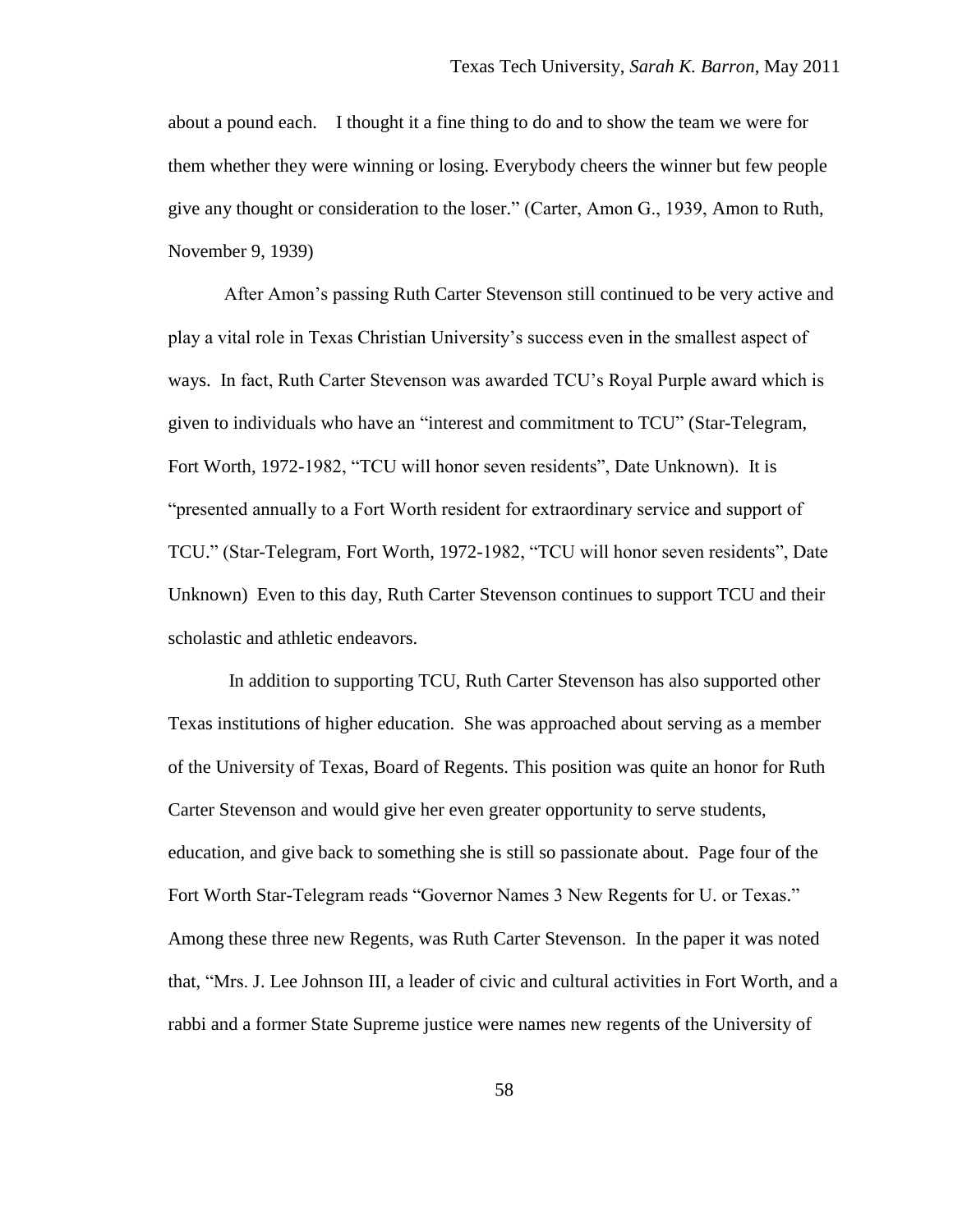Texas as by Gov. John Connally Thursday." (Star-Telegram, Fort Worth, 1956-1970, "Governor Names 3 New Regents for U. of Texas", Date Unknown)

Ruth Carter Stevenson also went on to be honored as a recipient of a doctorate degree from Texas Wesleyan College. This degree would allow her to do more things in the field of arts and education, and considering the time period she would be taken more seriously by men in her educational field. On Sunday, April 24, 1964 in the Fort Worth Star Telegram an article was released that was titled "Three Due Honorary Degrees" that featured Ruth Carter Stevenson. Texas Wesleyan College will confer three honorary doctorates at its 75<sup>th</sup> annual commencement on May 29<sup>th</sup>. Ruth Carter Stevenson was to receive a Doctor of humanities degree. Ruth Carter Stevenson"s many contributions to Texas universities, shows her commitment to education and importance as a friend and a public educator to higher education.

#### **Ruth Carter Stevenson: A Remarkable Woman**

Beyond Ruth Carter Stevenson"s contributions to education and philanthropy, she served as an example for women all across the State of the Texas. Ruth Carter Stevenson never ceased to find time donate herself to the betterment of society and mankind. In 1948, Viola Dickinson wrote a letter to Amon G. Carter to wish him well for all the great things he had done in the city of Fort Worth. She closed the letter with the following statement,

You have indeed, Mr. Carter, had a fruitful life when you present to your country such quality of prosperity as is represented in your estimable son and daughter. Surely no greater satisfaction could a father feel that the assurance that his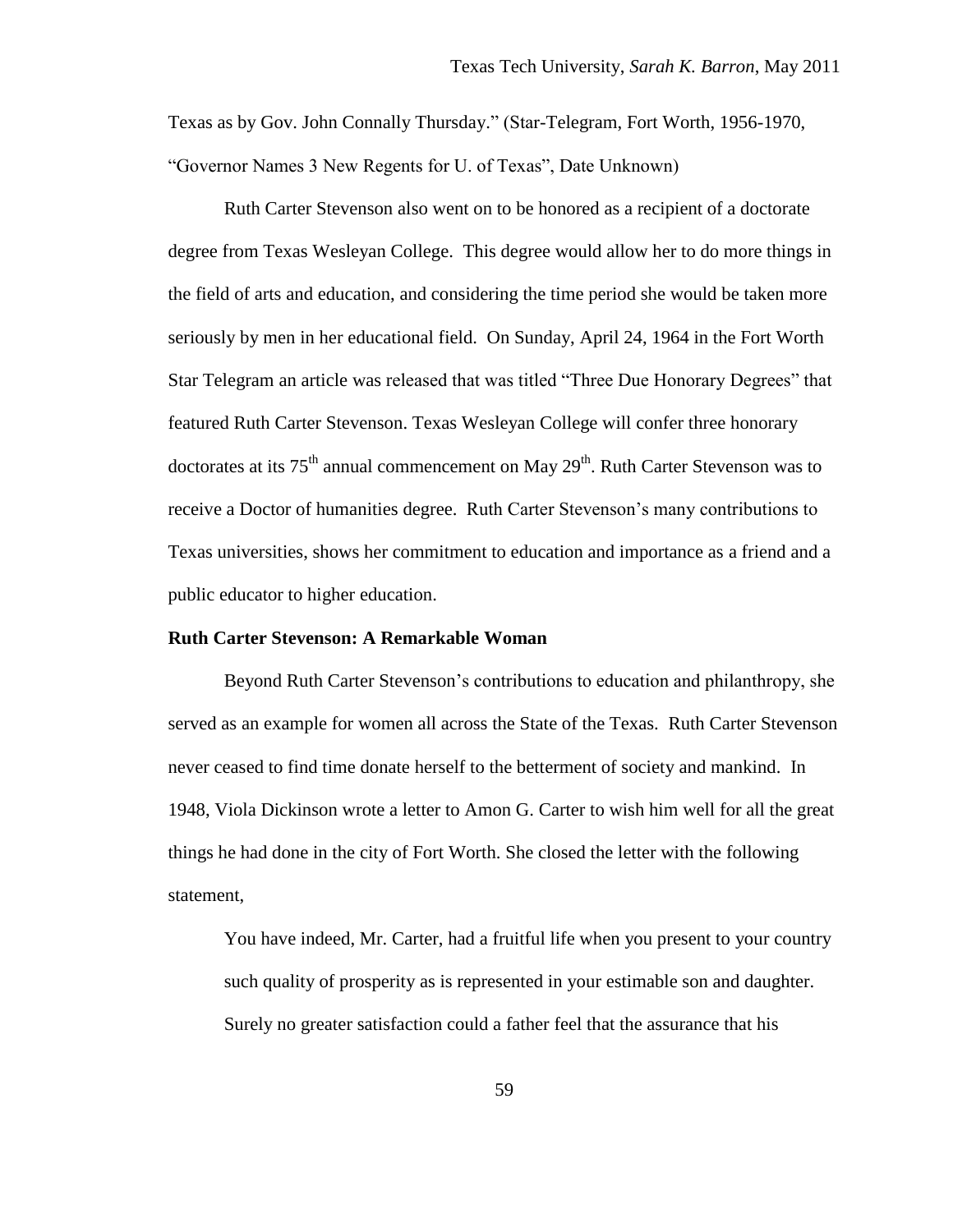honored name will be carried on with credit and fidelity. (Dickinson, Viola, 1948, Viola to Amon, September 24, 1948)

Ruth Carter Stevenson"s father had prepared her for the journey and responsibly she was to take on throughout her life. The legacy she will leave is her involvement in the various organizations and the awards she has earned by working so diligently.

While Ruth Carter Stevenson was president of the Junior League she had the opportunity to develop a newsletter that would be distributed to all the members at the meeting, The message Ruth Carter Stevenson wrote discussed leadership and the potential of the noun "followship" or even "work together with-ship" (Corral, The, 1951- 1955, Ruth to Junior League, Date Unknown). In this letter, she also discussed the ability of Ten Talents V. One. If she were to utilize her one talent over and over again what would she be able to do compared to the person who had ten, but if combined, they would have eleven solid talents. With this she explains, "From this also comes something wonderful to one"s self-something different- a new person with higher desires, greater purposes, an elevation of the human spirit." (Corral, The, 1951-1955, Ruth to Junior League, Date Unknown)

Not long after Ruth Carter Stevenson had been elected president of the Junior League in 1954, she received a letter from an O.M. Mosier congratulating her on being selected as the President of the Junior League of Fort Worth, one of her many accomplishments. Mosier stated in her letter,

You were always one of the ablest, prettiest, and most wonderful girls I ever knew… I wonder how you can find time to take on all the civic and social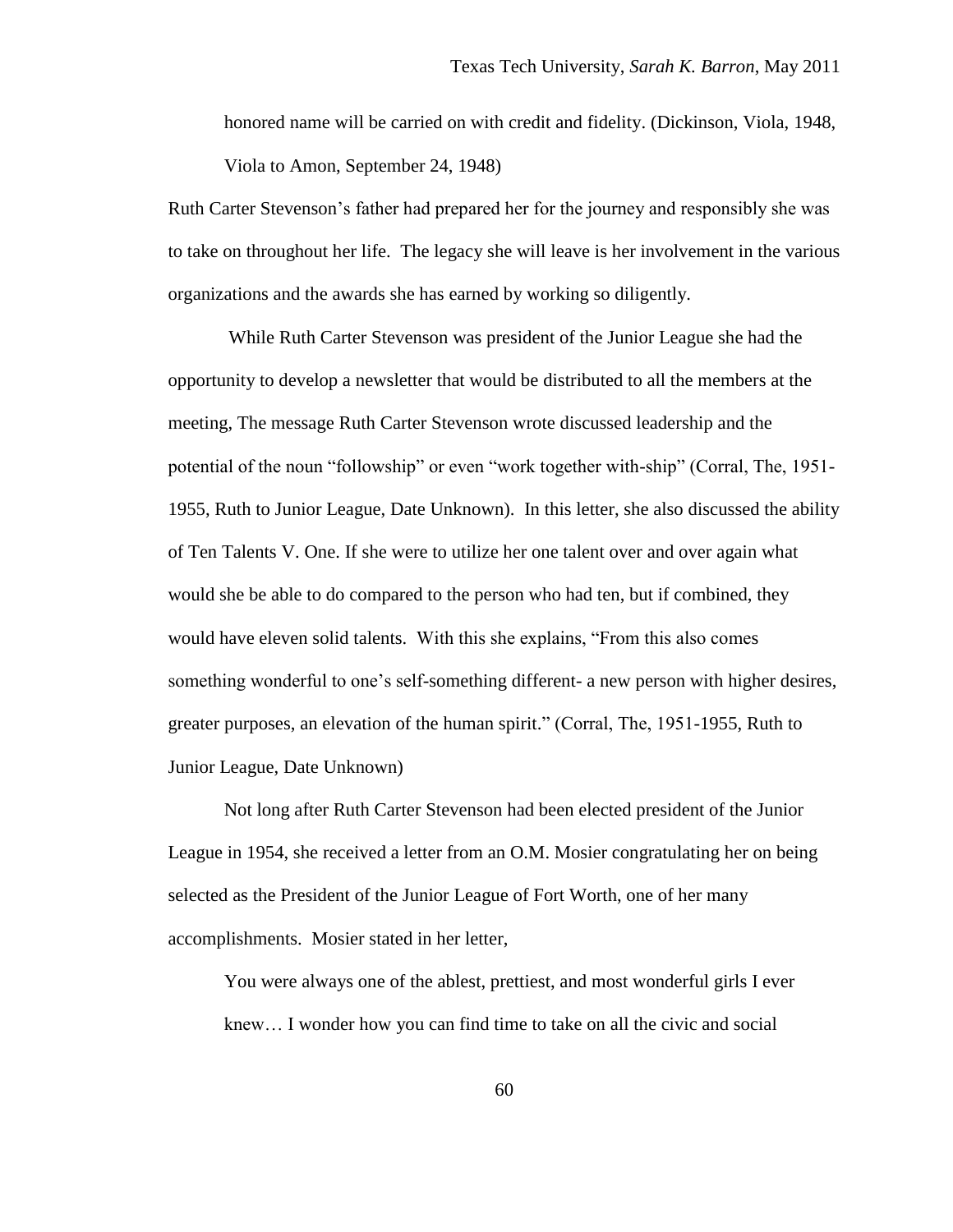responsibilities. Knowing the stuff you are made of, I am sure you will get the job done." (Mosier, O.M., 1951-1955, O.M. to Ruth, June 22, 1954)

Ruth Carter Stevenson"s keen eye for great design was confirmed when she received the award for "Contribution to Good Design Climate" in 1964 for the local chapter of American Institute of Architects. The president of the chapter, Charles R. Adams, commented about Ruth Carter Stevenson"s designer eye: "A woman with a sound sense of aesthetics and a passion for quality. We find that wherever she goes, the level of quality moves upward." (Star-Telegram, Fort Worth, 1956-1970, "Contribution to Good Design Climate", October 25, 1964) The award that she received was selected by the chapter as "the layman who has made the greatest contribution in creating an atmosphere in which good design is possible in Fort Worth." (Star-Telegram, Fort Worth, 1956-1970, "Contribution to Good Design Climate", October 25, 1964) The award was first of its kind and was presented to her at a chapter meeting.

When Ruth Carter Stevenson was not busy working with architecture design or working with the Junior League, she was persistently working making the news in other categories such as education and culture. Ruth Carter Stevenson was named "Top Female Newsmaker of 1966 for her contributions to both education and culture in the entire Southwest," according to the Press Club Caller Bulletin (Star-Telegram, Fort Worth, 1956-1970, "Curtis, Mrs. Johnson Named Newsmakers", February 5, 1967). She won this award because she was also involved and contributed to some of the following boards and organizations: the Board of Regents for the University of Texas, the Lyndon B. Johnson School of Public Administration in Austin, the Fort Worth Arts Council, and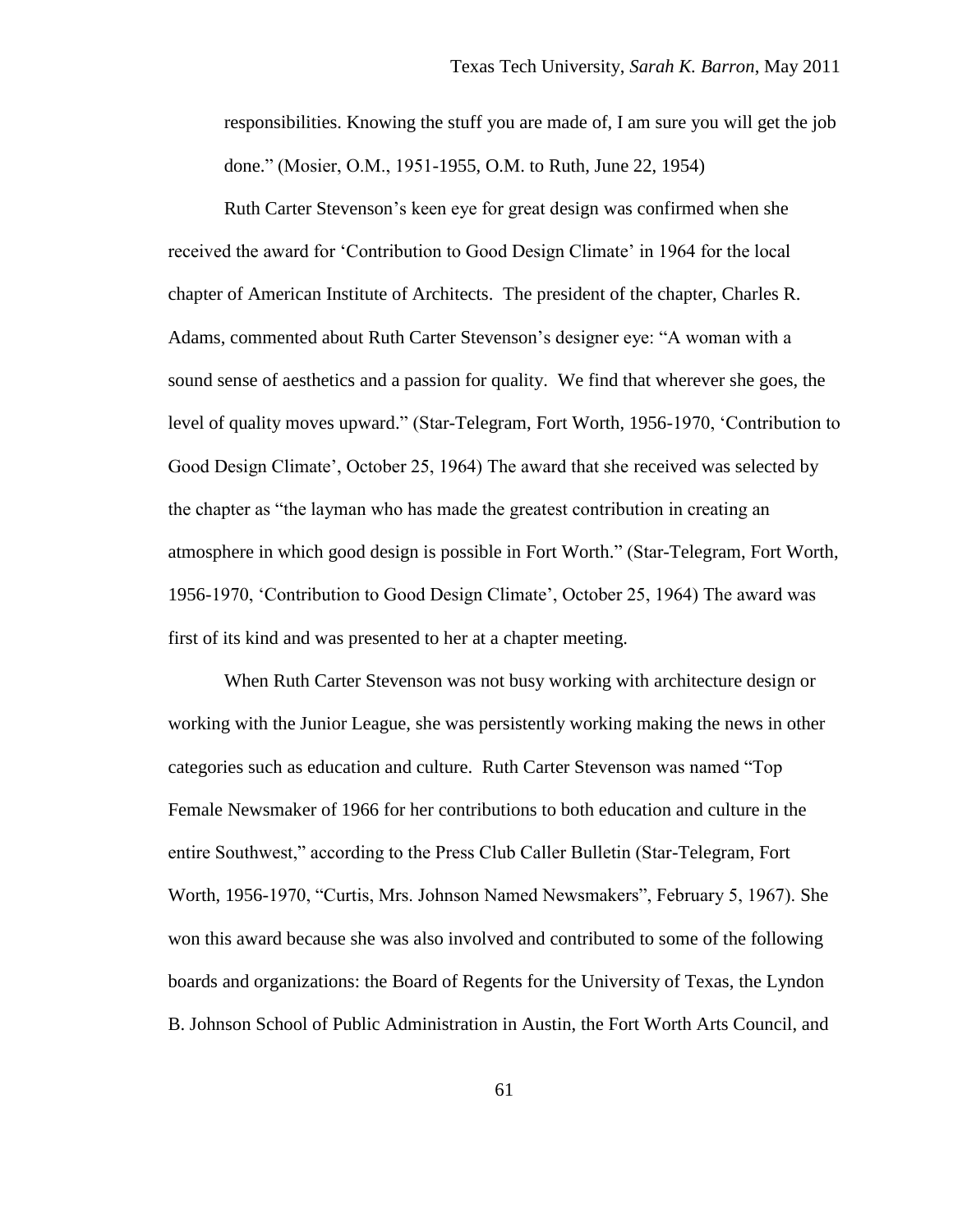the Texas Boys Choir (Star-Telegram, Fort Worth, 1956-1970, "Curtis, Mrs. Johnson Named Newsmakers", February 5, 1967).

Because of Ruth Carter Stevenson"s community involvements, there would come a time where should would be recognized as the "ideal" woman of the area. That time came in 1972 while she was still involved in the majority of her organizations, leadership positions and boards. Ruth Carter Stevenson was named First Lady of Altrusa. The Fort Worth Star-Telegram headline read, "Mrs. J. Lee Johnson III Altrusa "First Lady,"" the Altrusa Club of Fort Worth commented on Ruth Carter Stevenson"s success and work ethic, "Ruth"s putting concern into action with her contributions to cultural development, area beautification and education in Fort Worth" (Star-Telegram, Fort Worth, 1972-1982, "Mrs. J. Lee Johnson III Altrusa 'First Lady'", March 26, 1972). The beautification was in part with the planning of the Fort Worth Water Gardens, member of the streams and valleys committee…" (Star-Telegram, Fort Worth, 1972-1982, "Mrs. J. Lee Johnson III Altrusa "First Lady"", March 26, 1972).

Fort Worth, Texas, a city of opportunity—this was the slogan that was sold by Ruth Carter Stevenson and others of the community to those looking to start a business or looking to settle for the first time. It is important to be able to market the place in which you call home. Ruth Carter Stevenson knew how to do that, and in 1975, she became the first women to be honored as Sales and Marketing Executives Club"s Fort Worth Sales Person of the Year and "Also the fourth member of her family to be cited by the club for successfully selling Fort Worth as a city of opportunity" (Star-Telegram, Fort Worth, 1972-1982, "Mrs. J. Lee Johnson III Altrusa "First Lady"", March 26, 1972). While continuing to be such an influential impact on Fort Worth and its citizens, Ruth Carter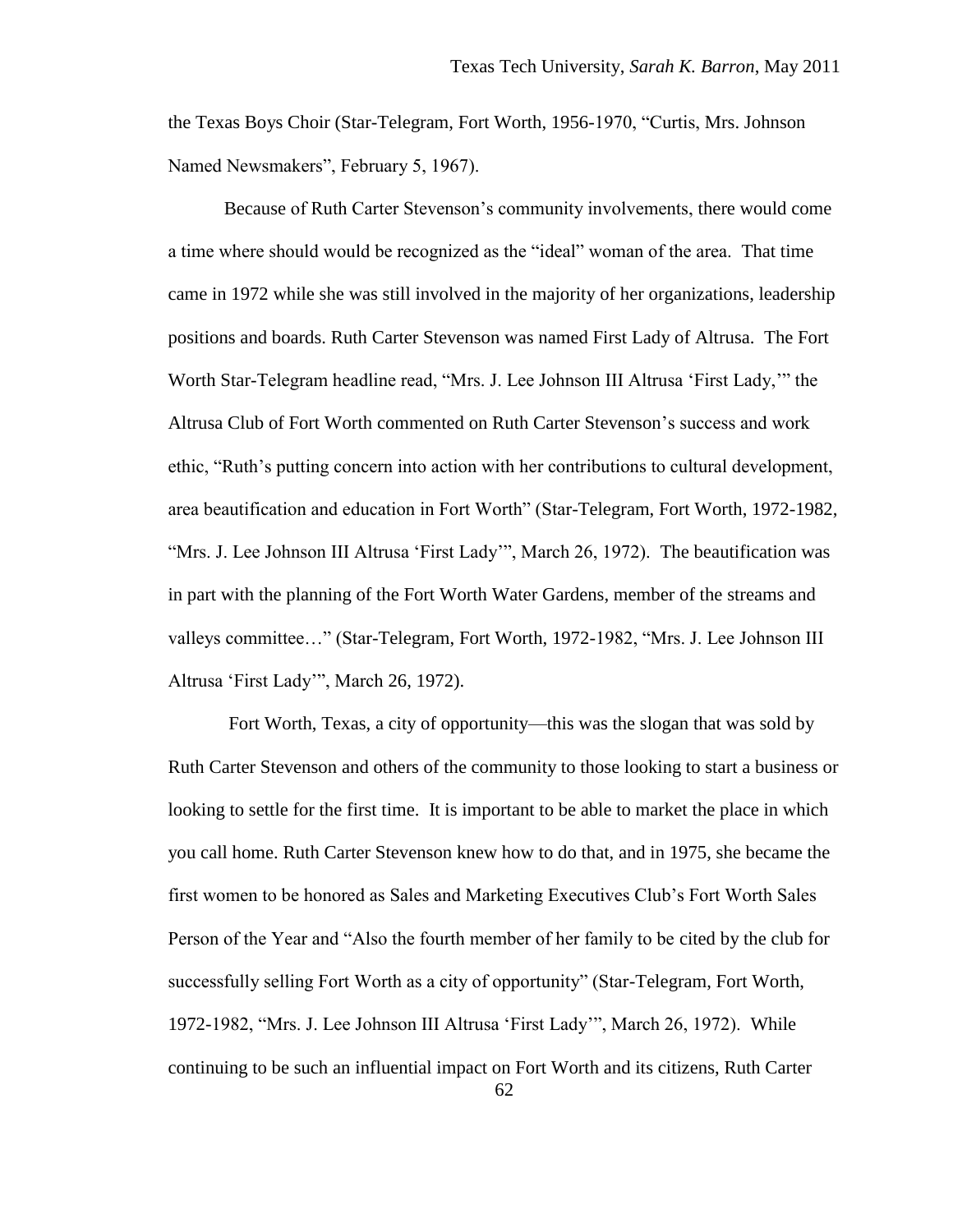Stevenson was featured as one of the "100 Women- in Touch With Our Time," which was an article published in the Harper"s Bazaar where she was recognized for her work with the Carter Museum of Western Art and was cited for her, "discerning judgment, knowledge and ability which set an example of the value of high level community service." (Star-Telegram, Fort Worth, 1956-1970, "Mrs. Johnson Cited in Article" December 28, 1970). I asked Ruth Carter Stevenson (2011) during our phone call if she felt as though she was a role model for women today. Her immediate response was, "no" then she paused a moment and replied with the following, "Well, I know how to do and to do it well and just set a good example." Ruth Carter Stevenson"s dedication to her city, its citizens and her overall passion for education has set her apart from everyday citizens in Texas. She has surpassed what has deemed her call of duty and set the bar of standards very high for those who are looking to follow in her footsteps.

Ruth Carter Stevenson has contributed to women"s history ever since she has been enrolled in Sarah Lawrence College in 1942 as one of the 601 females to be attending college in the United States according to Solomon (1985). Ever since Ruth Carter Stevenson decided to pursue an education something seemed to be uncommon about it. While she was at Sarah Lawrence College she majored in chemistry. I am well aware that her plans were to never be a chemist but to be a mother, wife and to work in her garden. It seems odd that her life plans panned out to serving as president of the Amon G. Carter Foundation. Or is it? Her father started the foundation in 1945 and after his passing it was left in the hands of his children, Ruth Carter Stevenson said it best when she said, "I did what was expected of me." (Stevenson, 2011) That she did. After Amon Carter Jr. passed Ruth Carter Stevenson was the only Carter child left to run the

63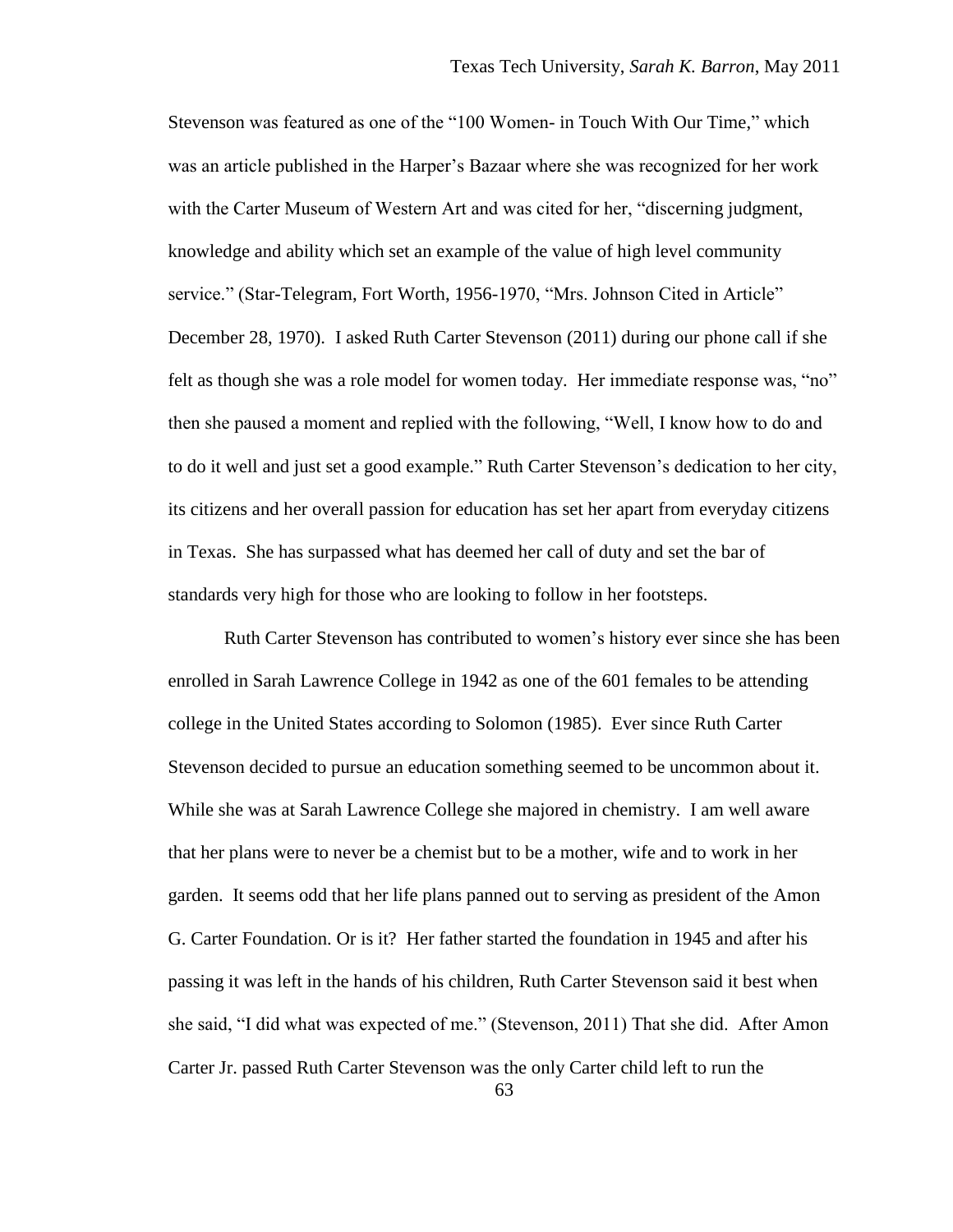Foundation. It was her duty to live up to the expectation and prestige of the Carter name. Here she would not need a chemistry degree but the life lessons she has learned thus far and the wisdom instilled in her from her father, Amon G. Carter.

With Ruth Carter Stevenson successfully operating and maintaining the Amon G. Carter Foundation and the Amon Carter Museum in the public eye, Walton (2005) explains the importance of the intersection of philanthropy and education,

Exploring the significance and variety of women"s philanthropic action in education is important because both philanthropy and education were among the earliest spaces where women, though still acting within culturally prescribed roles, found opportunities to participate in the public sphere. (p. 5)

There is still the idea out there that women should be in certain roles but Ruth Carter Stevenson didn"t operate in the traditional women"s sphere of society—home, domesticity, etc. Ruth Carter Stevenson was in public; she had an uncommon education

for her time, and very early on was out in what was considered the men"s sphere.

# **Ruth Carter Stevenson: Remarkable Woman & Educator Through Philanthropic Efforts**

Ruth Carter Stevenson is an educator through her work as a philanthropist. She has collected many awards and accolades for her philanthropic work in her lifetime. While many of the awards may have been the direct result of donating money to various entities, one cannot deny that Ruth Carter Stevenson is a both remarkable woman and an educator because of the tireless efforts she makes through philanthropic endeavors. While she was not a traditional educator she is one. In the oral history with Ruth Carter Stevenson one of the questions I asked her was, "Do you see yourself as an educator?"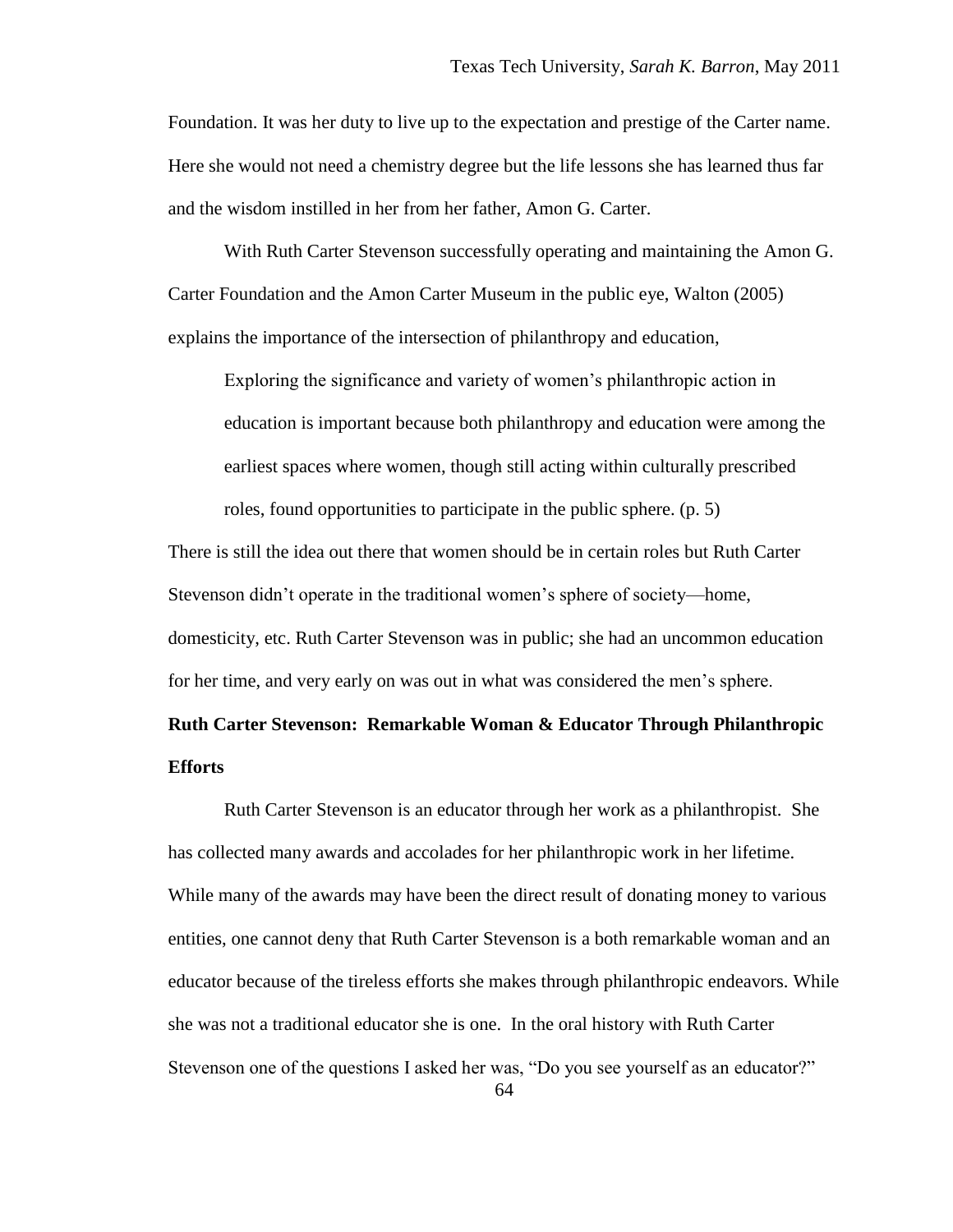Before I could even take a breath after the question she had responded with, "No!" (Stevenson, 2011) After analyzing all of the archival information and having time to develop my own interpretations, I have decided Ruth Carter Stevenson is an educator. She has had the opportunity to educate so many people throughout the course of her life, she may not be aware of it and it may be a not-tradition type of education but it is education.

The Amon Carter Museum is a public museum that is free to anyone that wants to step foot inside of its doors. This is an educational opportunity that was inspired and innovated by her. The only reason it exists is because of her support and continued involvement. The Amon Carter Museum provides educational opportunities and exhibits for people to come and learn about art and culture from all around the world, for free. This is education at its best. She is providing education for residents of Fort Worth by simply unlocking its doors, she is providing opportunity.

Ruth Carter Stevenson has two grandchildren on the board at the Amon Carter Museum and two grandchildren on the board at the Amon G. Carter Foundation. She has served as a positive influence, role model, and educator to those 4 individuals so where they have wanted to step up, get involved and follow in their families" legacy. She has had to educate them on how things are done in both the museum and the foundation so they understand how things operate and run effectively. She has to do her job so they can do theirs.

Currently she is preparing the next set of individuals to take over at the Amon Carter Museum and at the Amon G. Carter Foundation. She is educating professionals and is preparing the next generation of philanthropists. These are going to be the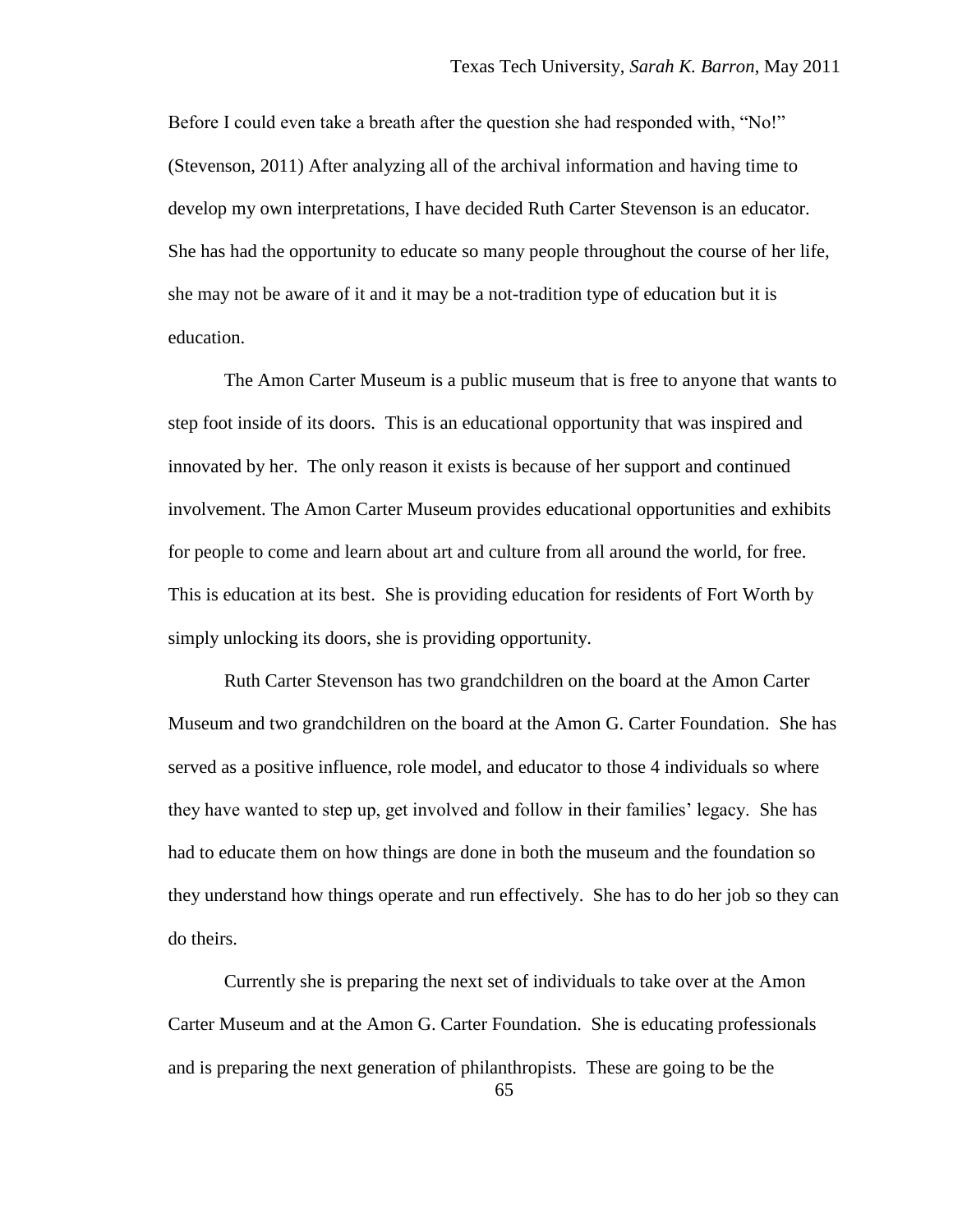individuals that help provide money to our students and culture to our museum. Ruth Carter Stevenson is serving as a mentor for these individuals and preparing them for their next step. The ability to provide opportunity is something you do not just learn on your own, it is something that is taught to you and then you teach it to someone else. It is passed down from generation to generation. Ruth Carter Stevenson was taught by her father, Amon G. Carter, how to provide opportunity to the city of Fort Worth and to students in Texas. She has now been passing on this quality to the next group in line so that opportunity will continue to run throughout the roots of Texas and thrive in the lives of students.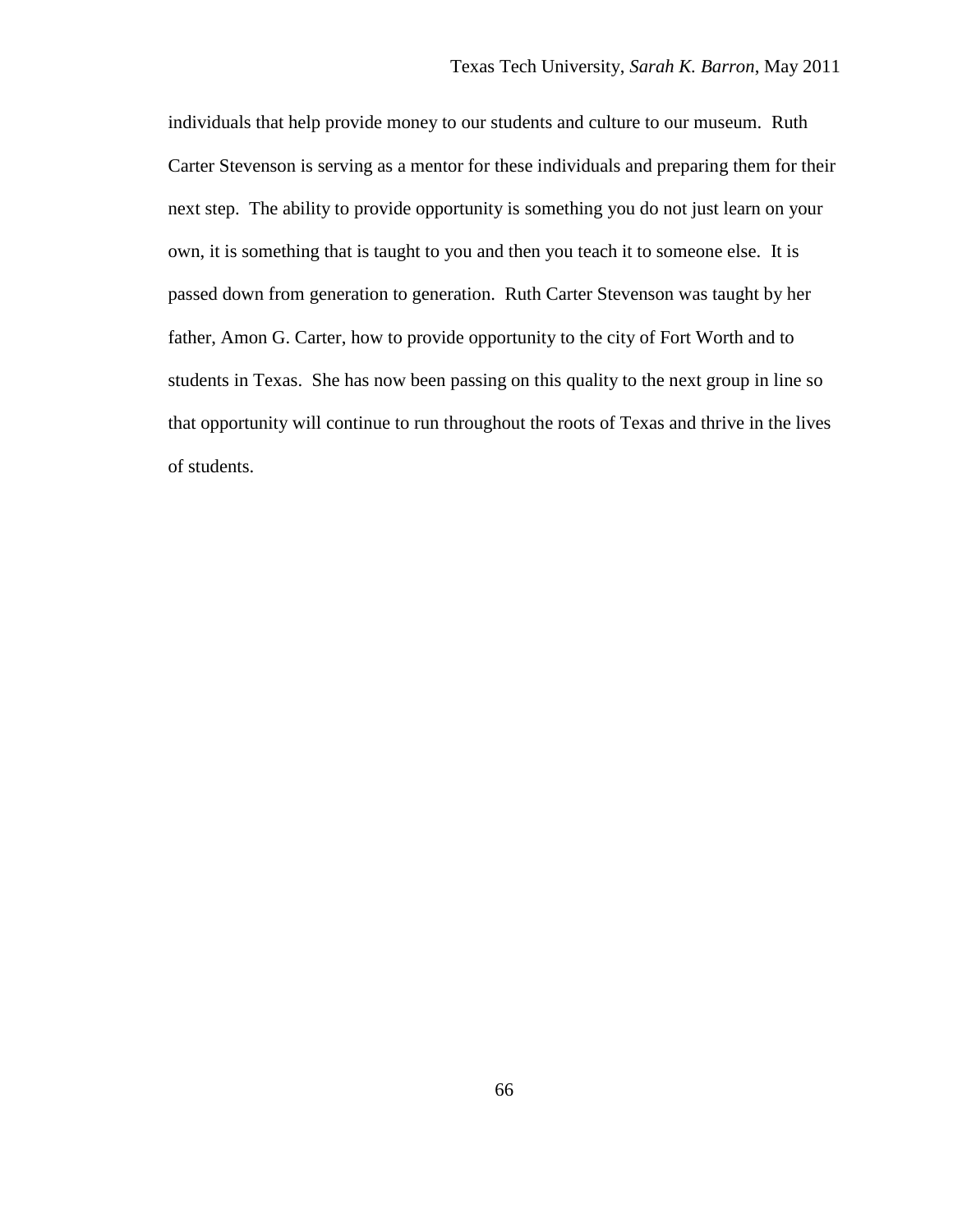#### **Chapter V**

#### **Purpose of the Study**

The purpose of this study is to look into the intersection and impact of philanthropy, education, and women in higher education. Ruth Carter Stevenson is a philanthropist in the State of Texas whose life fits this intersection. This work uses historical methodology to study the aforementioned intersection. Both archival documents (Ruth Carter Stevenson"s correspondence paperwork, and newspaper clippings) available at the Special Collections Archives at Texas Christian University and an oral history of Ruth Carter Stevenson were utilized for the study. The research question that guided this study was: How can one individual influence education through philanthropy?

#### **Lens**

To be able to successfully obtain information about philanthropy, education, and women, it is important to know what framework, lens and methodology I used so the research will be executed successfully. The interpretivist framework was used to guide this study and an historical lens was used to view the spectrum of the research.

## **Methodology**

This research study was conducted as a qualitative study, which according to Denzin & Lincoln (2000) state is, "the open-ended nature of the project that leads to perpetual resistance against attempts to impose a single, umbrella paradigm over the entire project." (p. xv) This means that the research is a very broad, overarching study that has the opportunity to be interpreted in various ways. The historical methodology approach I used allowed me to look at a number of historical archival documents to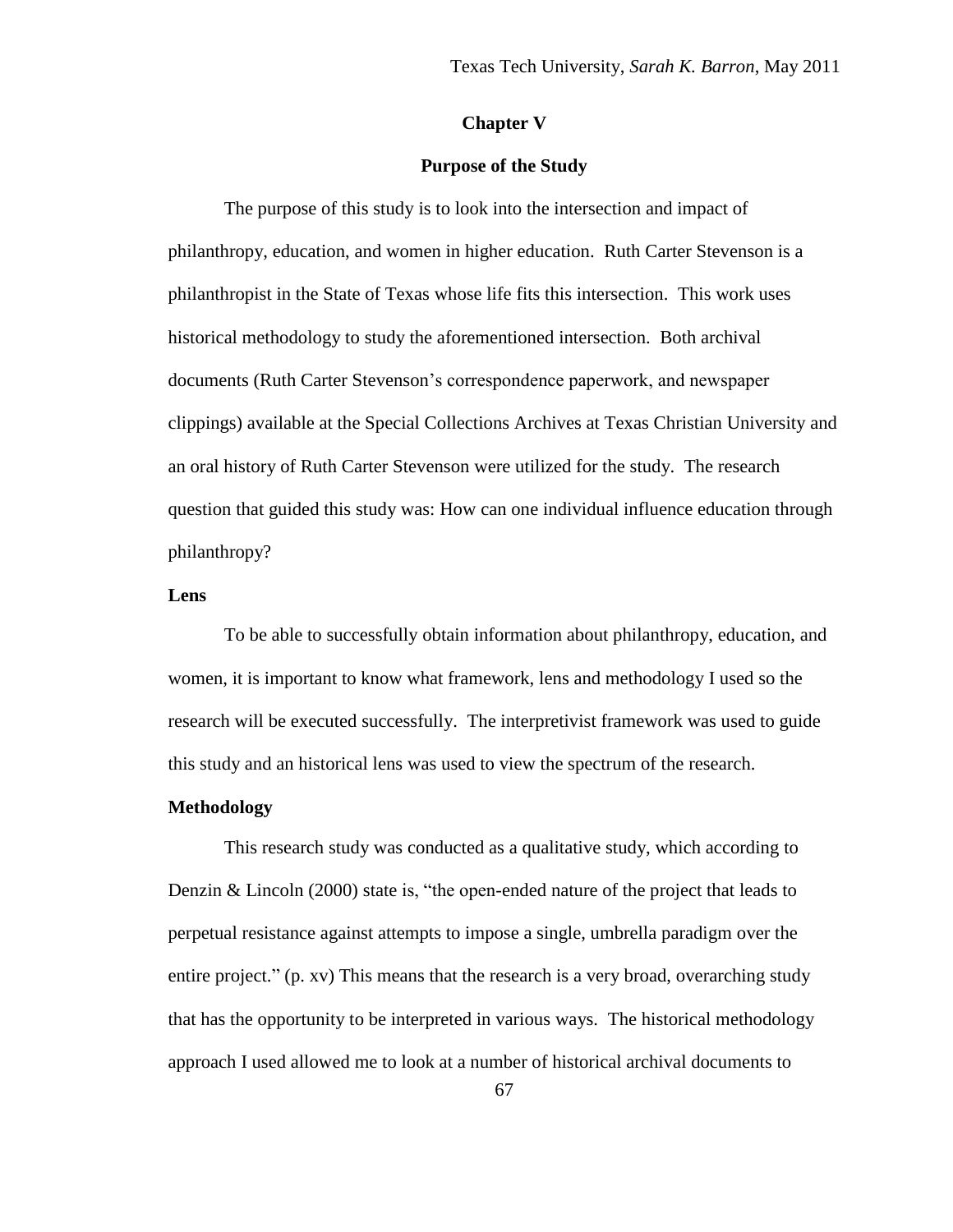interpret and analyze to ensure their validity, so that I could develop themes for the study. Denzin & Lincoln (2000) state, "All social phenomena need to be studied in their historical contexts. This involves the use of historical documents and written records of the past, including diaries, letters, newspapers, novels…" (p.375) I also was able to schedule a short oral history with Ruth Carter Stevenson to support the current archival documents and to contribute to the intersection of the three emerging themes: philanthropy, education, and women.

In order to obtain data, I went to the Mary Couts Burnett Library at Texas Christian University in Fort Worth, Texas and visited the Amon G. Carter Special Collections. There, I went through box after box of archival data that insisted that there was more information about the Carter family than just correspondence. Which led me to information that dealt with newspaper clippings, financial statements, Wills, and meeting minutes from the Amon G. Carter Foundation and Amon Carter Museum? Humphrey (2010) explains the importance of archival documents, "Archives hold the primary sources that are the hallmark of historical research and thus often serve as the principal sources of information for historians." (p. 44)

This archival information was very important to the overall success of my three themes: philanthropy, education, and women. After all the archival information was documented and analyzed I noticed the only piece missing to ensure a solid study was an oral history from Ruth Carter Stevenson, Chaddock states, "Interviews are the backbone of oral histories…" (Chaddock, 2010, p.20)

I followed the necessary protocol and requested time to talk with Ruth Carter Stevenson. It was not just a few days later that I was able to conduct a 17 minute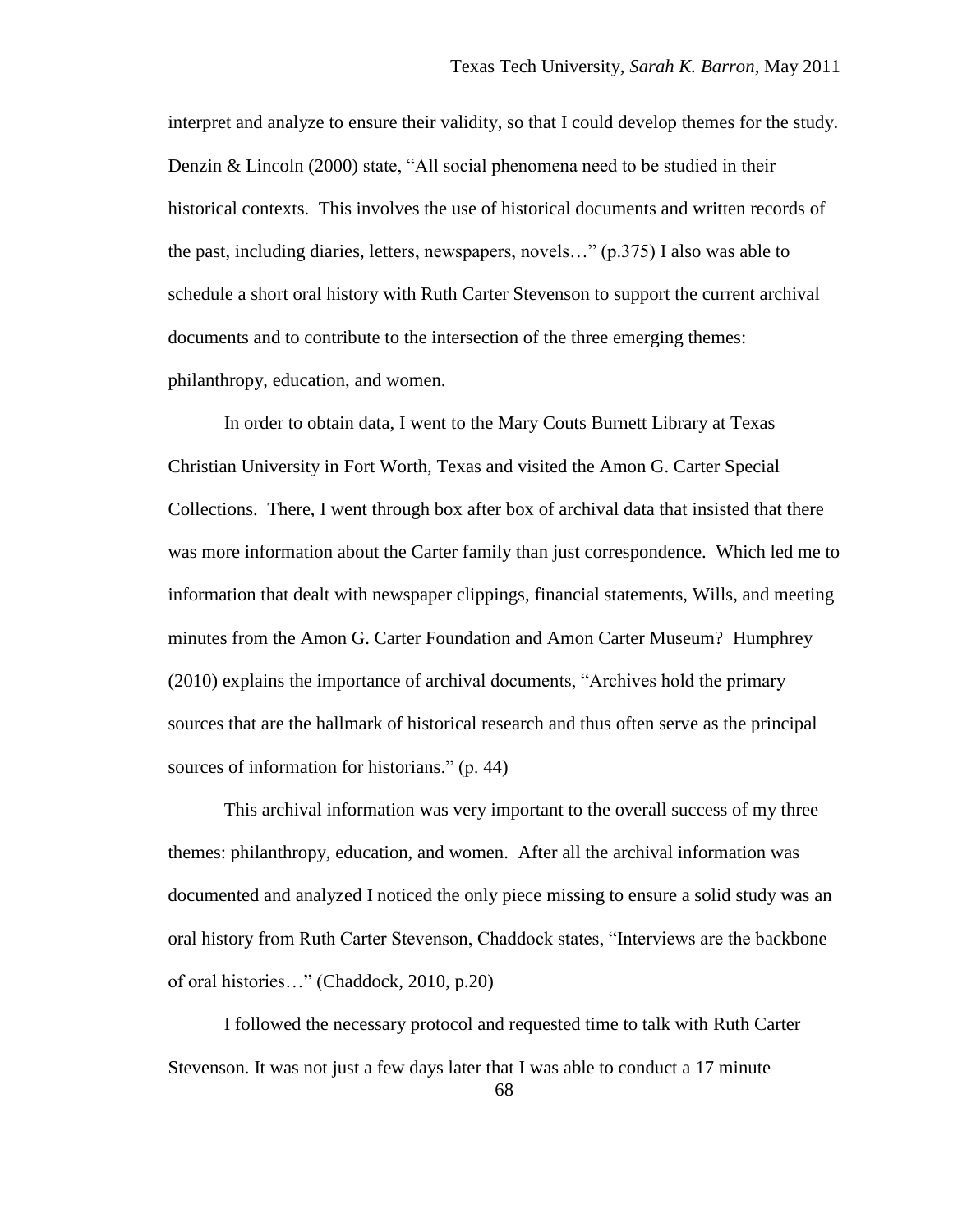interview with Ruth Carter Stevenson. It is a natural conversation, perhaps between two potential friends. Something that was really difficult during mine and Ruth Carter Stevenson"s interview was initially we had prepared for an one-hour interview, but when I spoke to her on the phone she only had time to talk for 15 minutes. As a researcher and interviewer this does not present a great deal of time for open ended questions and puts the interviewee in an awkward situation responding quickly and not answering in complete, full thoughts.

During our interview I could tell that Ruth Carter Stevenson was busy and had other things on her mind. Even though her answers were thoughtful and relevant, I wish they would have been more detailed. The interview questions that I had prepared focused on her life growing up, her youth, collegiate involvement, philanthropic endeavors, educational aspirations, involvement as a woman and life as an adult. I wanted to hear things from her perspective growing up during the time period she did with the passions she had, her family and her love. Ruth Carter Stevenson made it very clear about what she loves and does not care for in life and made it very easy to distinguish the two.

Ruth Carter Stevenson"s tone throughout the entire interview was very serious and straight to the point. If I could do it again, I would reschedule the interview and travel to her home in Fort Worth, Texas for a face-to-face interview. After I had gathered all my data it was then time to analyze it and by doing that I provided research to ensure that my work was trustworthy, credible, dependable, and conformable. With all the archival research and an oral history it was important to ensure that was I was presenting quality research that could be considered good quality and accountable.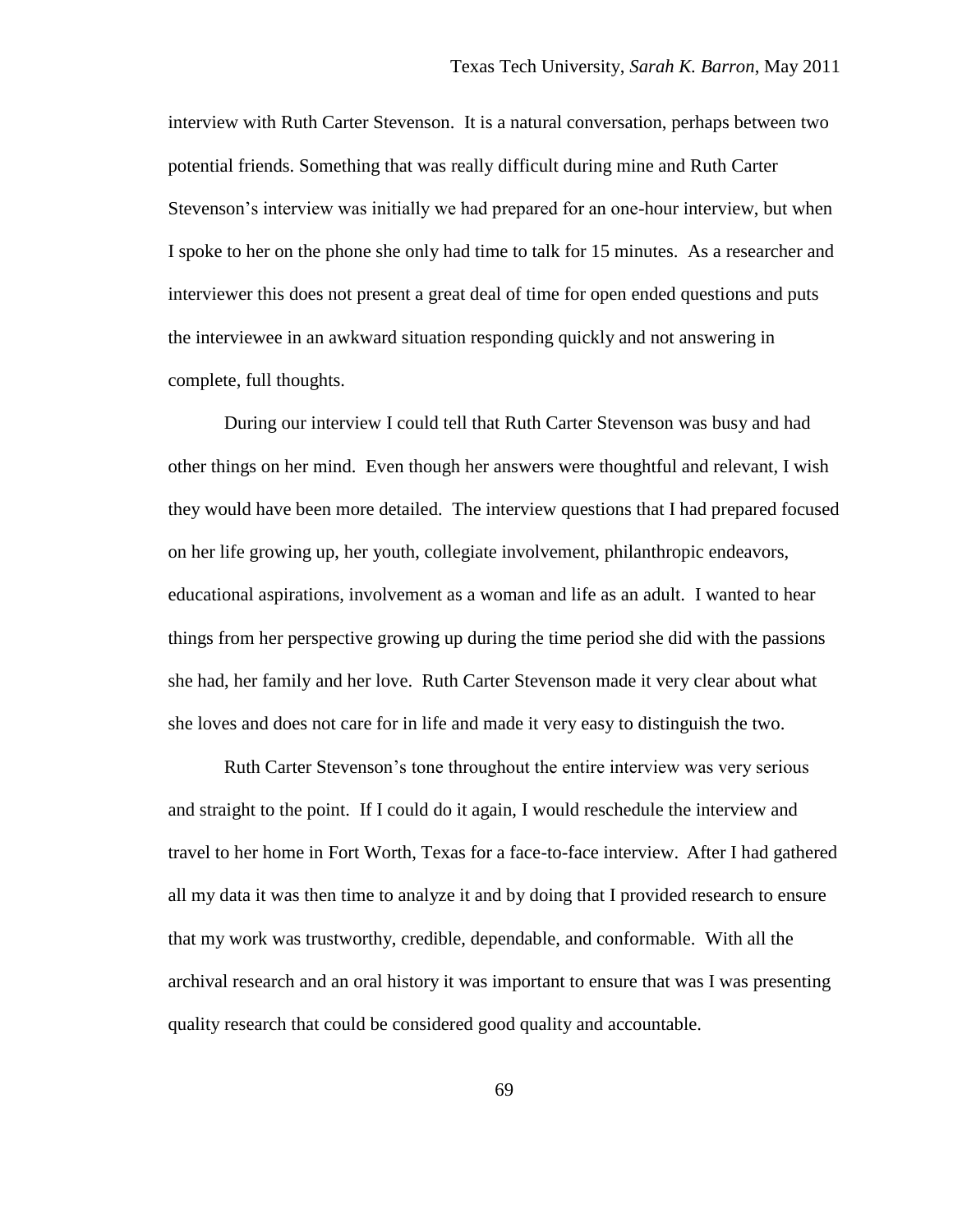### **Research Findings**

The archival material I used for this research follows all four of Humphrey (2010) steps: document originality, genesis of the document, authorial authority, and interpretation of the document. This was important because I used all of the archival material as supporting material in the development of the three emerging themes that help guide this research. The archival documents provided evidence about Ruth Carter Stevenson"s life, the Amon G. Carter Foundation, and the Amon Carter Museum.

On Thursday, March  $3<sup>rd</sup>$  I had the opportunity to sit down via telephone and have a conversation with Ruth Carter Stevenson. The interview was nothing like I had planned for. Her answers were short and she had no intentions of going into detail about anything. She seemed to have a great deal on her mind other than the interview and maybe that was in part due to her age, eighty-seven. The wisdom was evident in her voice, which left me wanting to hear more only after a 17 minute phone conversation. After the 17 minutes I felt it was appropriate to excuse Ruth Carter Stevenson from our conversation since she had been ill from bronchitis a few weeks before. I did not feel as though I have gathered all the information I wanted but I knew I had enough information to better grasp and support the themes within my research: education through philanthropy and women.

The connection between philanthropy, education, and women came together after all my research had been done. Without philanthropy and education, women might not have ever had the opportunity to step out and get involved in something that would enable them to be a part of something during a time when a women's role was to not participate in the public sphere. This was women's opportunity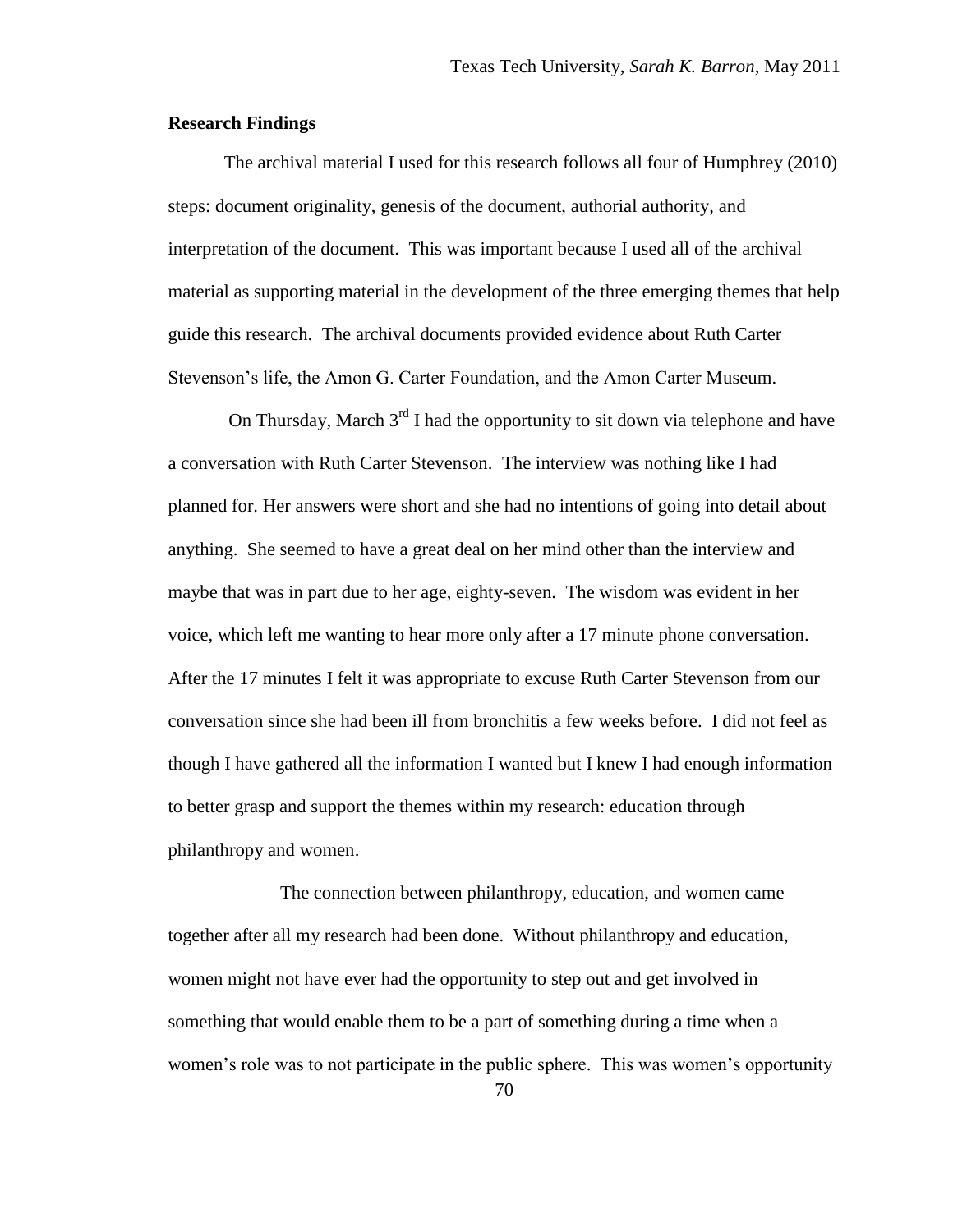and choice to take advantage of something bigger than them and make a name for women everywhere.

#### **Personal Findings**

It was important that I learned something out of this research other than just being able to answer the initial research question: How can one individual influence education through philanthropy? I have developed my own opinion that history does matter. The cliché saying, "You do not know where you are going, until you where you have been." Almost seems perfect for this research because if it hadn"t been for all of the archival information I would not have been able to develop a relationship with Ruth Carter Stevenson. I realize that this relationship is by paper and pen but that is how I became familiar with her. I read correspondence between her and her family members, newspaper articles about her success, and information about the Amon G. Carter Foundation and Amon Carter Museum. It was because I knew where the Carter family had been that I knew where to take my research. It is their history that has made this all possible.

As the researcher I had the opportunity to explore multiple boxes containing material from Ruth Carter Stevenson"s personal life and the history of the Carter family. This exploration allowed me to develop my own interpretations and views about Both Ruth Carter Stevenson"s accomplishments and her personal live. Even though my own personal interpretations of the materials I researched may be significantly different than how Ruth Carter Stevenson views herself, I still feel that I have a deep understanding of her life.

71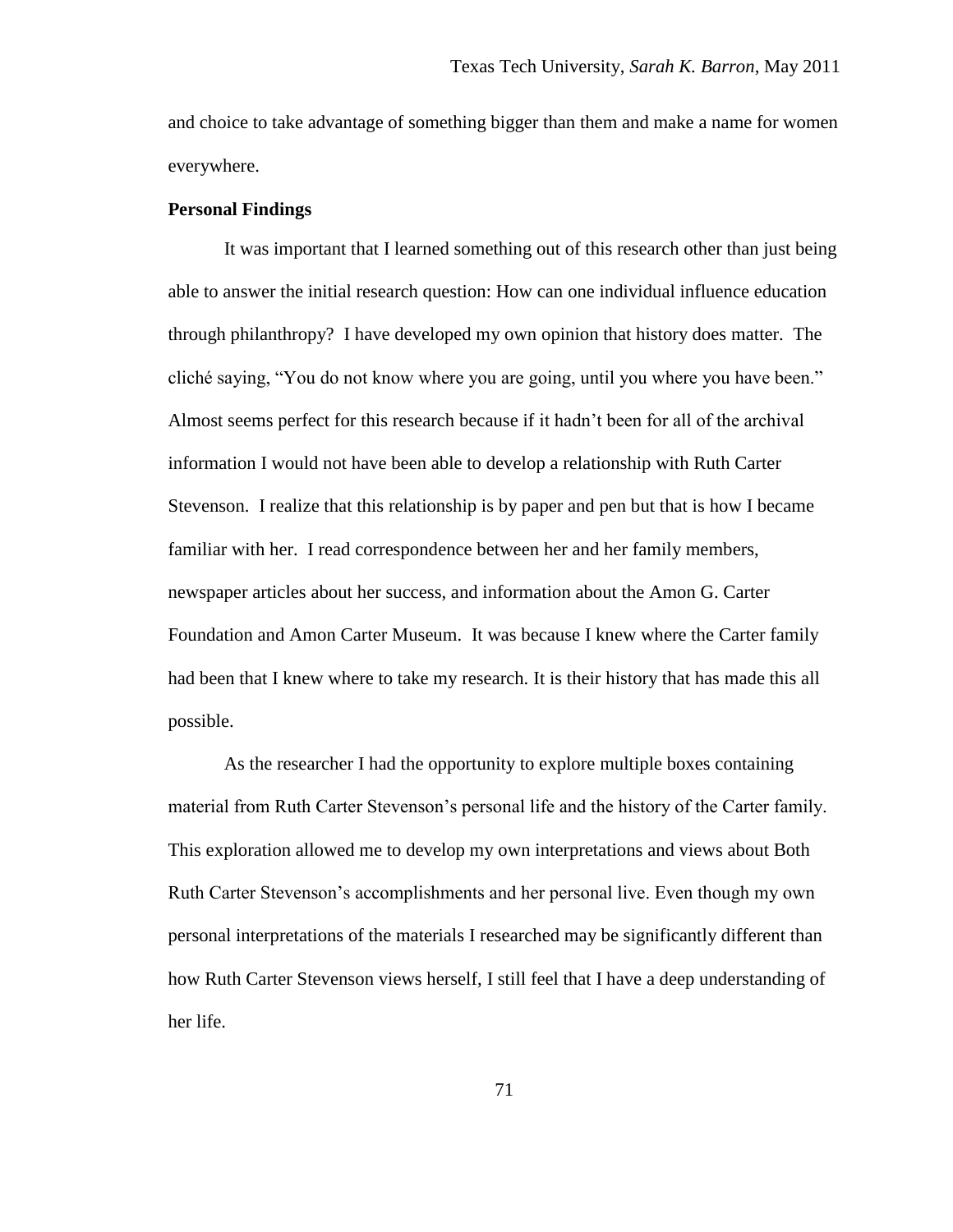If there was something that I never had enough of, it was time. I felt like I was always running out of time in the Amon G. Carter Special Collections while looking through archival boxes. It always seemed like there was a deadline right around the corner and if only I had another hour or two to tweak this last section. If only I had one more week so I could request documents from The Madeira School and Sarah Lawrence College. More time would have not only given more life to this paper. While, the documents from The Madeira School and Sarah Lawrence College were not essential to the success of this research, I could have always used more time in the archives. I am certain that all historians feel limited by time, I learned that there is so perfect paper or project, and for me learning about the limitations of time in research was important.

Qualitative research has given me the opportunity to really dig deep into the roots of what it is I am so passionate about: people and their stories. I learned the through qualitative research you have the opportunity and flexibility to use multiple lenses to decide which direction you want to take your research. In this research I used a historical lens, which then allowed me to conduct historical research. Historical research is one of the most time consuming things I have ever dedicated myself too, but at the same time it was very rewarding. I learned that there is a great deal of information that can be put into boxes and stored away about one"s life, and that information can teach you about the past. In archival boxes there are also this that may not contribute much to your research , but these things may help you learn about the people you are researching. Ruth Carter Stevenson"s files contained an overwhelming amount of information and I found myself always wanting to read things like Valentine"s Day cards between her and her father or birthday cards. These things did not necessarily end up in my thesis, but helped me

72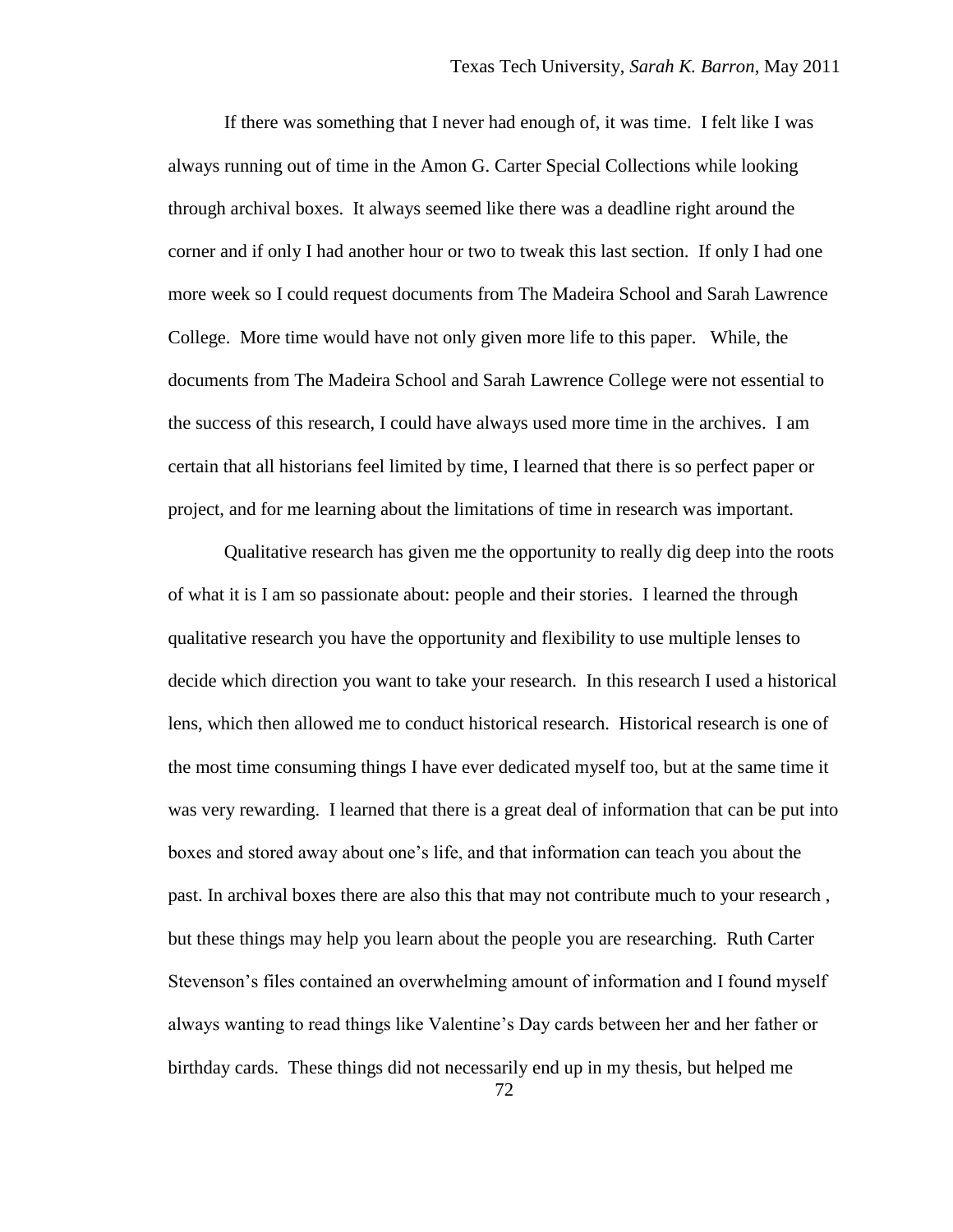understand Ruth Carter Stevenson. Historical research offered a whole new perspective into viewing a person"s life and I really gained a new appreciation for not only history, but also for those who are also passionate the past and are willing to donate so much of their time to interpreting it and revealing their findings.

Conducting an oral history with Ruth Carter Stevenson taught me a lot about the interview process and how the excitement I had for a project can be dwindled down to almost nothing in a matter of seconds. After my 17 minutes of what most people would not even consider an interview, I learned that a lot of outside factors play into the overall success and potential failures of an oral history. In my research, I think it would have been better to conduct the oral history face-to-face rather than over the phone. Ruth Carter Stevenson is eighty-seven years old and I believe this would have created a better relationship between me and Ruth Carter Stevenson and allowed for better communication about the various topics and themes.

Throughout this research I found a new passion for not only history, but also archival research. Working with these documents, books, and past newspaper articles were like her life puzzle I had to put back together so not only I could interpret it, but also so I could convey the information to other interested researchers. I learned that time is of the essence when it comes to large documents and it may not always be on your side. It took a lot of hard work, patience, and obedience but in the end- history made it all worthwhile.

73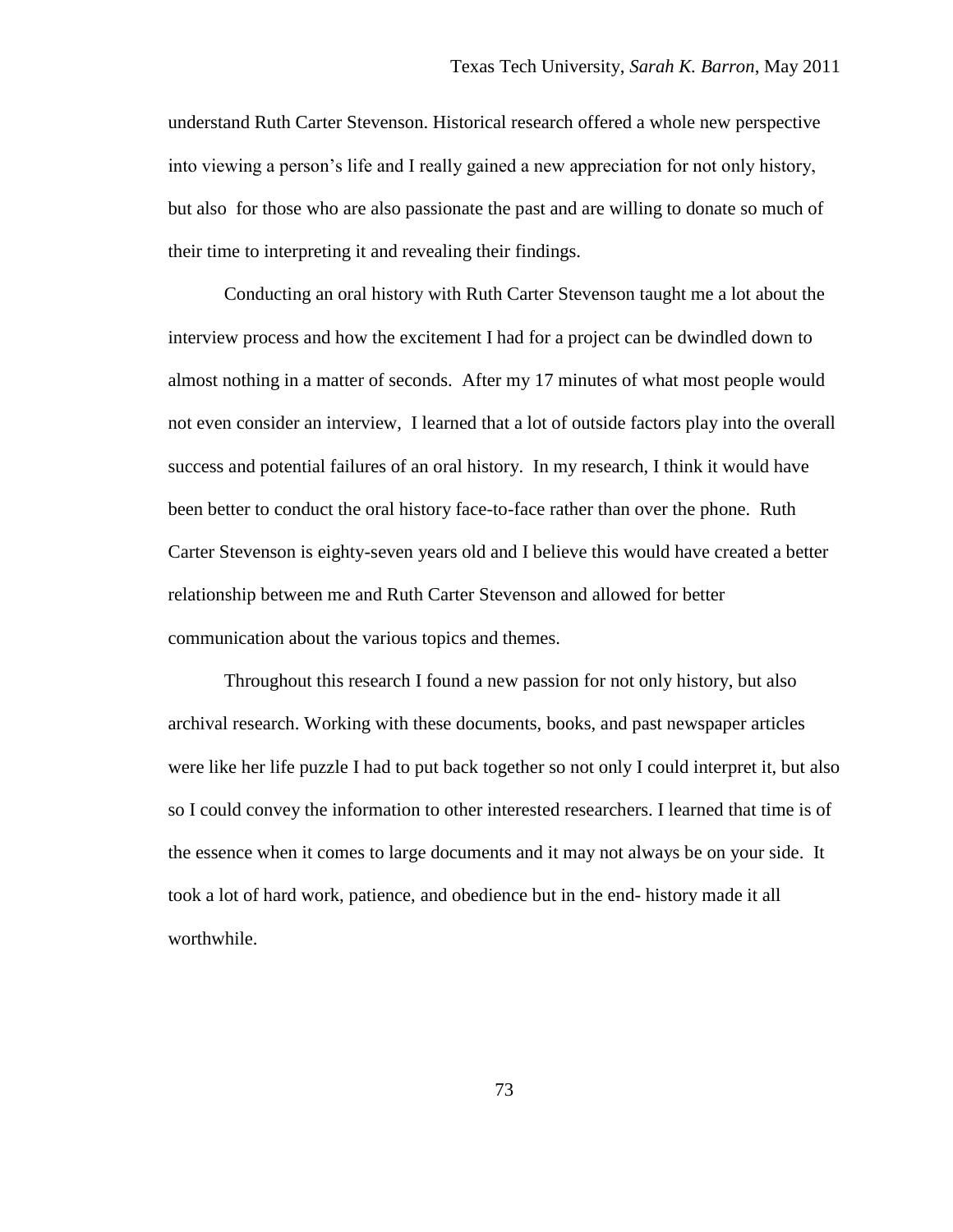### **Further Research**

Being able to provide additional historical research in the area of philanthropy, education, and women was one of the main goals in writing this study. The particular section provides additional information for future researchers.

Because of limitations on time and money, not all the interviews, trips and archive sit-downs got to take place, so I think it is important to recommend these opportunities to future researchers. I think it would be important to follow up with other records in the Mary Couts Library, Special Collections. There are a large number of boxes that pertain to the Carter family and I know that I was only able to go through the boxes that specifically pertained to my area of interest. I know it would be very beneficial to follow-up on some more of the family files and even more specifically, files on Ruth Carter Stevenson.

Something else that I think that would add to the overall informational piece of this project it to be able to attend both the Amon Carter Museum and the Amon G. Carter office building, both located in Fort Worth, Texas. It would be a great reality to be able to put the names of two historic buildings to an actual building and not have to just read about it. To add to the trustworthiness of my study I would also recommend interviewing some Amon G. Carter scholarship recipients to see how they feel about the scholarship and foundation. I would also be interested in interviewing people from both the museum and foundation to just get some general feedback about life with the Carter's and working with Ruth Carter Stevenson, if they had that opportunity.

One of the last things I would do is try to look more in depth into leading Texas women who are philanthropist, much like Ruth Carter Stevenson and similar to Margaret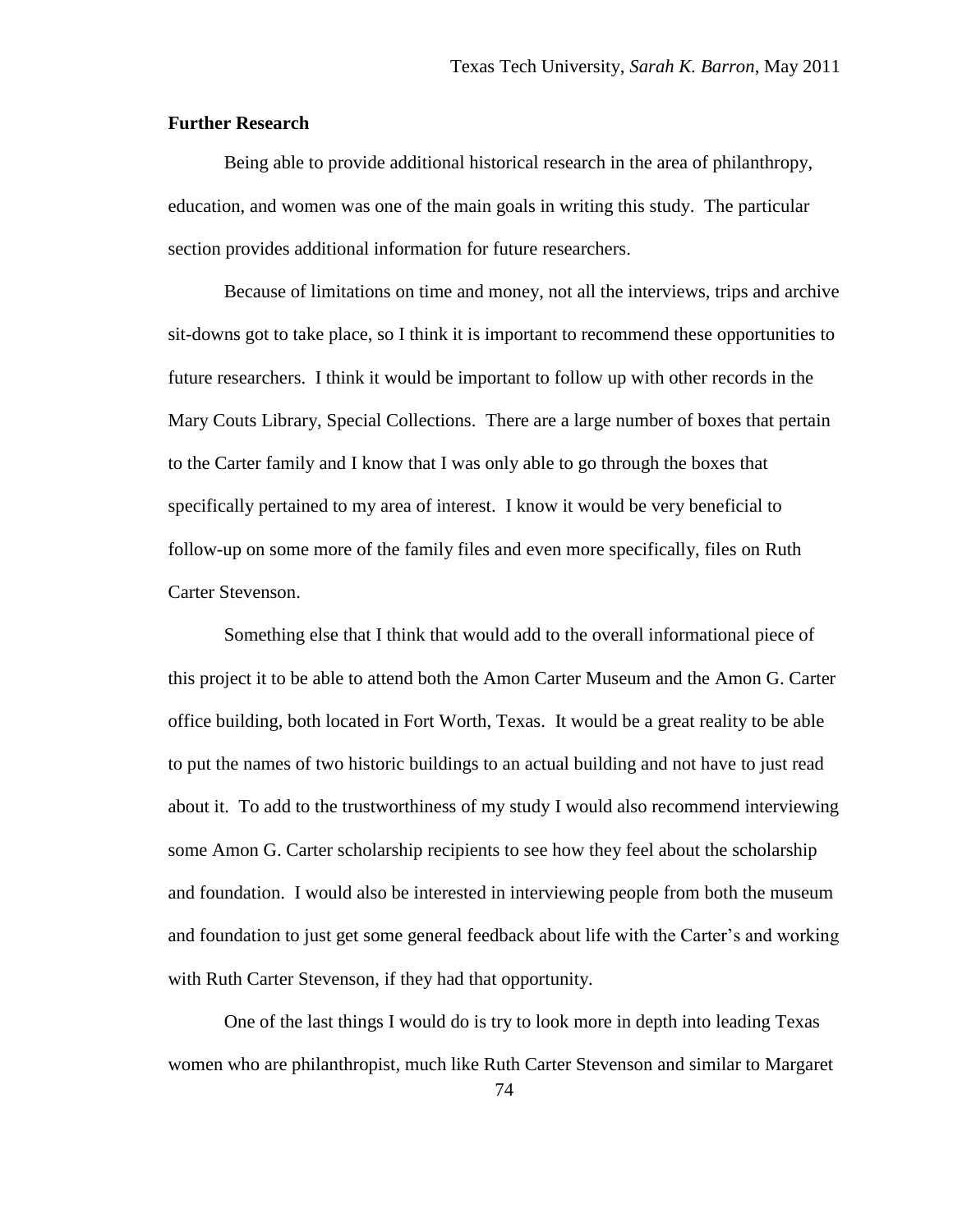Binkley Collins. I think this would be important because it would offer the issue of comparison and just bring in a new light to research and show more of what women are doing in Texas.

#### **Conclusion**

The intersection of philanthropy, education, and women through an historical lens created an opportunity for learning for those interested in what has happened in recent years and how it has impacted the three themes of this study. Ruth Carter Stevenson served as a lens which provided an interesting perspective on how one woman has been able to impact and touch so many lives, and humbly, not even have known it. The archival research and oral history provided evidence that there is much more that could be done to further this research and provided more information for readers but due to time, the information was limited to just Ruth Carter Stevenson, the Amon Carter Museum and the Amon G. Carter Foundation.

This study has challenged me to step outside of my comfort zone and attempt new styles of writing, as well as formatting. I hope that those passionate for historical analysis find a "niche" for history again after reading this study and their fire is rekindled.

To answer the overall research question, how can one individual influence

education through philanthropy? It is simple, through passion. If I have learned anything through this study is that passion lies at the root of all philanthropic work and of all writing. When I had the opportunity to discuss with Ruth Carter Stevenson her feelings about philanthropy, what it means and how one can aspire to get involved, she replied with the following, "You learn it at home by learning to share and to give; no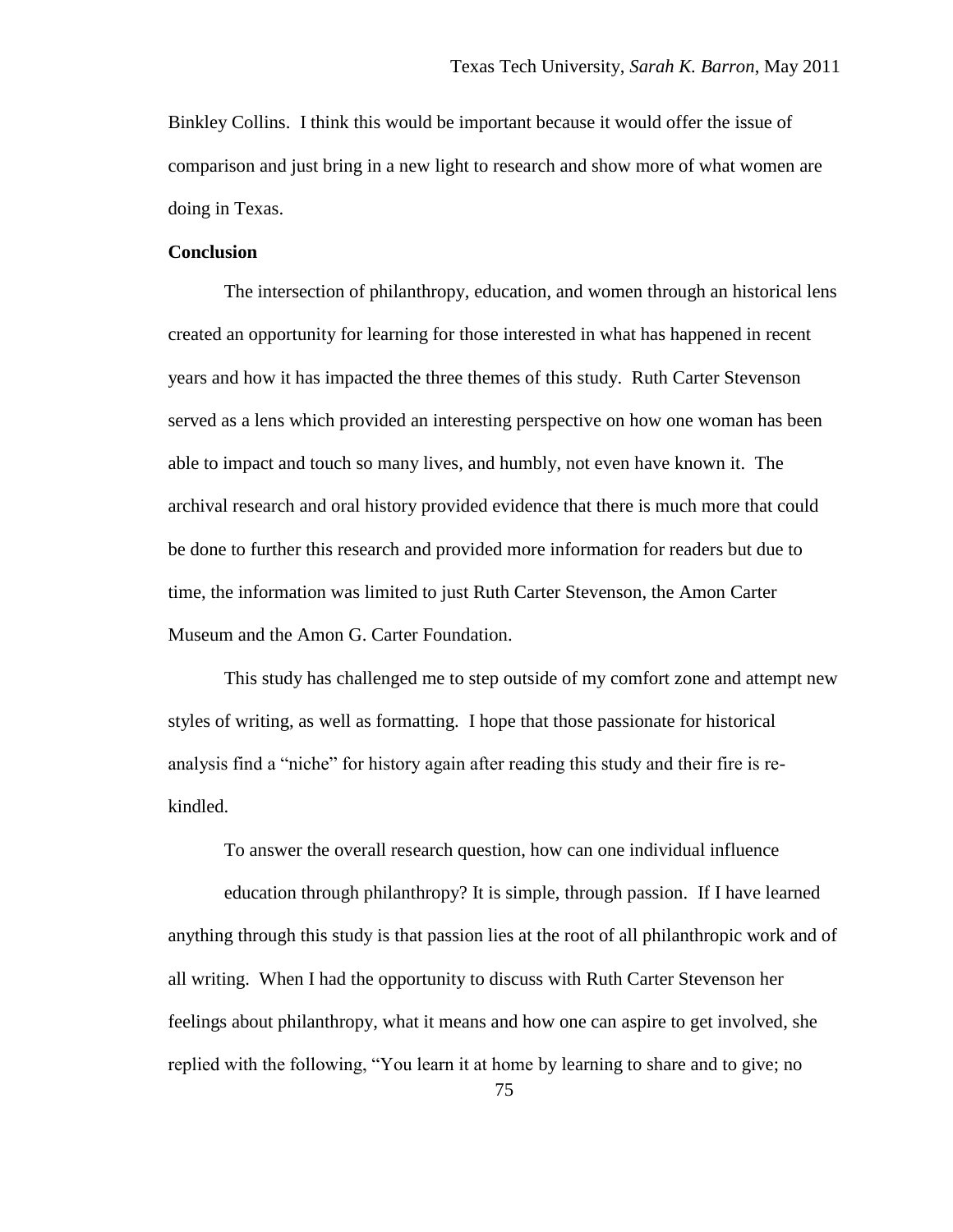school teaches it. It is in the genes." (Stevenson, 2011) After studying the three emerging themes in this study: philanthropy, education, and women, I have developed my own theory about what is needed to get involved in philanthropy and education. Throughout history women have been searching for their place in education, the truth is we have always been here. We have been educating those around us since we were able to teach our sister how to tie her shoes or ride her bike. The only thing lacking was the desire to step out and be noticed. To be involved in education and philanthropy, the only thing you need is the desire to see improvement in yourself and those around you. We have the tools and knowledge to be great practitioners, the question is, will we?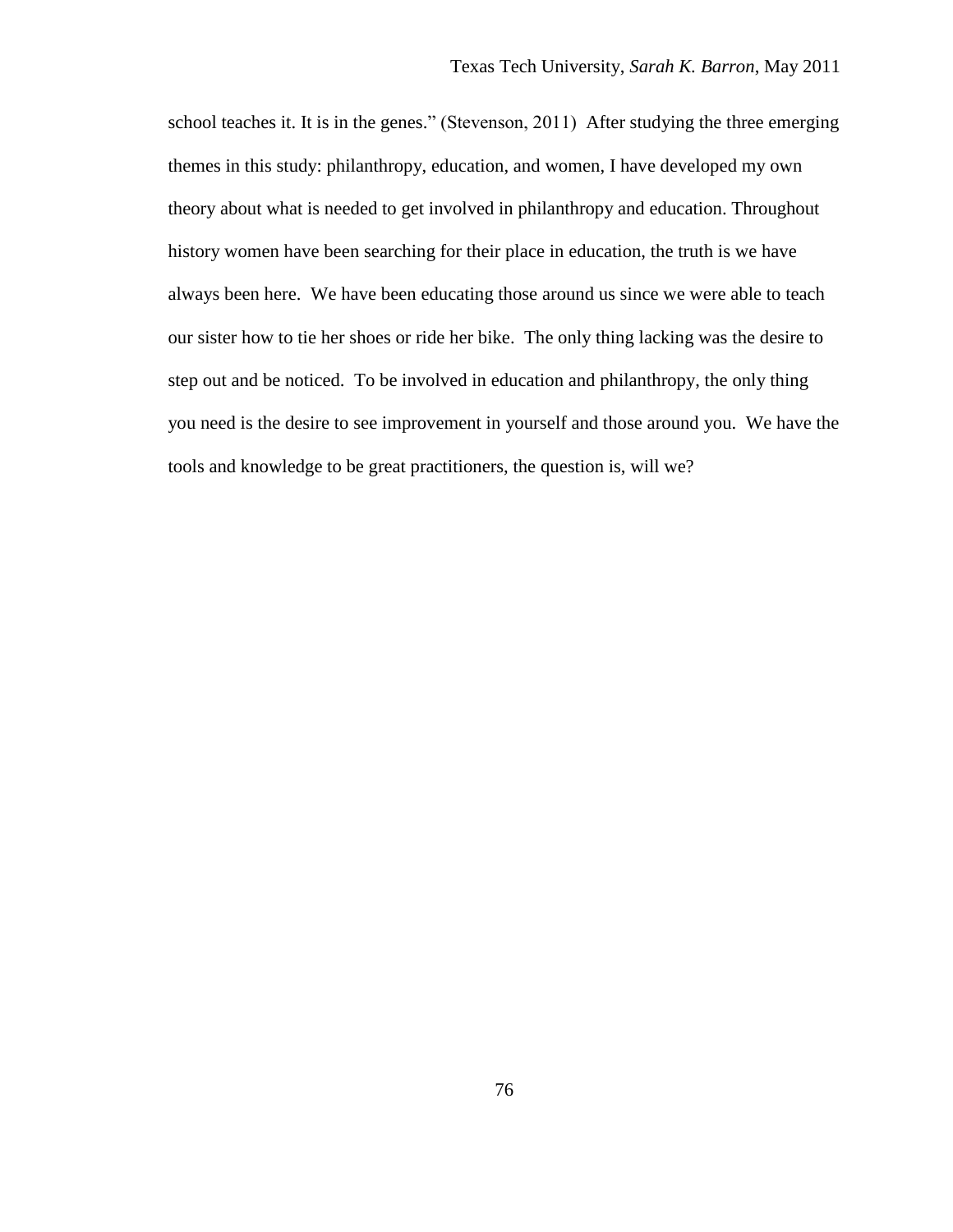## **Bibliography**

- 3 Carter Trustees Honored. (1973, May 4). [Clipping from the Fort Worth Star-Telegram]. Copy in possession.
- Amon Carter Museum (2009). *An American Legacy: Our Mission.* Retrieved from http://www.cartermuseum.org/an-american-legacy.

Amon G. Carter Foundation (2010). *About the Foundation*. Retrieved from http://www.agcf.org/about-the-foundation.html.

- Carter, Amon G. (1939). Correspondence. Ruth Carter Papers (Box 46), Texas Christian University Special Collections, Fort Worth, TX.
- Carter, Amon G. (1943). Correspondence. Ruth Carter Papers (Box 47). Texas Christian University Special Collections, Fort Worth, TX.
- Carter, Amon G. (1945). Correspondence. Ruth Carter Papers (Box 47.2). Texas Christian University Special Collections, Fort Worth, TX.
- Carter, Amon G. (1950-1959). Correspondence. Amon Carter Foundation Papers. (Box 41). Texas Christian University Special Collections, Fort Worth, TX.
- Carter Foundation Is Cited by Exchange Club. (Date unknown). [Clipping from the Fort Worth Star-Telegram]. Copy in possession.
- Chaddock, Katherine. (2010). "Oral History… as Scholarship". Gasman, Marybeth. (Ed.). (2010). *The History of U.S. Higher Education: Methods for Understanding the Past.* New York, NY: Routledge.
- Community Council Award Goes to Carter Foundation. (1960, December 14). [Clipping from the Fort Worth Star-Telegram]. Copy in possession.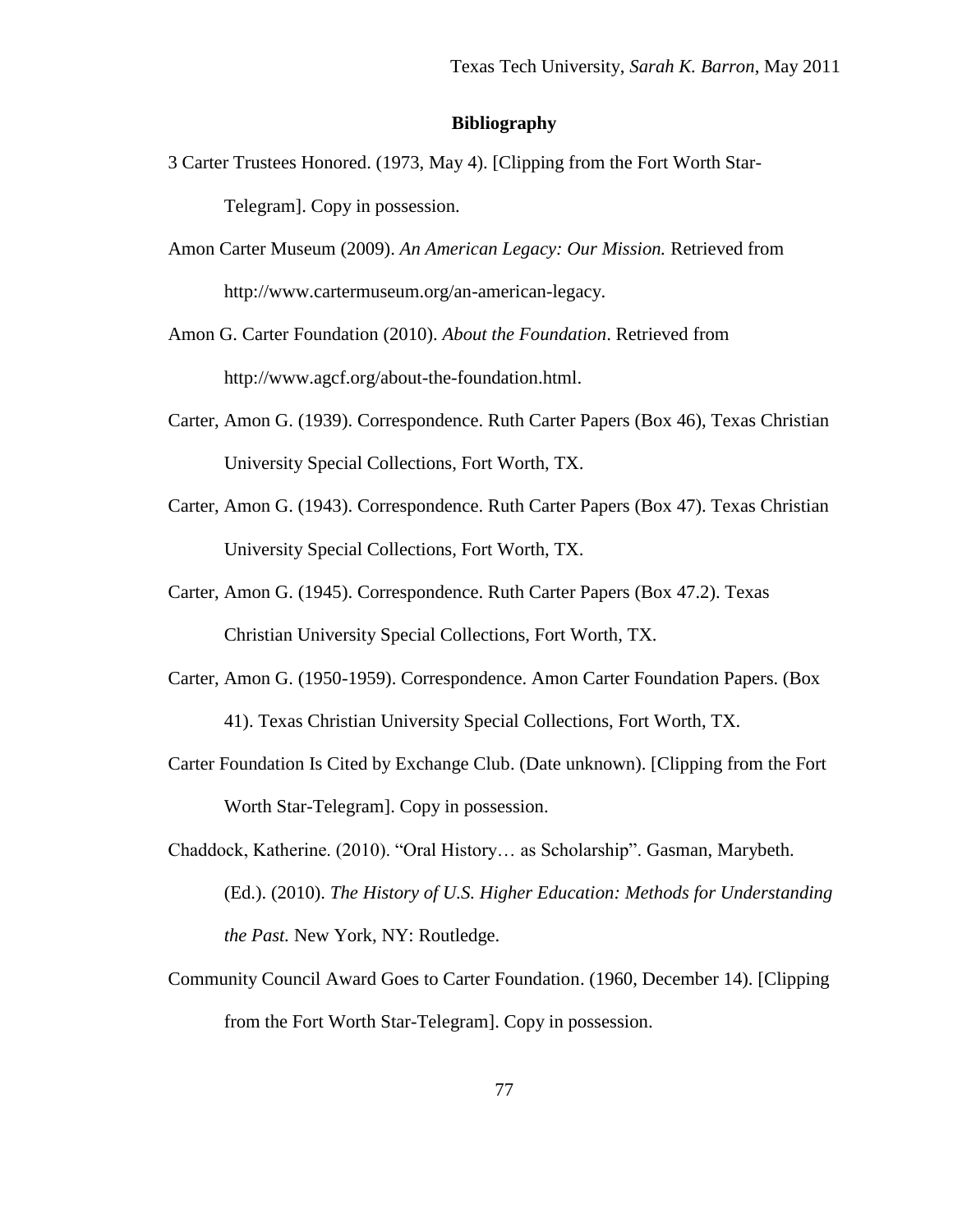- Contribution to Good Design Climate. (1964, October 25). [Clipping from the Fort Worth Star-Telegram]. Copy in possession.
- Creswell, John W. (2009). *Research Design: Qualitative, Quantitative, and Mixed Methods Approaches*. Thousand Oaks, CA: SAGE Productions, Inc.
- Curti, Merle. (1965). "Philanthropy and the Shaping of American Higher Education". Walton, Andrea. (Ed.). (2005). *Women and Philanthropy in Education*. Bloomington, IN: Indiana University Press.
- Curtis, Mrs. Johnson Named Newsmakers. (1967, February 5). [Clipping from the Fort Worth Star-Telegram]. Copy in possession.
- Denzin, Norman K. & Lincoln, Yvonna S. (Ed.). (1998). *Strategies of Qualitative Inquiry.* Thousand Oaks, CA: Sa ge Productions, Inc.
- Denzin, Norman K. & Lincoln, Yvonna S. (Ed). (1998). *The Landscape of Qualitative Research: Theories and Issues.* Thousand Oaks, CA: Sage Productions, Inc.
- Dickinson, Viola. (1948). Correspondence. Ruth Carter Johnson Papers. (Box 112). Texas Christian University Special Collections, Fort Worth, TX.
- Flemmons, Jerry. (1998). *Amon: The Texan Who Played Cowboy for America*. Lubbock, TX: Texas Tech University Press.
- Gasman, Marybeth. (Ed.). (2010). *The History of U.S. Higher Education: Methods for Understanding the Past.* New York, NY: Routledge.
- Glense, Corrine. (2011). *Becoming Qualitative Researchers: An Introduction.* Boston, MA: Pearson Education, Inc.
- Governor Names 3 New Regents for U. of Texas. (Date unknown). [Clipping from the Fort Worth Star-Telegram]. Copy in possession.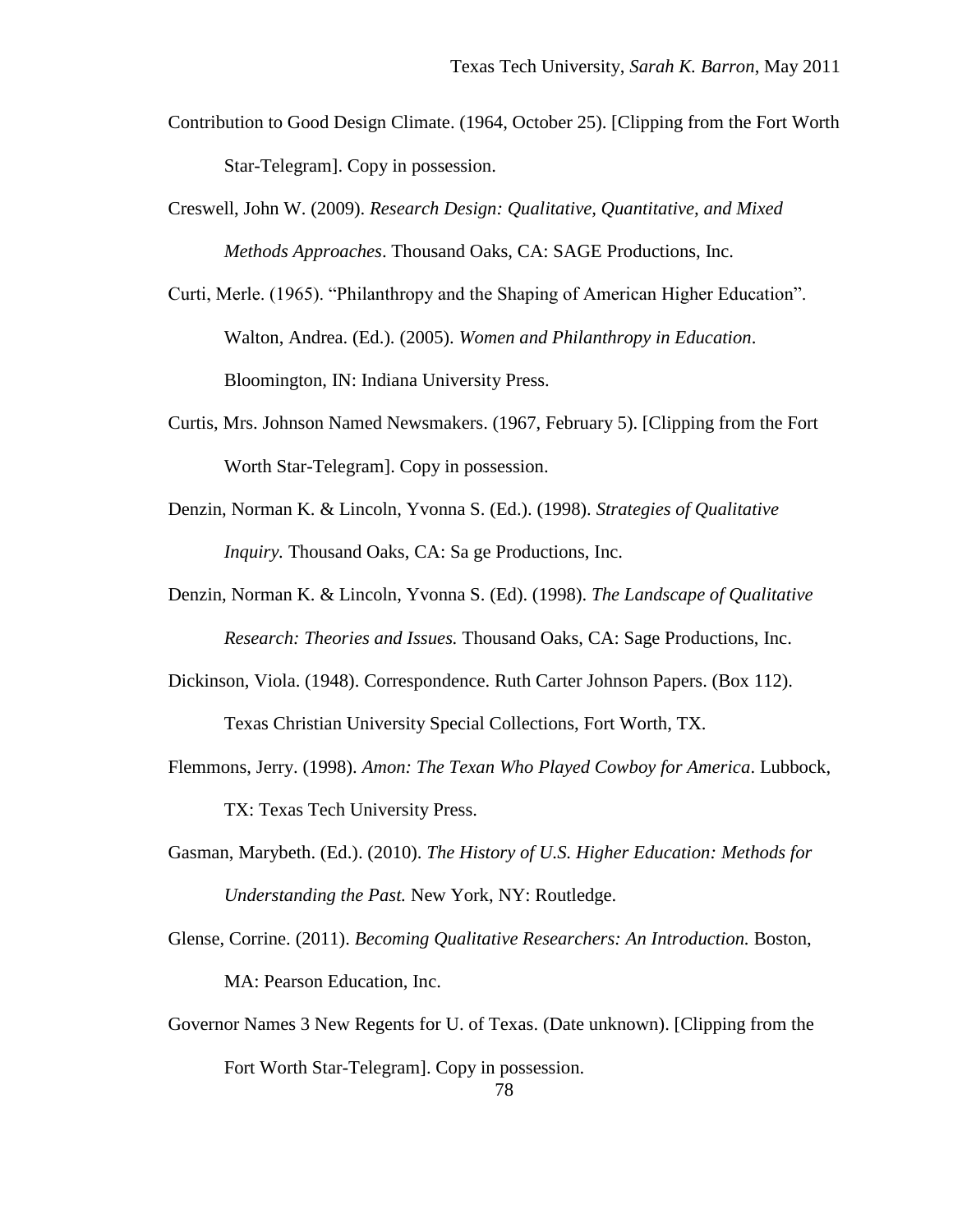- Hollis, Ernest. (1938). "Philanthropy and Foundation is Higher Education". Walton, Andrea. (Ed.). (2005). *Women and Philanthropy in Education*. Bloomington, IN: Indiana University Press.
- Humphrey, Jordan R. (2010). "No Food, No Drinks, Pencil Only: Checklists for Conducting and Interpreting Archival Research". Gasman, Marybeth. (Ed.). (2010). *The History of U.S. Higher Education: Methods for Understanding the Past.* New York, NY: Routledge.
- Lerner, Gerda. (1975). Placing women in history. *Major problems in american women's*   $history, 2<sup>nd</sup> edition, 1-19.$
- Lerner, Gerda. (1997). *Why History Matters: Life and Thought.* New York, NY: Oxford University Press.
- Mosier, O.M. (1951-1955). Correspondence. Ruth Carter Papers. (Box 112). Texas Christian University Special Collections, Fort Worth, TX.
- Mrs. J. Lee Johnson Named to Arts Unit. (Date unknown). [Clipping from the Fort Worth Star-Telegram]. Copy in possession.
- Mrs. J. Lee Johnson III Altrusa "First Lady. (1972, March 26). [Clipping from the Fort Worth Star-Telegram]. Copy in possession.
- Mrs. Johnson Cited in Article. (1970, December 28). [Clipping from the Fort Worth Star-Telegram]. Copy in possession.
- Museum Start Slated For Summer or Fall. (Date unknown). [Clipping from the Fort Worth Star-Telegram]. Copy in possession.
- Resident Named to Art Commission. (1968, May 4). [Clipping from the Fort Worth Star-Telegram]. Copy in possession.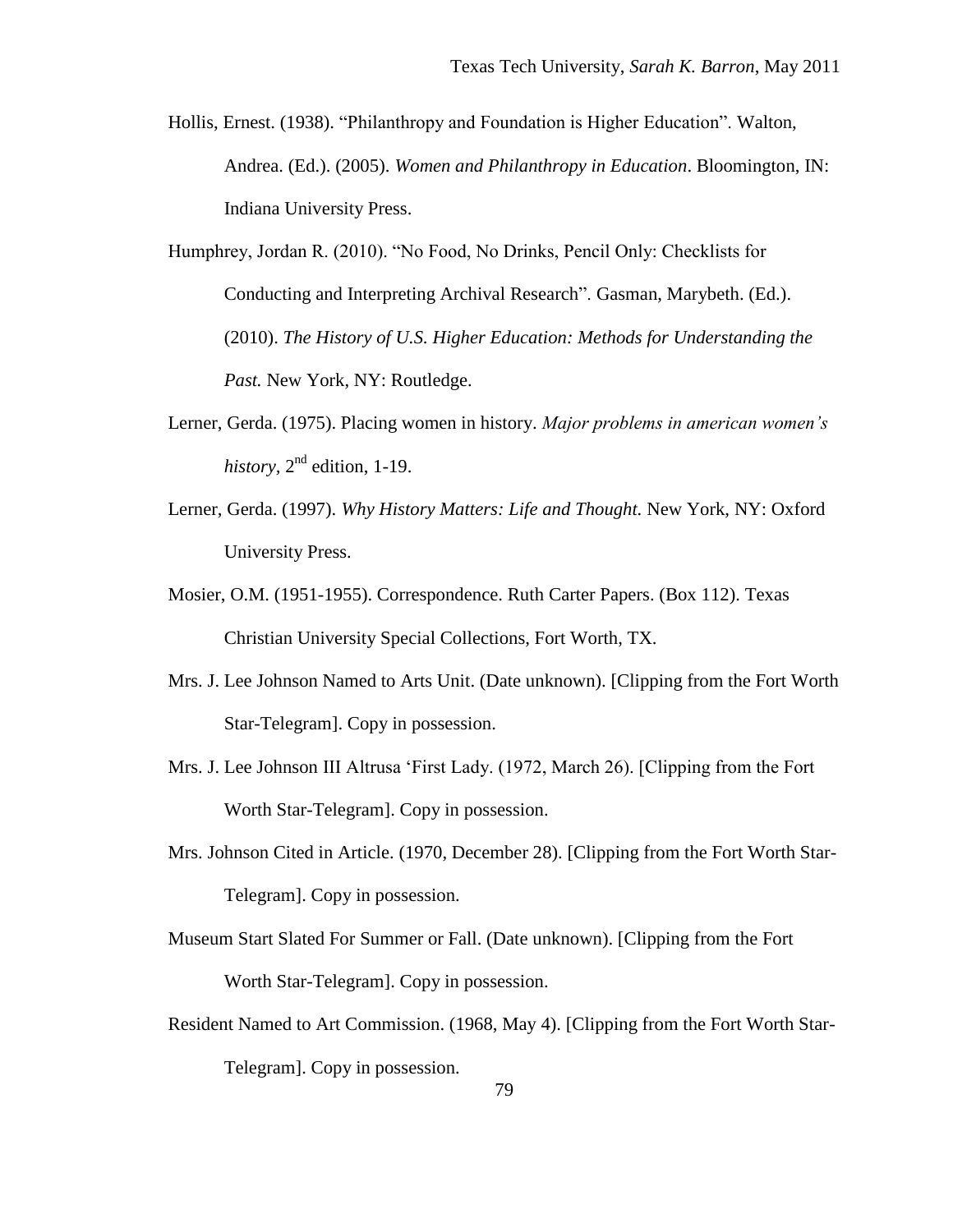- Rosenberg, Rosalind. (1982). *Beyond Separate Spheres: Intellectual Roots of Modern Feminism*. West Hanover, MA: Yale University Press.
- Ruth C. Johnson heads foundation. (1982, July 29). [Clipping from the Fort Worth Star-Telegram]. Copy in possession.
- Ruth Carter Wants Job So Much She"ll Work For One. (1940, August 30). [Clipping from the Fort Worth Star-Telegram]. Copy in possession.
- Sarah Lawrence College (2011). At A Glance: Our Philosophy and History. Retrieved from http://www.slc.edu/about/index.html.
- Sarah Lawrence College. (1943, May 20). [Clipping from the Fort Worth Star-Telegram]. Copy in possession.
- Schwandt, Thomas A. (1997). *Qualitative Inquiry: A Dictionary of Terms.* Thousand Oaks, CA: Sage Productions, Inc.
- Secretary. (1939). Correspondence. Ruth Carter Papers (Box 46), Texas Christian University Special Collections, Fort Worth, TX.
- Secretary. (1945-1949). Correspondence. Amon Carter Foundation. (Box 41). Texas Christian University Special Collections, Fort Worth, TX.
- Solomon, Barbara Miller. (1985) *In the Company of Educated Women*. Yale University Press.
- Star-Telegram, Fort Worth, 1972-1982, "TCU will honor seven residents", Date Unknown
- Stevenson, Ruth C. (1942). Correspondence. Ruth Carter Papers. (Box 47). Texas Christian University Special Collections, Fort Worth, TX.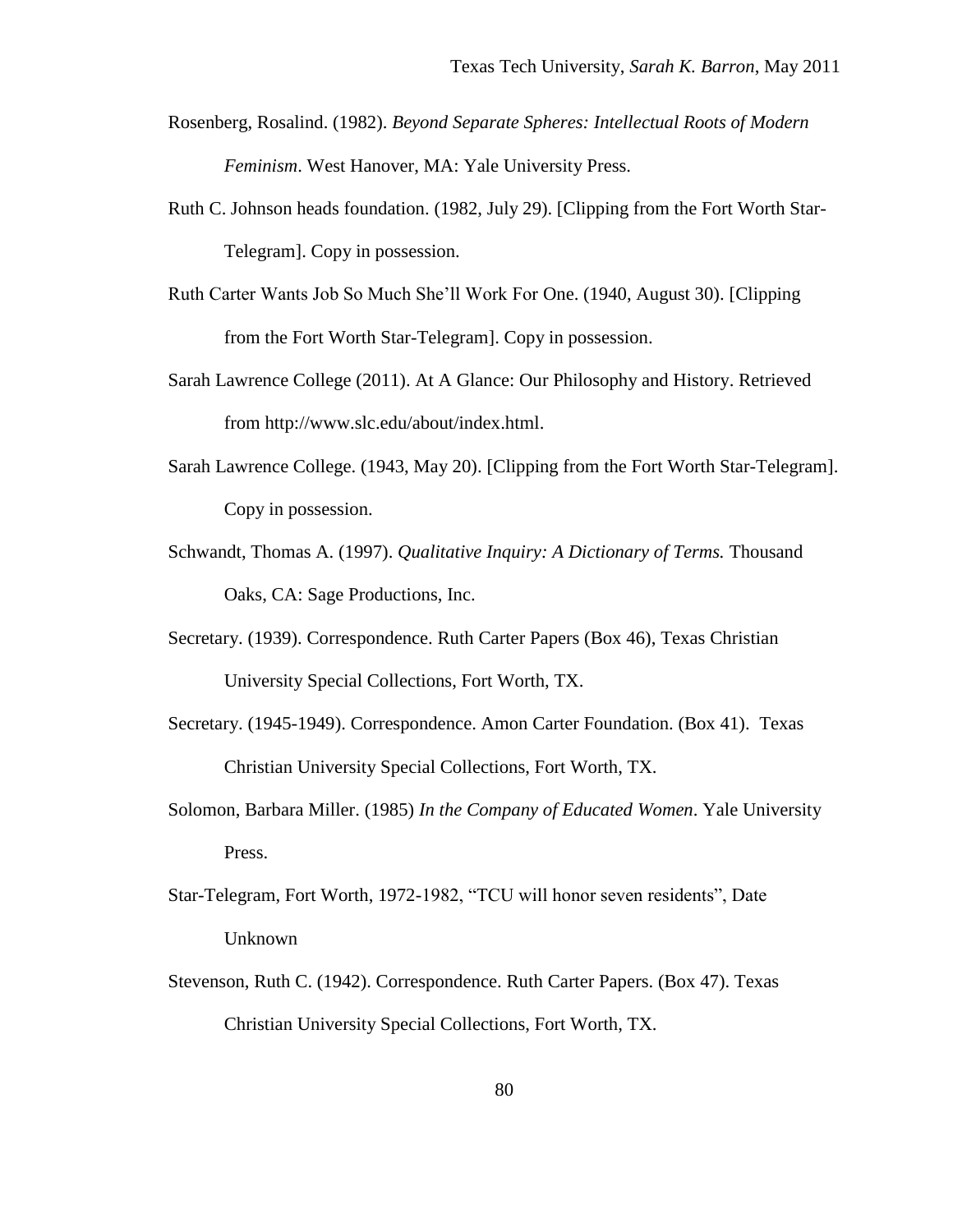- Stevenson, Ruth C. (1944). Correspondence. Ruth Carter Papers. (Box 47). Texas Christian University Special Collections, Fort Worth, TX.
- Stevenson, Ruth C. (2011, March 3). Oral History by Sarah K. Barron. [Digital recording]. Documentation for Master"s Thesis, Texas Tech University. SWCO Archives, Lubbock, TX.
- TCU will honor seven residents. (Date unknown). [Clipping from the Fort Worth Star-Telegram]. Copy in possession.
- The Madeira School (2011). *About Madeira*. Retrieved from http://www.madeira.org/about-madeira/index.aspx.
- Thelin, John R. (2004). *A History of American Higher Education.* Baltimore, MD: The Johns Hopkins University Press.
- Walton, Andrea. (Ed.). (2005). *Women and Philanthropy in Education*. Bloomington, IN: Indiana University Press.
- Warren, Constance. (1943). Correspondence. Ruth Carter Papers. (Box 47). Texas Christian University Special Collections, Fort Worth, TX.
- Western Art Museum Ready to Open. (Date unknown). [Clipping from the Fort Worth Star-Telegram]. Copy in possession.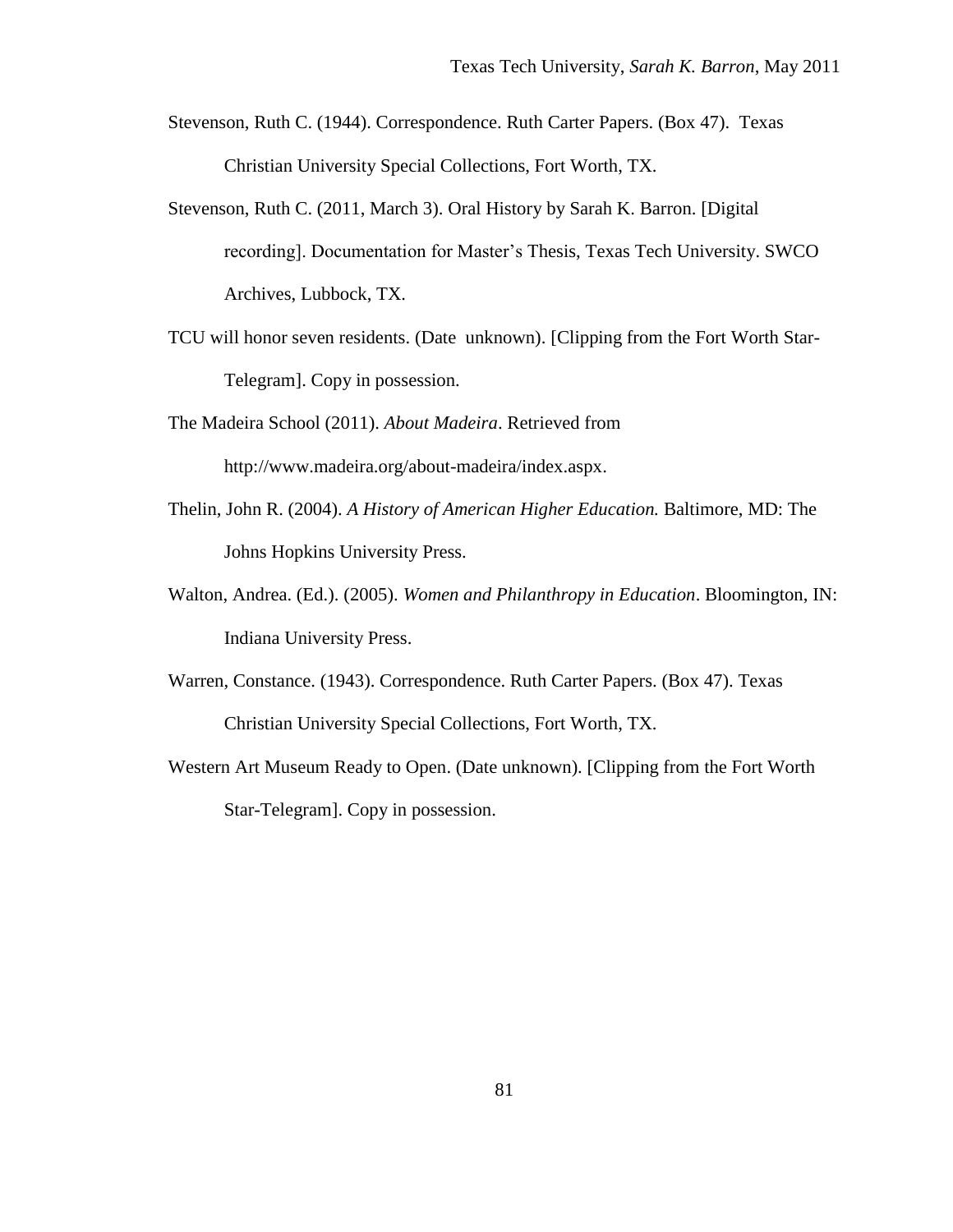## **Appendix A**

## **Phone Script to Request Oral History from Ruth Carter Stevenson**

Hello, my name is Sarah Barron and I am a graduate student at Texas Tech University in Lubbock, Texas and I am working on my master's thesis which is about Ms. Ruth Carter Stevenson and discusses the intersection of philanthropy, education and women. I am calling to see if I could schedule an interview with Ms. Stevenson because I think it would add to the quality of my thesis and I would really enjoy meeting the woman I have spent so much time researching and reading about the past 8 months. Any time that would be convenient for her would be fine for me. My contact information is 254-977-2609 and I would be more than happy to send her a semi-structured outline of what the interview questions would look like. Thank you so much for your time.